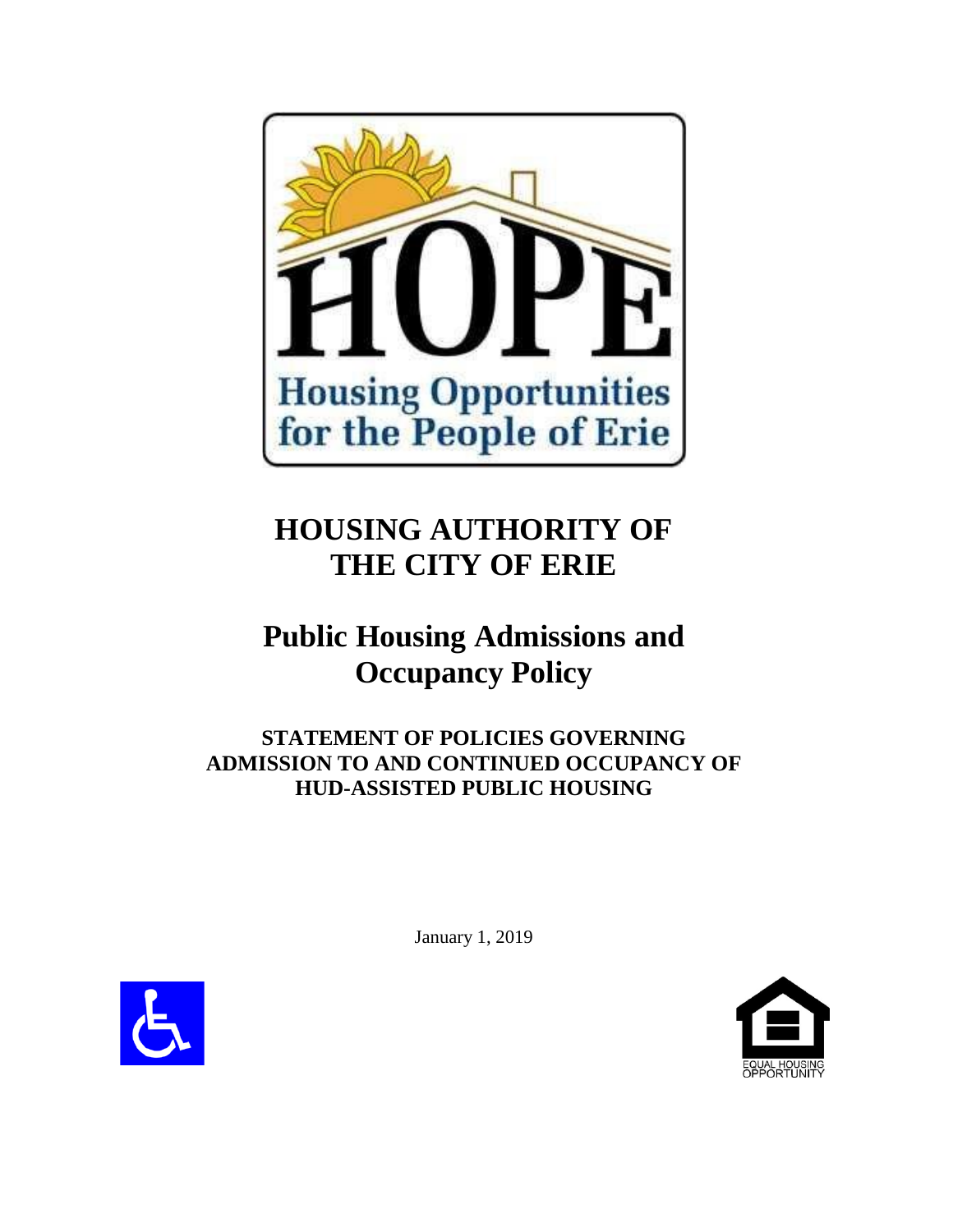# HOUSING AUTHORITY OF THE CITY OF ERIE ERIE COUNTY, PENNSYLVANIA

# **LOW-INCOME PUBLIC HOUSING ADMISSIONS AND CONTINUED OCCUPANCY POLICY**

Revised January 1, 2019

Board Approved December 17, 2018

HUD Submittal January 15, 2019



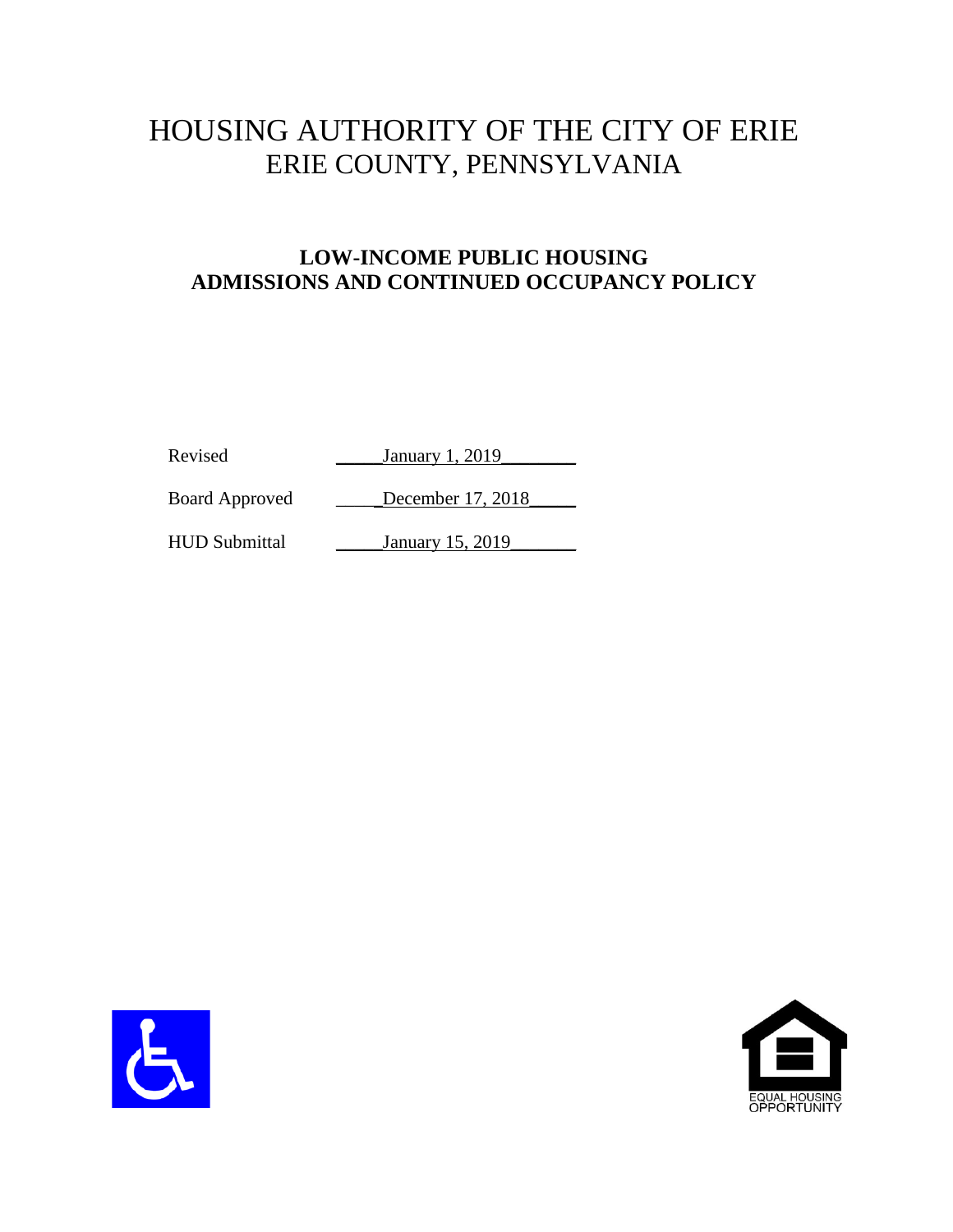### **Table of Contents**

| Chapter          |                                                               | Page |
|------------------|---------------------------------------------------------------|------|
| 1.               |                                                               |      |
| A.               |                                                               |      |
| <b>B.</b>        |                                                               |      |
| C.               |                                                               |      |
| D.               |                                                               |      |
| E.               |                                                               |      |
| F.               |                                                               |      |
| G.               |                                                               |      |
| H.               |                                                               |      |
| 2.               |                                                               |      |
| A.               |                                                               |      |
| <b>B.</b>        |                                                               |      |
| C.               |                                                               |      |
| D.               |                                                               |      |
| E.               |                                                               |      |
| $F_{\cdot}$      |                                                               |      |
| G.               |                                                               |      |
| H.               |                                                               |      |
| I.               |                                                               |      |
| J.               |                                                               |      |
| K.               |                                                               |      |
| L.               |                                                               |      |
| 3.               |                                                               |      |
| A.               |                                                               |      |
| <b>B.</b>        |                                                               |      |
| $\mathcal{C}$ .  |                                                               |      |
| $\overline{4}$ . |                                                               |      |
| A.               |                                                               |      |
| <b>B.</b>        |                                                               |      |
| C.               |                                                               |      |
| D.               |                                                               |      |
| 5.               | <b>ELIGIBILITY FOR CONTINUED OCCUPANCY/REEXAMINATIONS 5-1</b> |      |
| A.               |                                                               |      |
| <b>B.</b>        |                                                               |      |
| C.               |                                                               |      |
| D.               |                                                               |      |
| Ε.               |                                                               |      |
| F.               |                                                               |      |
| G.               |                                                               |      |
| H.               |                                                               |      |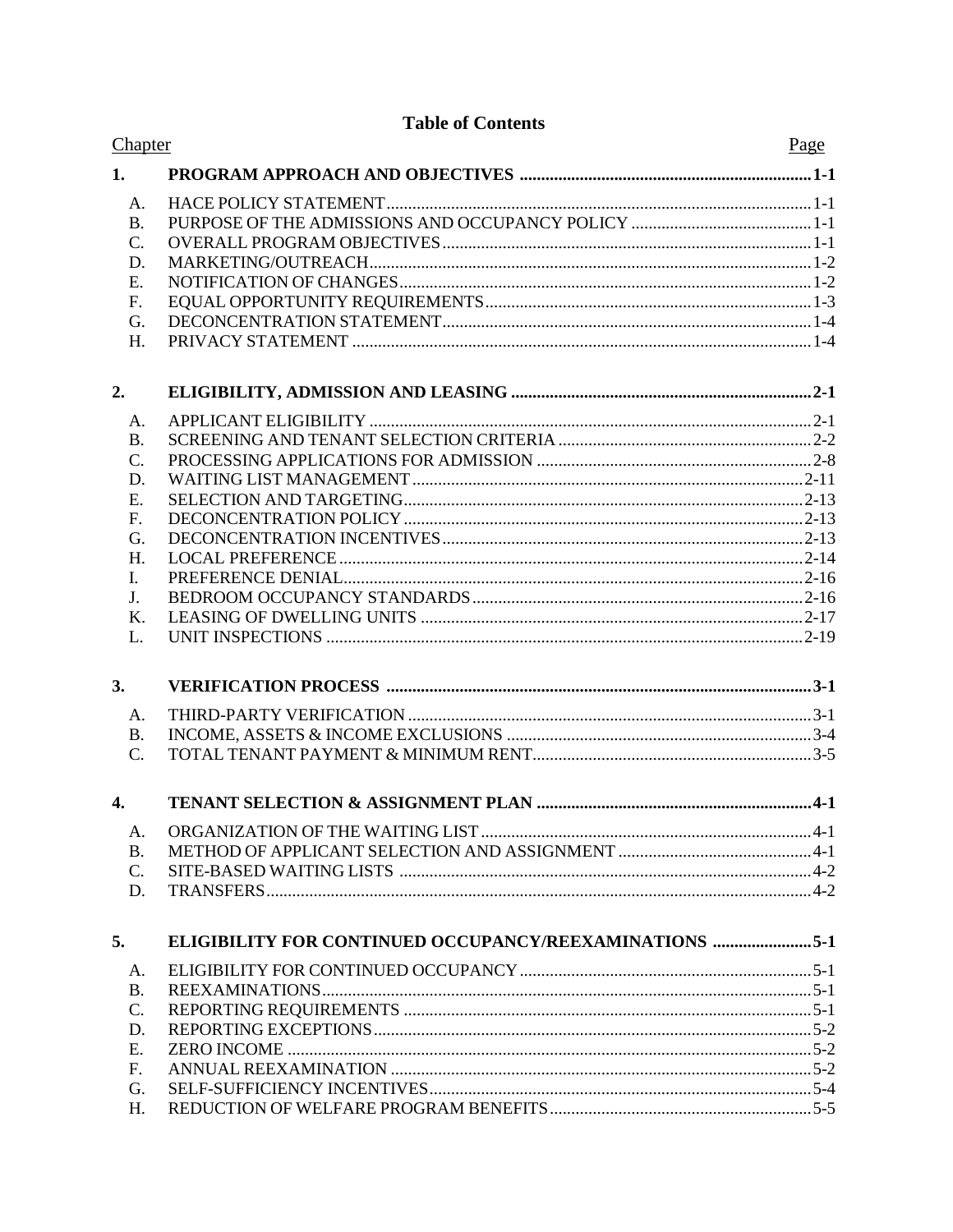| $\mathbf{I}$ .       |  |
|----------------------|--|
| 6.                   |  |
| A.                   |  |
| B.                   |  |
| $\mathcal{C}$ .      |  |
| D.                   |  |
| 7.                   |  |
| A.                   |  |
| <b>B.</b>            |  |
| $\mathcal{C}$ .      |  |
| D.                   |  |
| E.                   |  |
| F <sub>r</sub>       |  |
| 8.                   |  |
| A.                   |  |
| B.                   |  |
| $\mathcal{C}$ .      |  |
|                      |  |
| D.                   |  |
| $E_{\cdot}$          |  |
| 9.                   |  |
|                      |  |
| A.<br>B <sub>1</sub> |  |
| 10.                  |  |
| A.                   |  |
| B.                   |  |
| $C_{\cdot}$          |  |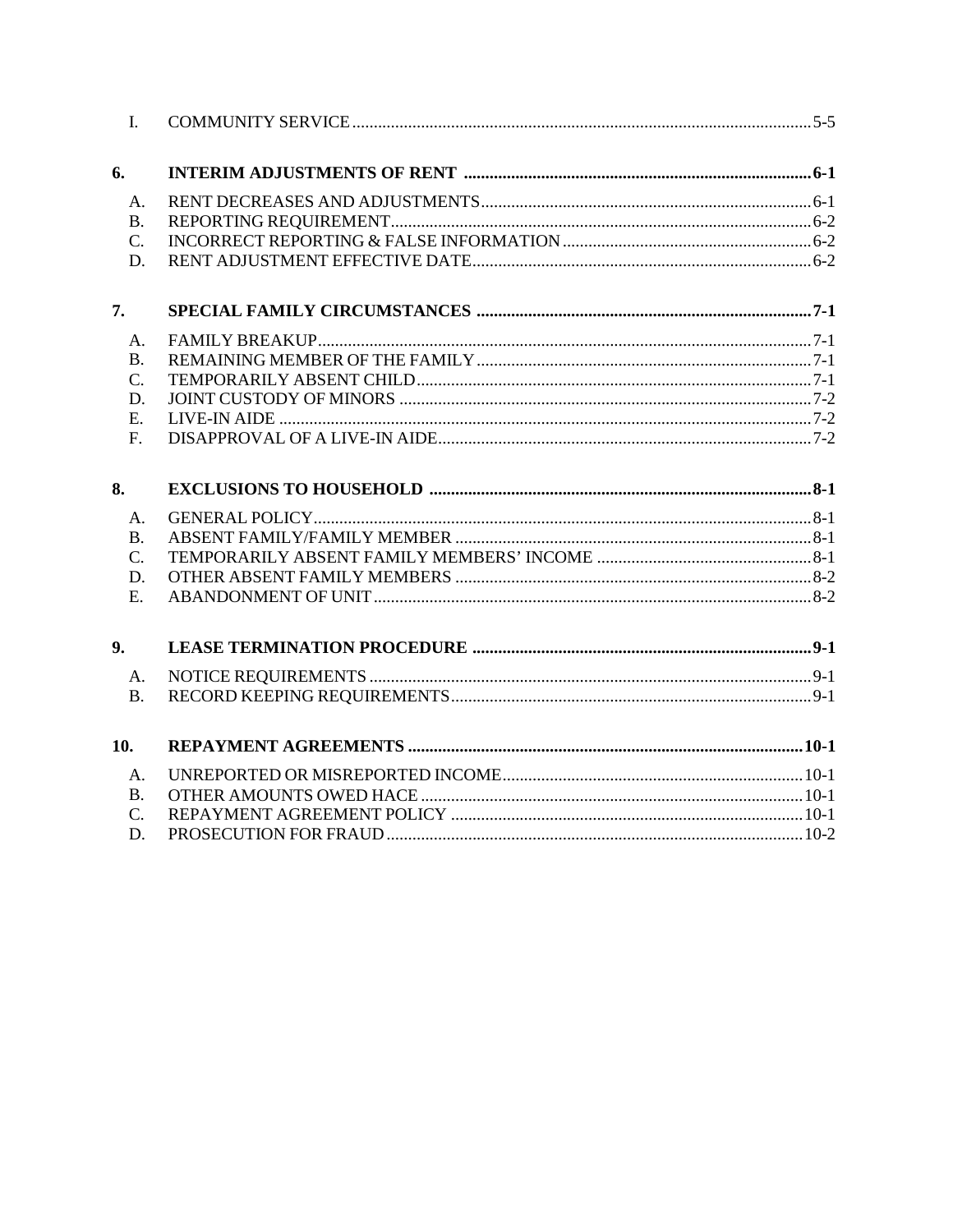# **STATEMENT OF POLICIES GOVERNING ADMISSION TO AND CONTINUED OCCUPANCY OF HUD HOUSING OWNED AND OPERATED BY THE HOUSING AUTHORITY OF THE CITY OF ERIE**

# **1. PROGRAM APPROACH AND OBJECTIVES**

# **A. HACE POLICY STATEMENT**

The Housing Authority of the City of Erie exists to provide safe, decent and affordable housing for lower-income families, elderly and persons with disabilities; and to foster among the residents we serve, economic self-sufficiency and a sense of community and pride in the neighborhoods where they reside.

# **B. PURPOSE OF THE ADMISSIONS AND OCCUPANCY POLICY**

This Public Housing Admissions and Occupancy Policy ("Policy") establishes the Housing Authority of the City of Erie's ("HACE") discretionary policies and procedures that will be used in the administration of the Public Housing program in accordance with the U.S. Department of Housing and Urban Development ("HUD") requirements. The approach to program functions contained in this Policy is applicable to admission and continued occupancy in the low-income Public Housing program.

This Public Housing Admissions and Occupancy Policy is governed by the provisions of 24 CFR 960, 966 and Part 5, HUD Memos, PIH Notices, HUD guidelines and other applicable law. If any amendments to HUD's rules, regulations or guidelines conflict with this Policy, such rules, regulations or guidelines will control.

Pet ownership by families residing in properties owned by HACE is regulated by its Pet Policies. The requirements for filing a grievance with HACE are found in HACE's Lease and Grievance Policy which is a separate document. Applicants and residents who require a reasonable accommodation may refer to the HACE Reasonable Accommodation Policy, which is a separate document that can be found at [www.hace.org.](http://www.hace.org/) Other policies and plans that are used in the administration of HACE programs can also be found at [www.hace.org.](http://www.hace.org/)

# **C. OVERALL PROGRAM OBJECTIVES**

The overall objectives for the Housing Authority of the City of Erie Public Housing program are intended to achieve the following:

> • Provide decent, safe and sanitary housing at affordable cost to very-low-income families;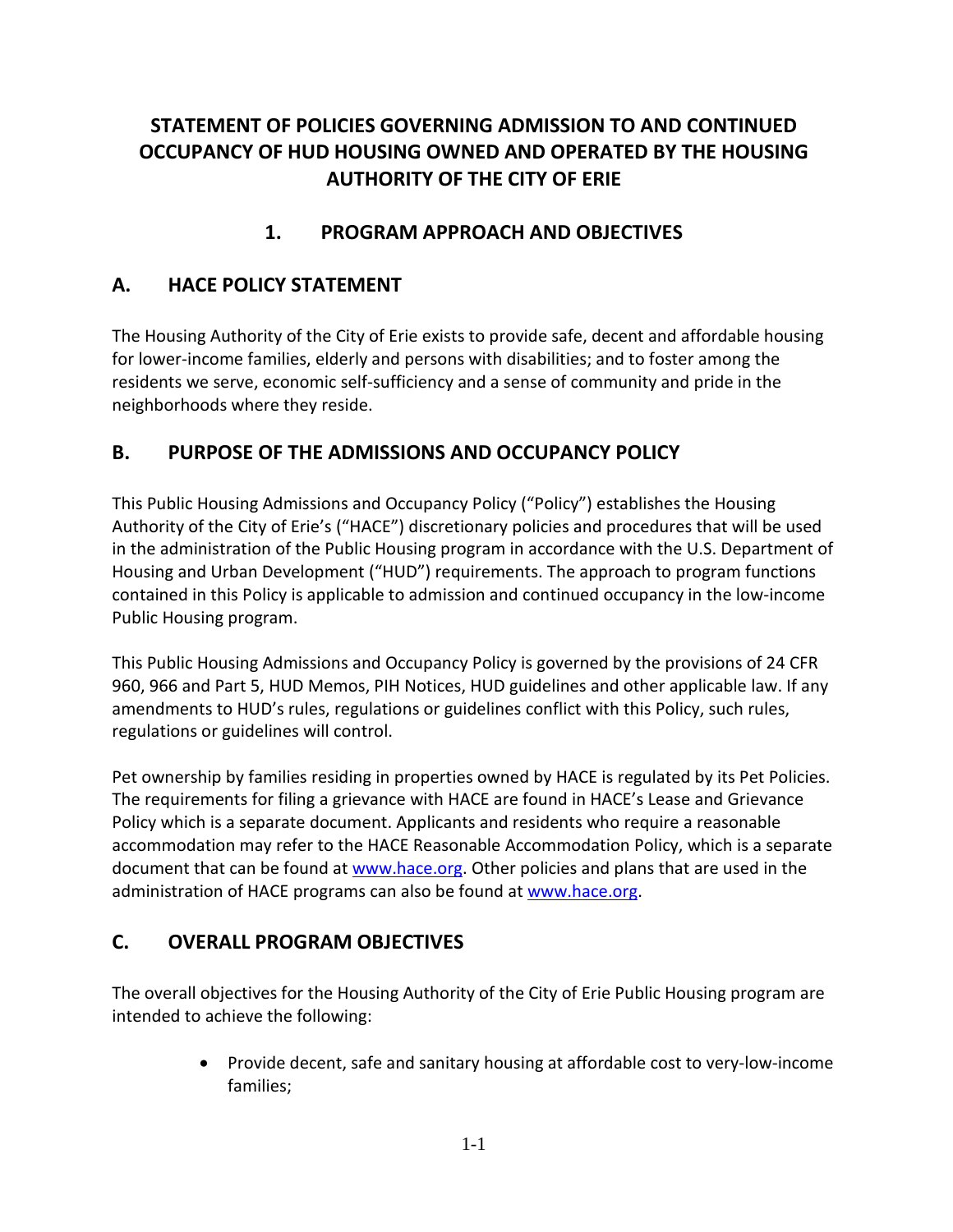- Encourage self-sufficiency of program participants; and
- Assure compliance with the HUD regulations, Equal Housing Opportunity requirements, and HACE's policies.

# **D. MARKETING/OUTREACH**

HACE will conduct outreach in an effort to obtain and maintain a well-balanced application pool. Outreach efforts will take into consideration the level of vacancy in HACE's units, unit availability through turnover and waiting list characteristics. HACE will periodically assess these factors in order to determine the need and scope of the marketing effort.

HACE will continue to publicize and disseminate information concerning the availability of housing assistance for low-income families. However, when the waiting list indicates a need for additional families the Housing Authority of the City of Erie will make known, through publication in newspapers of general circulation, minority media and all other suitable means, the availability of housing assistance for very-low-income families, unless application taking has been suspended according to HUD regulations.

Marketing efforts will be designed to attract applicants from appropriate segments of the low, very-low and extremely-low-income populations. HACE will use its marketing program to achieve a more representative income mix of low-income families among those on the waiting list and thereby attain a broad range of incomes in its developments as required by federal law.

# **E. NOTIFICATION OF CHANGES**

Schedules of special charges for services, repairs and rules and regulations, which are required to be incorporated in the lease by reference, shall be publicly posted in a conspicuous manner in the community office, and shall be furnished to applicants and tenants on request. Such schedules and rules and regulations may be modified from time to time, provided that at least thirty days' written notice is given to each affected tenant setting forth the proposed modifications and the date they're becoming effective. A copy of such notice shall be:

- 1. Delivered directly or sent by first class mail to each tenant; or
- 2. Posted in a conspicuous place within each community in which the affected dwelling units are located, as well as in a conspicuous place at the community office, if any, or if none, a similar central business location within the community.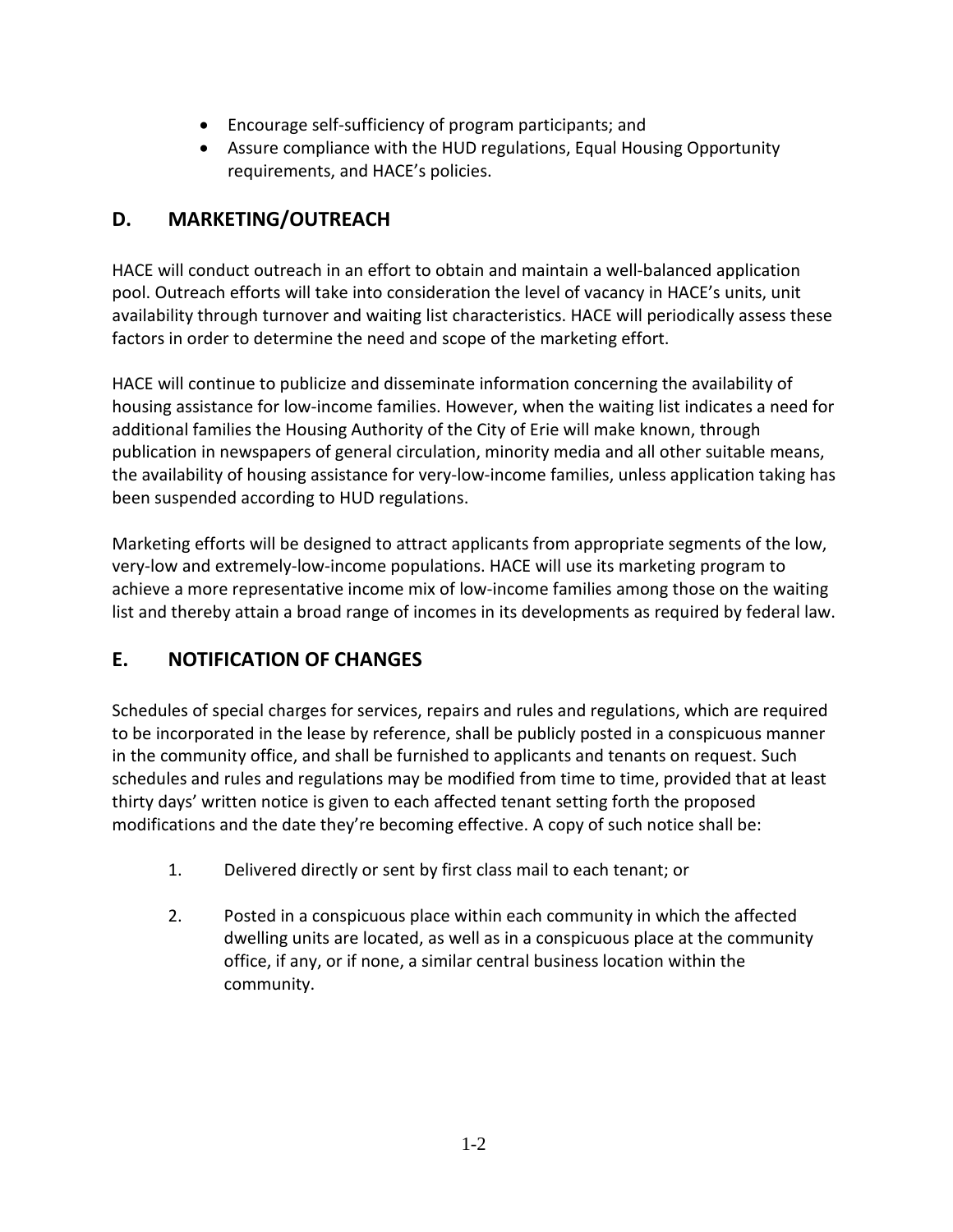# **F. EQUAL OPPORTUNITY REQUIREMENTS**

It is the policy of the Housing Authority of the City of Erie to comply fully with all applicable federal, state and local nondiscrimination and equal opportunity laws including the Fair Housing Act, Title VI of the Civil Rights Act of 1964; Title VIII of the Civil Rights Act of 1968 (as amended by the Community Development Act of 1974), Executive order 11063; Section 504 of the Rehabilitation Act of 1973; the Age Discrimination Act of 1975 and any legislation protecting the individual rights of tenants, applicants or staff which may subsequently be enacted.

The Public Housing program requires compliance with all equal opportunity requirements imposed by contract or federal law, including the authorities cited at 24 CFR 5.105(a) and Title II of the Americans with Disabilities Act, 42 U.S.C. 12101, et. Seq.

HACE prohibits discrimination based on race, color, religion, gender, age, national origin, disability, or familial status and provides housing without regard to perceived sexual orientation, gender identity, or marital status.

HACE's administrative office is accessible to persons with physical disabilities. Hearing impaired individuals may contact HACE at their TTD/TDY telephone number of (814) 455-1797.

#### **Special Needs and Reasonable Accommodation:**

HACE will make every effort to reasonably accommodate persons with documented special needs as mandated by the Americans with Disabilities Act 42 U.S.C. 12101 et seq. These efforts will be made for all persons with whom HACE conducts business including both applicants and tenants in accordance with 24 CFR Part 8, Section 504 of the Rehabilitation Act of 1973 as amended and HACE's Reasonable Accommodation Policy.

Additional actions, which may be taken, include but are not limited to:

- Additional telephone calls to accommodate the special needs.
- Scheduling additional appointments.
- Contacting a family member, case worker or other person who assists the family with the applicant/participant's prior permission.
- Providing alternate equally effective forms of communication.
- Home visits.
- The use of TTD/TDY telephone number.
- The use of the AT&T National Relay Service:
	- $\cdot$  1-800-855-2880 to have the call read to receiving party;
	- 1-800-855-2881 to "vocally" speak to a TTY user; or
	- $\cdot$  1-800-855-2882, for a computer to voice number.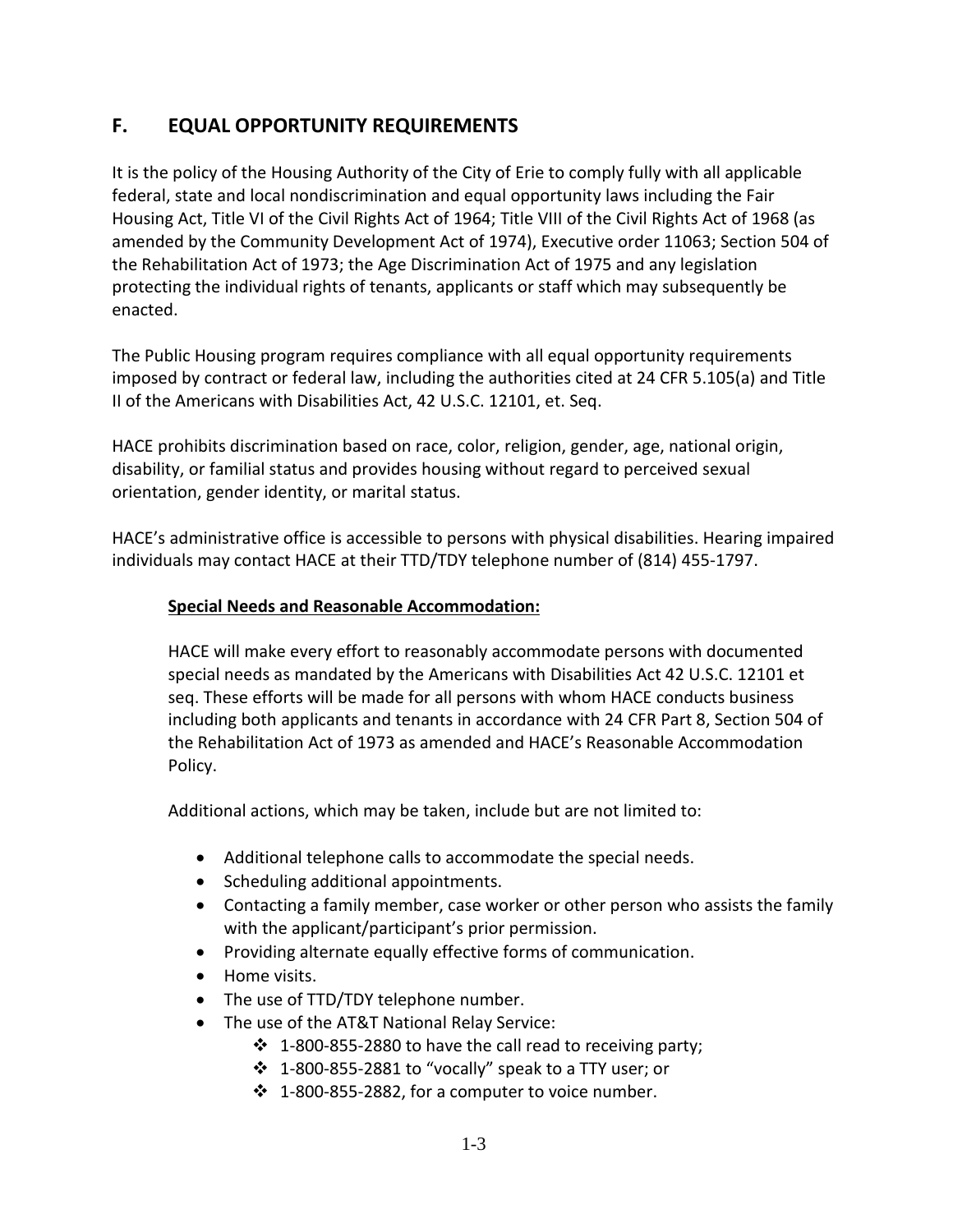• Communication using email or text messaging.

*Documented Special Need* – must be a signed statement, from a qualified professional who is familiar with the individual (applicant or resident) and his/her disability, indicating that the individual would benefit from the accommodation.

The Housing Authority of the City of Erie is committed to the Fair Housing Act, which among other things, prohibits discrimination against persons with disabilities. In accordance with our statutory responsibilities and management policies, we will make reasonable accommodations in our rules, policies, practices or services when such accommodations may be necessary to afford persons with disabilities an equal opportunity to be able to use and enjoy their housing community.

The HACE Reasonable Accommodation Policy states the process to request a reasonable accommodation and can be found at [www.hace.org.](http://www.hace.org/)

# **G. DECONCENTRATION STATEMENT**

HACE has, within its policies contained herein, adopted admission criteria designed to provide for deconcentration of poverty and income mixing, by bringing higher income families into lower income Public Housing communities and bringing lower income families into higher income Public Housing communities in accordance with HACE's Deconcentration Policy.

# **H. PRIVACY STATEMENT**

It is the policy of HACE to facilitate the privacy of individuals conferred under the Privacy Act of 1974, and to ensure the protection of such individuals' records maintained under HACE's Public Housing program.

Therefore, HACE shall not disclose any personal information contained in its records to any person or agency unless the individual about who information is requested gives HACE written consent to such disclosure.

This privacy policy in no way limits HACE's ability to collect such information as it may need to determine eligibility, compute rent or determine an applicant's suitability for tenancy.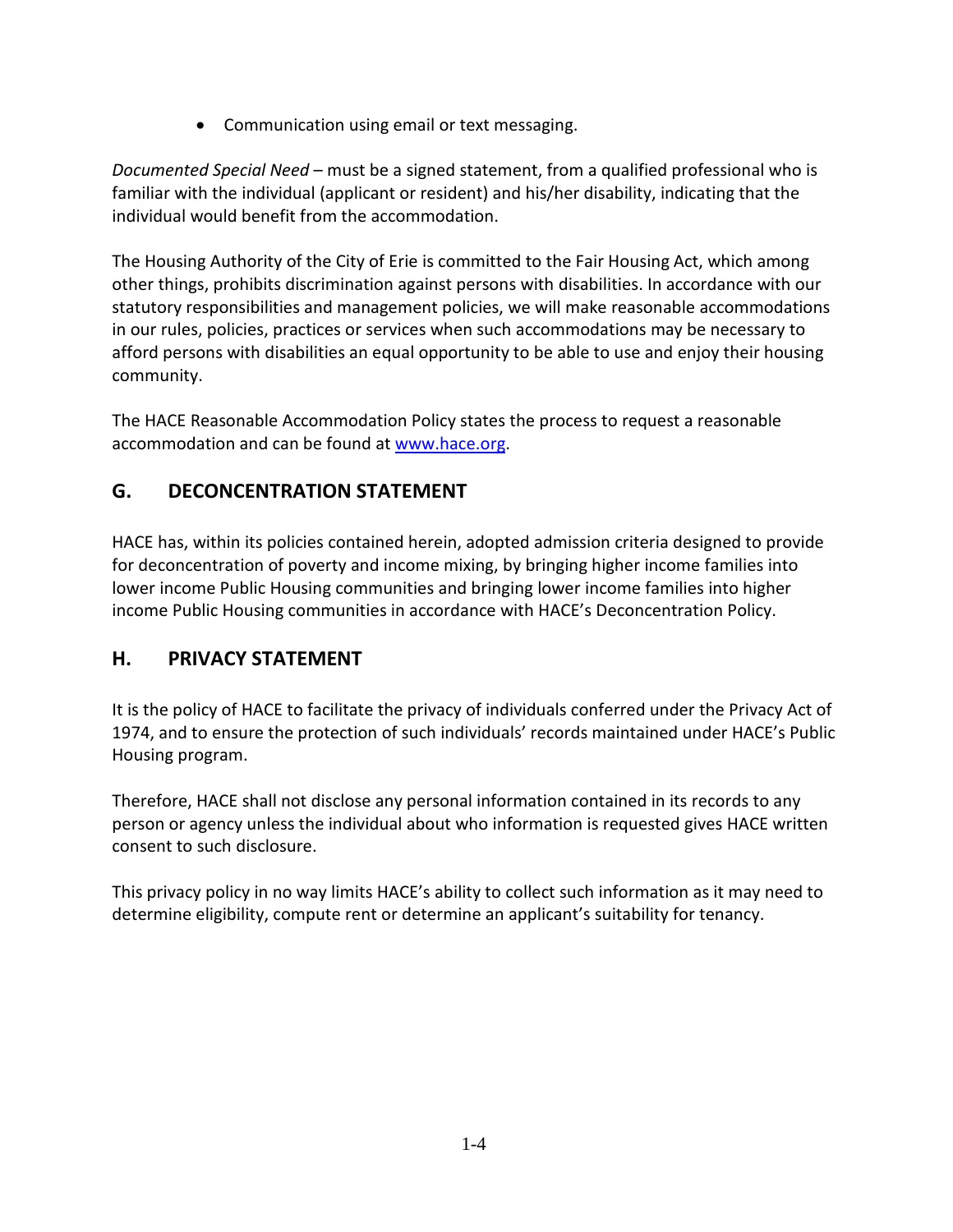# **2. ELIGIBILITY, ADMISSION AND LEASING**

### **A. APPLICANT ELIGIBILITY**

To be eligible for admission to HACE Low-Income Public Housing Program, an applicant family must meet the criteria for eligibility as defined by HUD, plus all additional criteria established by the Housing Authority of the City of Erie. The eligibility criteria used are defined in this chapter in the following categories.

- Family Composition;
- Income Limits;
- Citizenship (and eligible non-citizen status); and
- Screening/Selection Criteria (as defined by HACE and HUD).

#### **1. Family Composition**

Each applicant must meet the definition of "family" as required by HUD and as indicated in this Plan. A family is defined as any of the following:

- a. A single person who is:
	- (1) elderly, a person with disabilities or a displaced person as defined by HUD;
	- (2) a pregnant woman with no other children; or
	- (3) any other single person.
- b. A family with or without a child or children.
- c. A group of persons consisting of two or more elderly persons ("elderly family") or persons with disabilities ("disabled family") living together, or one or more elderly person or persons with disabilities with one or more live-in aides.
- d. A group of persons regularly living together evidencing a stable relationship, and/or related by blood, marriage, adoption, guardianship or operation of law.

Other individuals, including foster children, live-in aides, and members temporarily absent, may be considered to be a part of the family group if they are living or will live regularly with the family. (Refer to Chapter 7 of this policy.)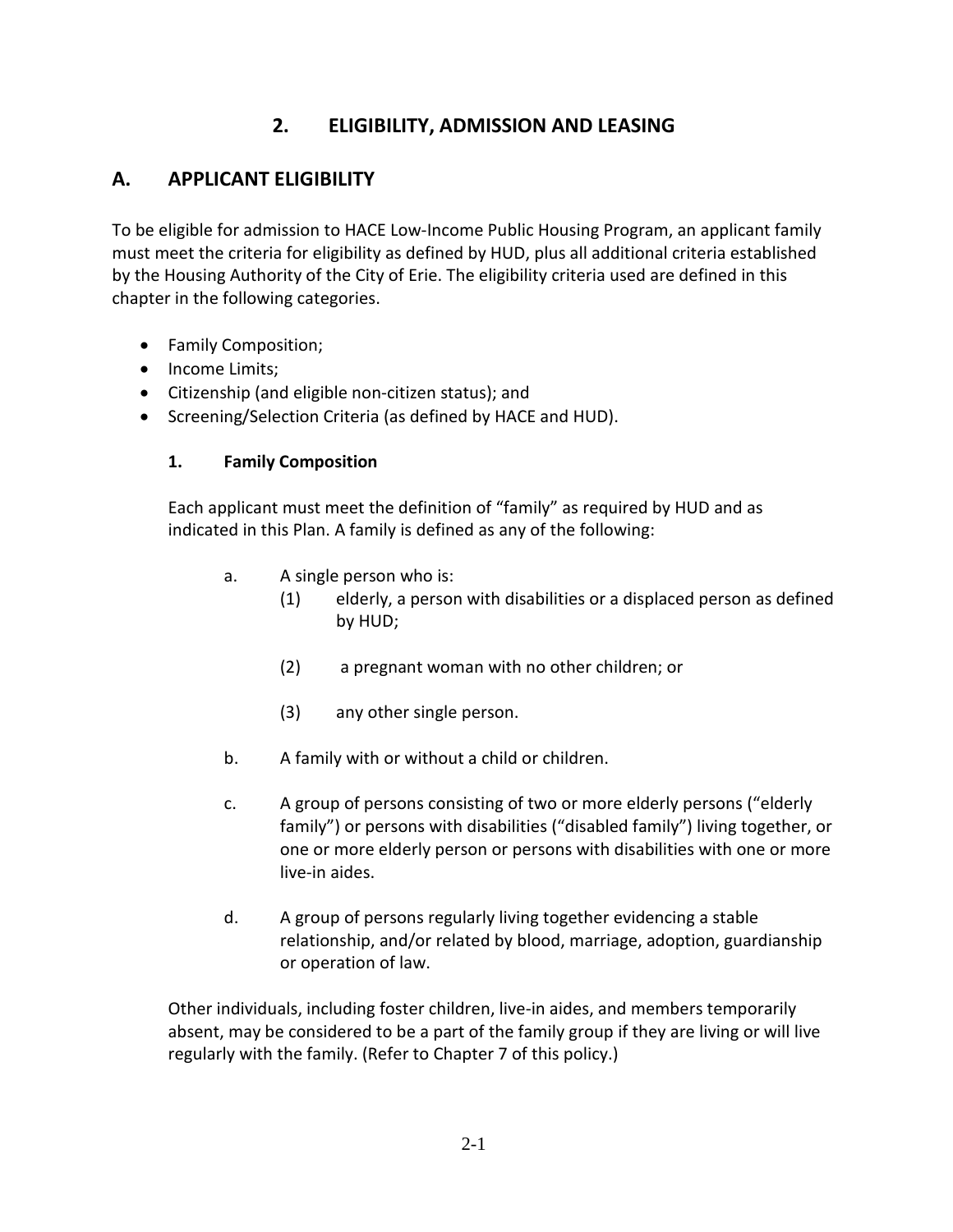#### **2. Income Limits**

Applicants must qualify for admission to the Public Housing program based upon total annual income for all members of the household family. Eligibility is determined using the following income categories:

a. *Extremely-low-income families* (Income Targeting requirement)

Families whose incomes, at the time of admission do not exceed 30% of the area median income. Forty percent (40%) of all new admissions to the Public Housing program will be in this category.

#### b. *Very-low income families*

Families whose incomes, at the time of admission, do not exceed the very-low-income limits established by HUD, but are greater than the extremely low-income limit.

#### c. *Low-income families*

Families whose incomes, at the time of admission, do not exceed the low-income limit established by HUD and for reasons identified in 24 CFR 5.607.

#### **3. Citizenship**

An applicant must be eligible as a Citizen of the United States or a Non-Citizen who has eligible immigration status as determined in accordance with 24 CFR part 5 Subpart E. Citizens of the Republic of Marshall Islands, the Federated States of Micronesia and the Republic of Palau who are eligible for assistance, are entitled to receive a preference for housing assistance, except that within Guam, such persons are not entitled to housing assistance in preference to any United States Citizen or national resident.

A Declaration of Citizenship Status form must be signed for all family members, including children. Verification of eligible citizenship status will be conducted upon receipt of the application and Declaration of Citizenship Status form.

### **B. SCREENING AND TENANT SELECTION CRITERIA**

#### **1. The Screening Process**

Information to be considered in completing tenant screening shall be reasonably related to assessing the conduct of the applicant, other family members or live-in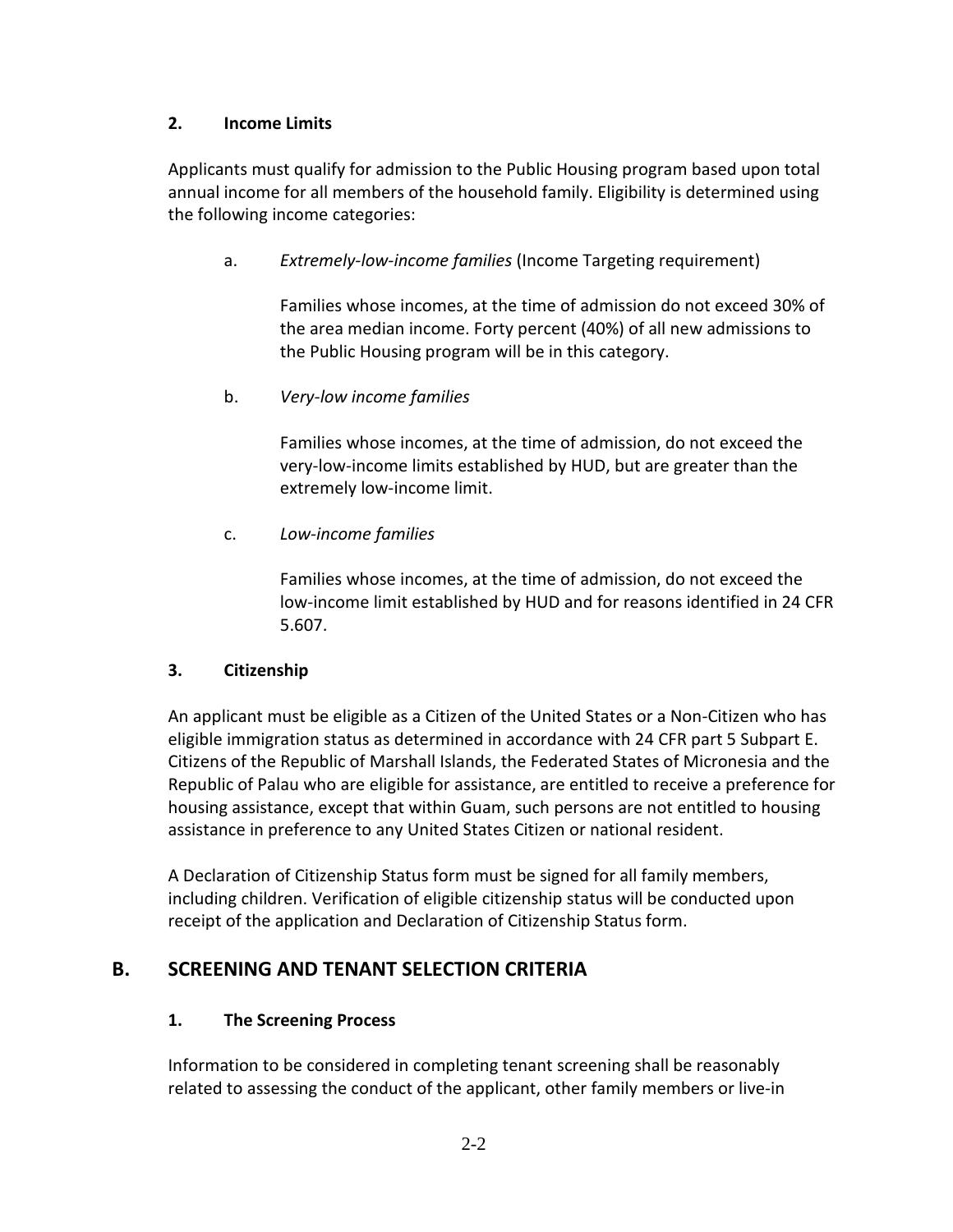aide(s) listed on the application, in present or prior housing. The history of applicant conduct must demonstrate that the applicant family is not likely to:

- a. Interfere with other tenants in such a manner as to diminish their enjoyment of the premises by adversely affecting their health, safety or welfare; or
- b. Adversely affect the physical environment or the financial stability of the development.

### **2. Other Criteria**

All applicants and resident of the Public Housing program must meet other specific eligibility criteria. The Housing Authority of the City of Erie may deny program assistance to an applicant (or may terminate participation for a resident) if:

- a. Any member of the family has been evicted from any Public Housing, Indian housing, Section 23 or any Section 8 program because of drugrelated criminal activity as defined in 24 CFR 960.205 and 24 CFR 966.4, or if any member of the family has been evicted from Public Housing for any other reason in the past seven (7) years. The seven-year period shall begin on the date of such eviction. HACE will obtain verification from the Public Housing Authority ("PHA") or the owner of federally assisted housing if applicable;
- b. Any PHA has terminated program assistance for violating family obligations or program regulations under the lease of an assisted housing program for any family member in the past seven (7) years. HACE will obtain verification from the PHA if applicable;
- c. Any member of the family has committed drug-related criminal activity or violent criminal activity within the past seven (7) years as defined in 24 CFR 960.205 and 24 CFR 966.4. HACE obtains Criminal Background Checks on each applicant family. Police reports may also be used for verification;
- d. Any member of the family, in the last 7 years, has demonstrated a pattern of abuse of alcohol or a pattern of illegal use of a controlled substance that may interfere with the health, safety or right to peaceful enjoyment of persons residing in the immediate vicinity of the residence. If HACE has reason to believe that a detrimental pattern exists, additional inquiry may be initiated through such resources as police reports.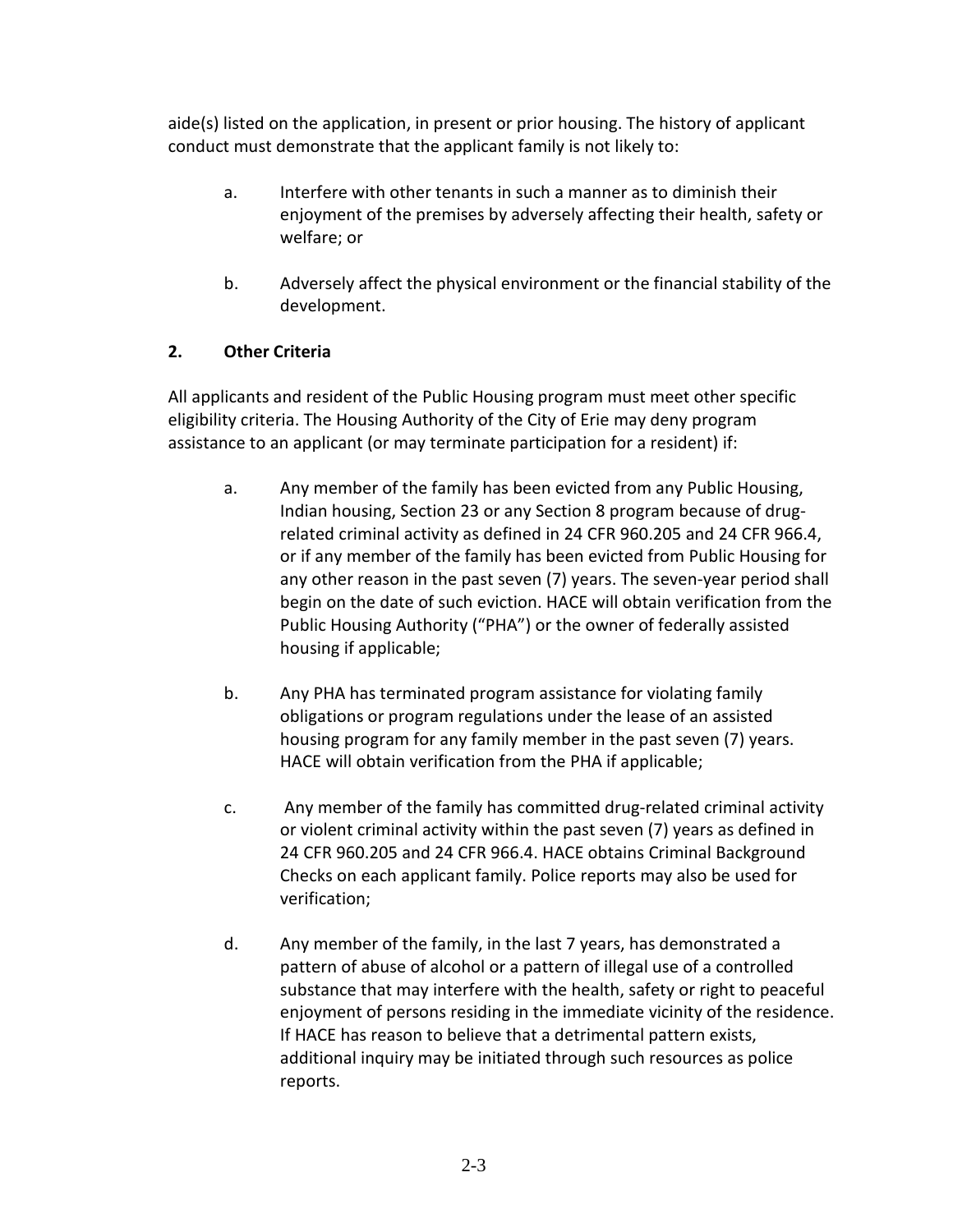- e. Any family member has ever been convicted of manufacturing or producing methamphetamine on the premises of a federally assisted housing development or unit in violation of any federal or state law. These individuals will be permanently denied admission to the HACE Public Housing program;
- f. Any member of the family commits serious violent crimes as follows:
	- Any member has ever been convicted of a major felony such as murder, rape or terrorism, but not necessarily limited to these items, shall be denied housing for a period of ten (10) years from date of such incarceration;
	- Has ever been convicted of any form of sexual crime, or crimes against minor children or have a history of arrests for any form(s) of sexual crime or crimes against minor children shall be denied housing for a period of ten (10) years from date of such conviction; or
	- Any member has ever been convicted as a sex offender and subject to the lifetime registration with federal, state or local law enforcement agencies. These individuals will be permanently denied admission by HACE.

HACE will perform necessary criminal history background checks in the state where the housing is located and in other states where the household members are known to have resided, in accordance with 24 CFR 5.856.

- g. Any member of the family has ever engaged in or threatened abusive or violent behavior toward HACE personnel; or
- h. The family or any of its members has a record of disturbance of neighbors, destruction of property, or, living or housekeeping habits at prior residences which may adversely affect the health, safety and welfare of other residents or neighbors; and/or owes money to any previous private landlord as evidenced by a previous landlord judgement.
- i. Any member of the family has committed any fraud, bribery or other corrupt or criminal act in connection with any federal housing program;
- j. The family currently owes and/or has failed to pay an outstanding balance consisting of uncollected rent and/or other amounts owed to HACE or any other federally funded housing program.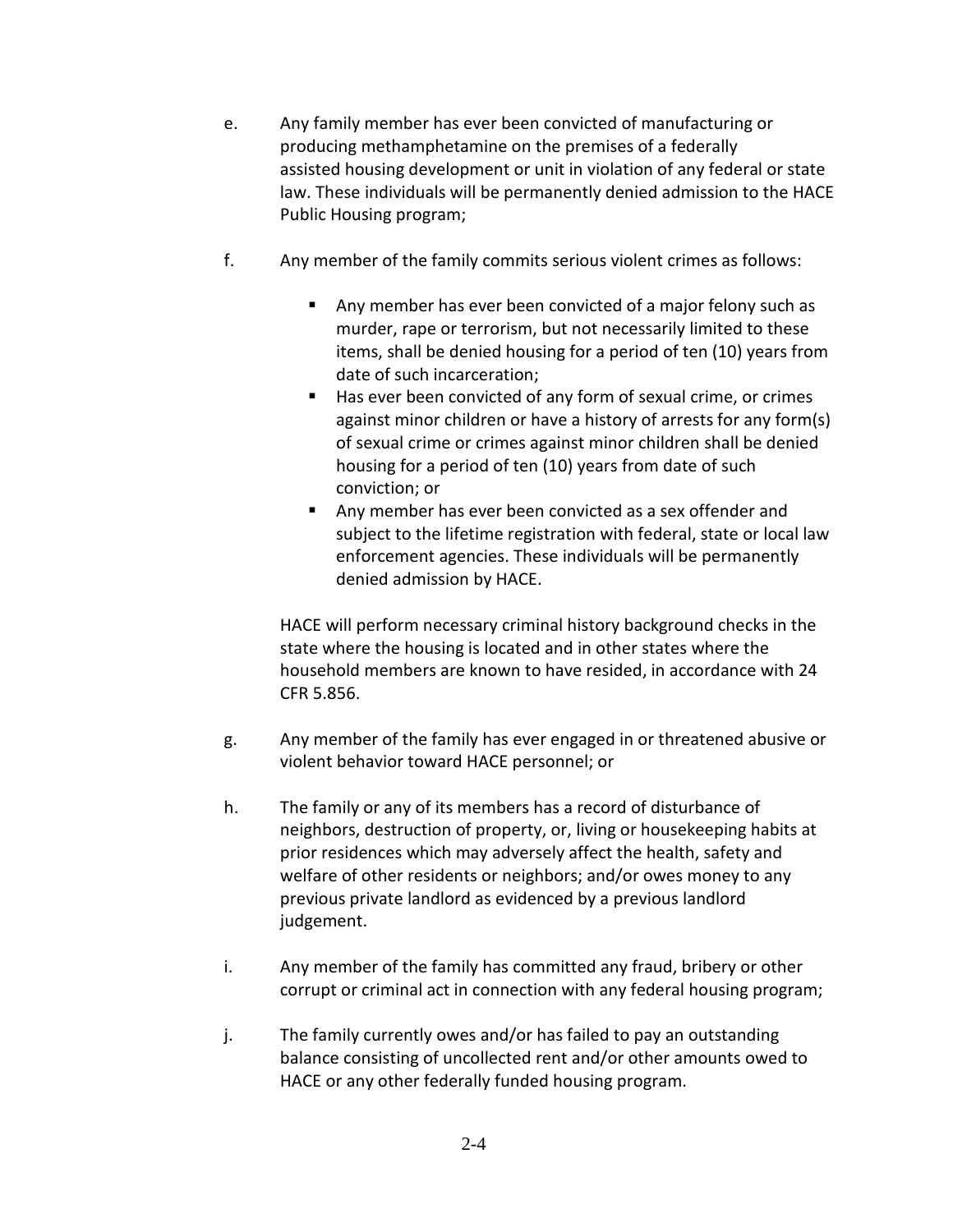- k. The family has breached an agreement with HACE to pay amounts owed to HACE, or amounts paid to an owner by HACE under a tenant-based program;
- l. The family has not reimbursed a PHA for amounts paid to an owner under a HAP contract for rent, damages to the unit or other amounts owed by the family under the lease;
- m. An applicant's past performance indicates difficulty in meeting financial obligations, especially rent and utilities. A former HACE tenant (otherwise eligible) who applies while owing a balance for uncollected rent and/or miscellaneous charges will not be considered for housing until all debts are resolved. This standard is also applicable to outstanding balances owed to other federally funded housing programs; or
- n. Any member of the family fails to sign and submit the required consent forms for obtaining information, including form HUD 9886;
- o. Other reasons as required by HUD regulations or other applicable law.

In the event HACE receives unfavorable information with respect to the applicant, consideration shall be given to the time, nature and extent of the applicant's conduct and to factors which may indicate a reasonable probability of favorable future conduct or financial prospects (e.g. evidence of rehabilitation).

### **3. Eligibility Exceptions**

- a. In the event of the receipt of unfavorable information with respect to an applicant, consideration shall be given to the time, nature and extent of the applicant's conduct and to factors which might indicate a reasonable probability of favorable future conduct or financial prospects. For example:
	- (1) Evidence of successful rehabilitation; or participation in a supervised drug or alcohol rehabilitation program.
	- (2) Evidence of the applicant's participation in or willingness to participate in social service or other appropriate counseling service.
	- (3) Evidence of successful and sustained modification of previous disqualifying behavior.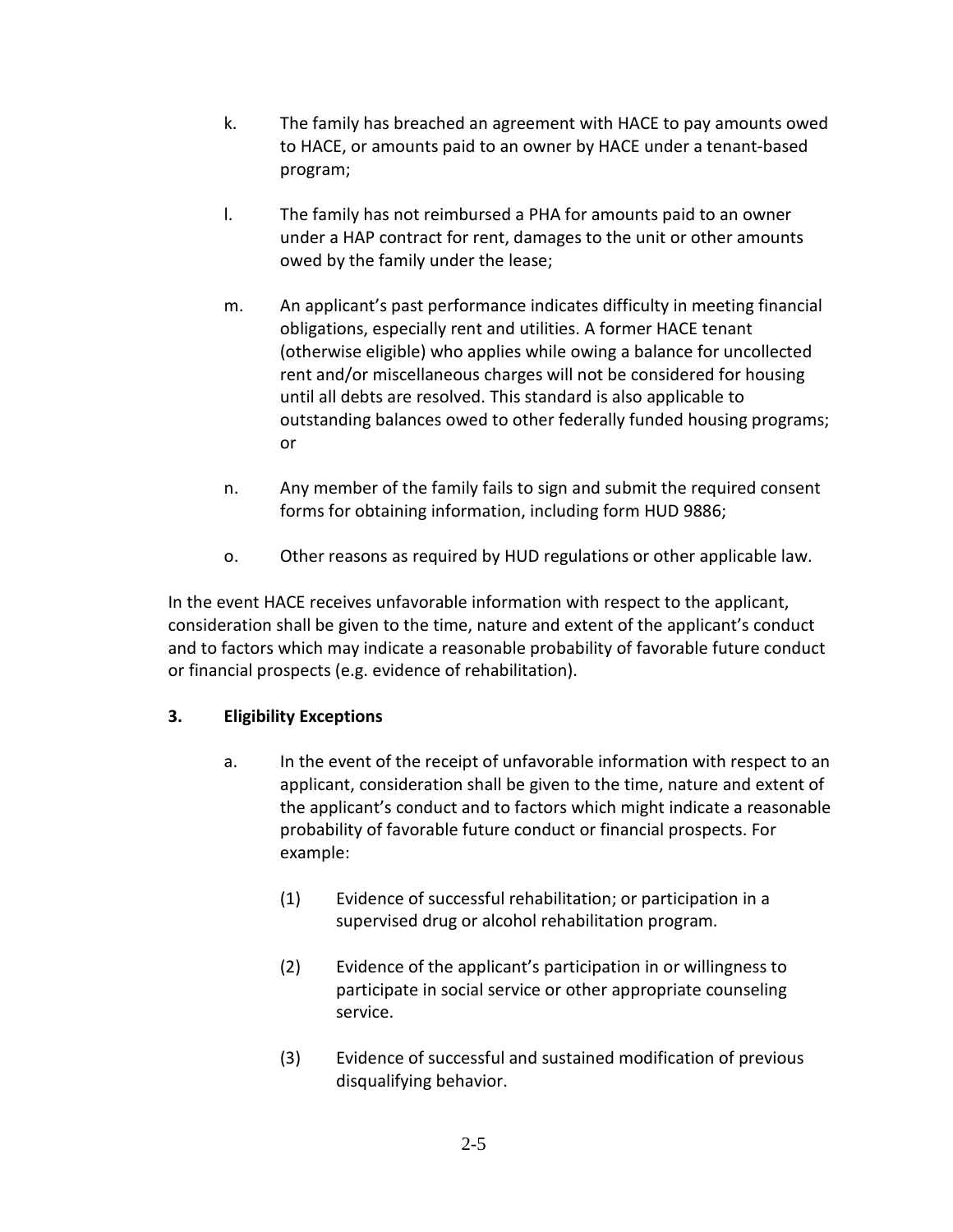However, HACE shall permanently deny admission to Public Housing units for any individuals convicted of manufacturing or producing Methamphetamine.

b. HACE will not deny the admission to the Public Housing program for a family member's drug-related criminal activity, violent criminal activity or alcohol abuse if the family member involved in such activity or abuse is no longer a member of the household.

#### **5. Eligible and Ineligible Applicants**

Verified information will be analyzed and a determination made with respect to:

- a. Eligibility of the applicant as a family;
- b. Eligibility of the applicant with respect to income limits for admission as established by HUD;
- c. Unit size required by the family;
- d. Proof of citizenship and/or eligible non-citizen status; and
- e. Suitability of the applicant with respect to the Tenant Selection Screening Criteria.

Applicants who are determined to be ineligible or unsuitable for admission will be notified promptly by mail or other suitable means such as email, of HACE's decision. These applicants will receive a Notice of Ineligibility from HACE stating the basis for such determination. HACE shall provide such applicants with an opportunity for an informal hearing of the determination. The applicant must contact HACE in writing within fourteen (14) working days of receipt of the Letter of Ineligibility. Upon timely receipt of the applicant's request for review, HACE will schedule an informal hearing. The hearing shall occur within a reasonable time frame following the determination of ineligibility or unsuitability. The Letter of Ineligibility to the applicant will include the reason for the determination.

During the informal hearing the applicant family will be afforded the opportunity to present documented evidence with respect to:

- Eligibility issues; and
- Information pertaining to rehabilitation in the area of Tenant Section or Screening (suitability).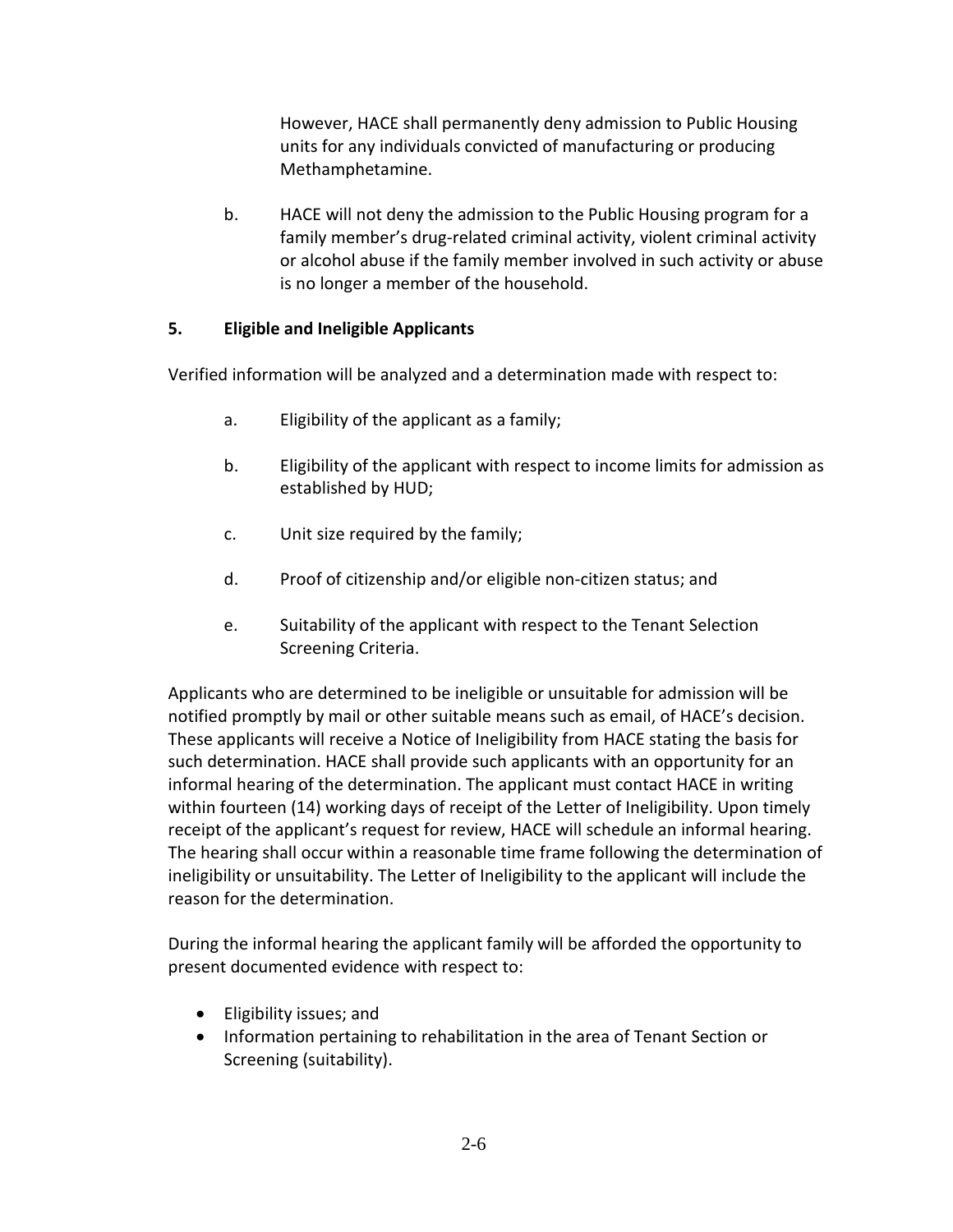In the event the family is ineligible due to non-citizen status, HACE will notify them, in writing, of ineligibility. The letter will advise the family of their right to a DHS appeal and/or PHA informal hearing.

The informal hearing for rejected applicants is not a Grievance Hearing. The purpose of the hearing is to permit the applicant to hear the details of the reasons for rejection, present evidence to the contrary if available, and claim mitigating circumstances if possible. The person who made the original decision to reject, or a subordinate of that person, may not conduct the hearing. A written record of the hearing decision should be mailed to the applicant and placed in the applicant's file. If the hearing decision overturns the rejection, processing for admission should resume (24 CFR § 960.208).

Applicants determined ineligible for violent criminal activity or drug-related activity as a result of the informal hearing, will be considered ineligible to reapply for a period of one year. Applicants denied for other reasons may reapply based upon the decision issued at the hearing.

After the ineligibility period has expired, applicants may reapply for housing subject to the conditions described in these policies.

If HACE's original decision is upheld, the applicant may exercise their right to pursue his/her case in Common Pleas Court.

### **6. Victims of Domestic Violence**

The Violence Against Women and Justice Department Reauthorization Act of 2013 (VAWA) is a gender-neutral protection for the victims of domestic abuse. Accordingly, victims of domestic abuse will not be discriminated against during the application process with regard to eligibility, or have penalties regarding continued participation/tenancy if household member is the victim of domestic violence, dating violence, or stalking.

HACE may not consider incidents of domestic violence, dating violence, or stalking as serious or repeated violations of the lease or "good cause" for termination of assistance, tenancy, or occupancy rights of the victim of abuse.

HACE may not consider criminal activity directly relating to abuse, engaged in or by a member of the tenant's household or any guest or other person under the tenant's control, cause for termination of assistance, tenancy, or occupancy rights if the tenant or immediate member of the tenant's family is the victim or threatened victim of that abuse.

HACE may request, in writing, that the victim, or a family member on the victim's behalf, certify that the individual is a victim of abuse and that the form HUD-5382 Certification of Domestic Violence, Sexual Assault, or Stalking, and Alternate Documentation or other documentation as noted on the certified form, be completed and submitted within fourteen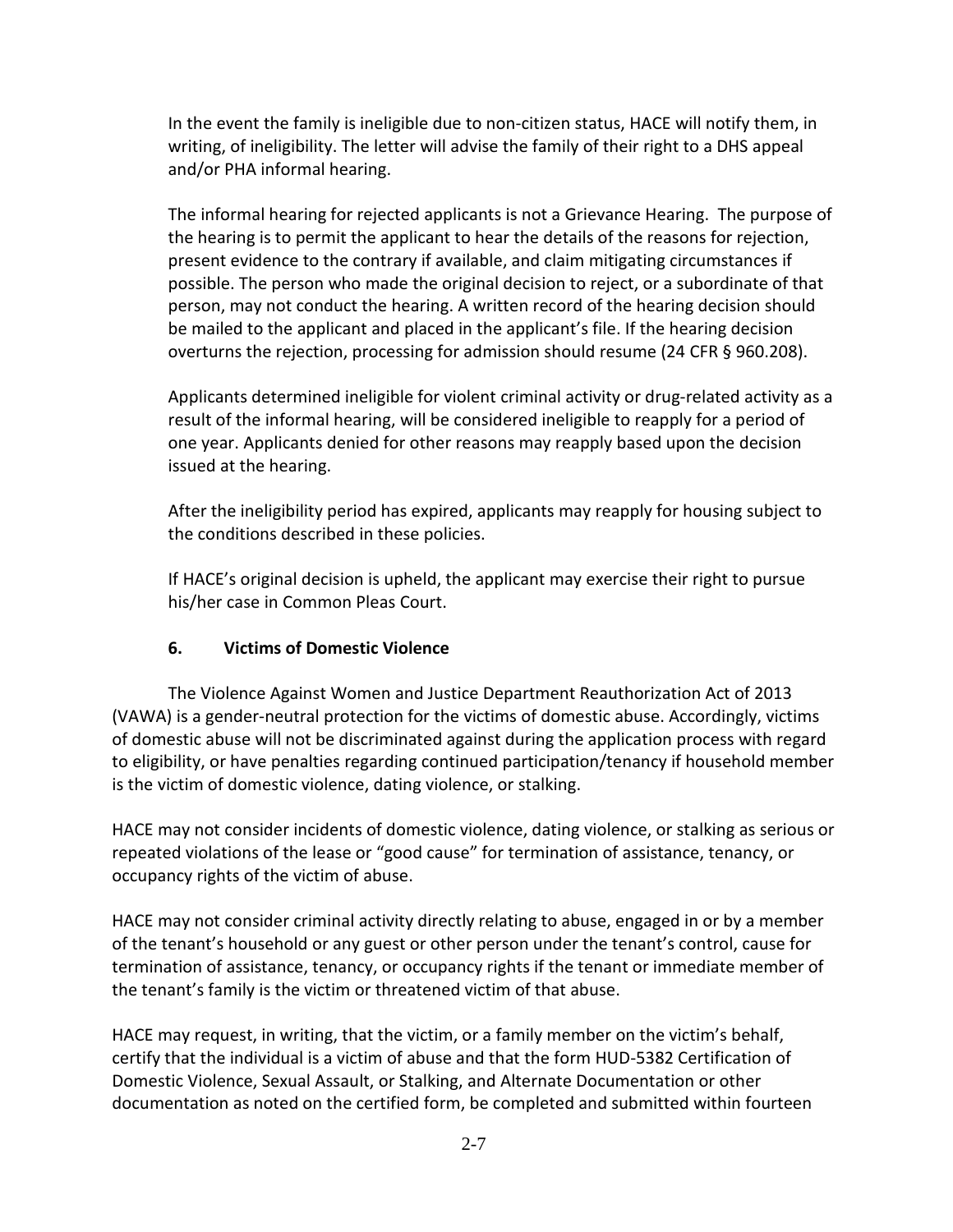(14) days, or an agreed upon extension date, to receive protection under VAWA. Failure to provide the certification or other supporting documentation within the specified timeframe may result in eviction or the termination of rental assistance.

All HACE tenants/participants will sign a Lease Addendum (Form HUD-91067) informing them of their rights under VAWA.

# **C. PROCESSING APPLICATIONS FOR ADMISSION**

### **1. Applications**

The policy of HACE is to treat all applicants in a fair and consistent manner. All families who are interested in applying for any of HACE's programs must obtain an application from HACE's main office. HACE will also make reasonable accommodations to assist those applicants whose disabilities do not allow them to complete an application using the standard HACE process.

Any family who has failed to pay an outstanding balance consisting of uncollected rent and/or miscellaneous charges owed to HACE or any other federally funded housing program will be permitted to complete an application. If debt to HACE or other federally funded program is confirmed, applicant will be determined ineligible and the family may reapply when the debts are satisfied.

### **2. Requirements to Apply**

To participate in the Low Income Public Housing program, families must make an application to HACE using forms prescribed by HACE and HUD. Any prospective applicant can complete an application at HACE's Public Housing application office during normal working hours.

The application must be completed and signed by the head-of-household, spouse and all other adult members. Applicants who submit applications or related documents that are incomplete and/or unsigned will be considered to be ineligible for placement on the waiting list.

Application documents will consist of the following information:

- a. A HACE application form;
- b. Criminal Background Check;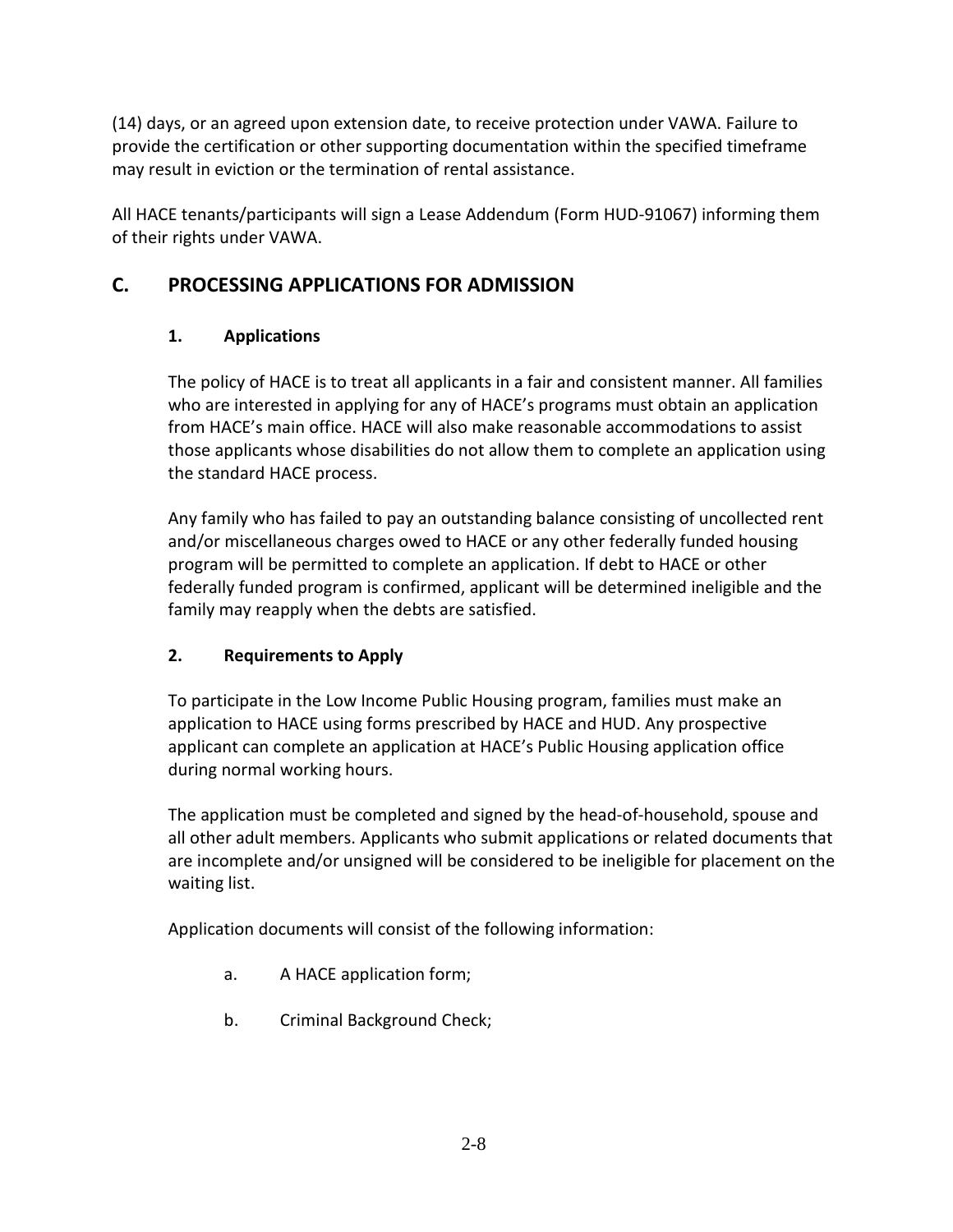- c. Release of Information/Privacy Statements (form HUD 9886), signed by the head-of-household, spouse and all other members of the household 18 years of age or older;
- d. Asset form completed by the head-of-household and by any other member of the household who has assets of any form or amount;
- e. Credit information;
- f. Claim of any preference; and
- g. HUD Form 92006 Supplemental & Optional Contact Form
- h. What You Should Know About EIV
- i. Other forms that HACE determines necessary.

Applicants will be required to provide the following information at application:

- Annual income
- Asset Information
- Family Composition and proof of age of all family members
- Social Security Numbers for all members as prescribed by HUD
- Verification of citizenship and/or eligible non-citizen status
- Verification of disability status
- Two forms of identification, of all adult members of household. One form of identification must include a photograph; and
- Other information HACE may require to determine eligibility

An application and related documents must be completed and signed by the head-ofhousehold, spouse and all other adult members.

Applicants must inform HACE of any changes to information listed on the application (e.g., address, income, family composition or preferences). Failure to notify HACE of such changes may result in the applicant's removal from the waiting list.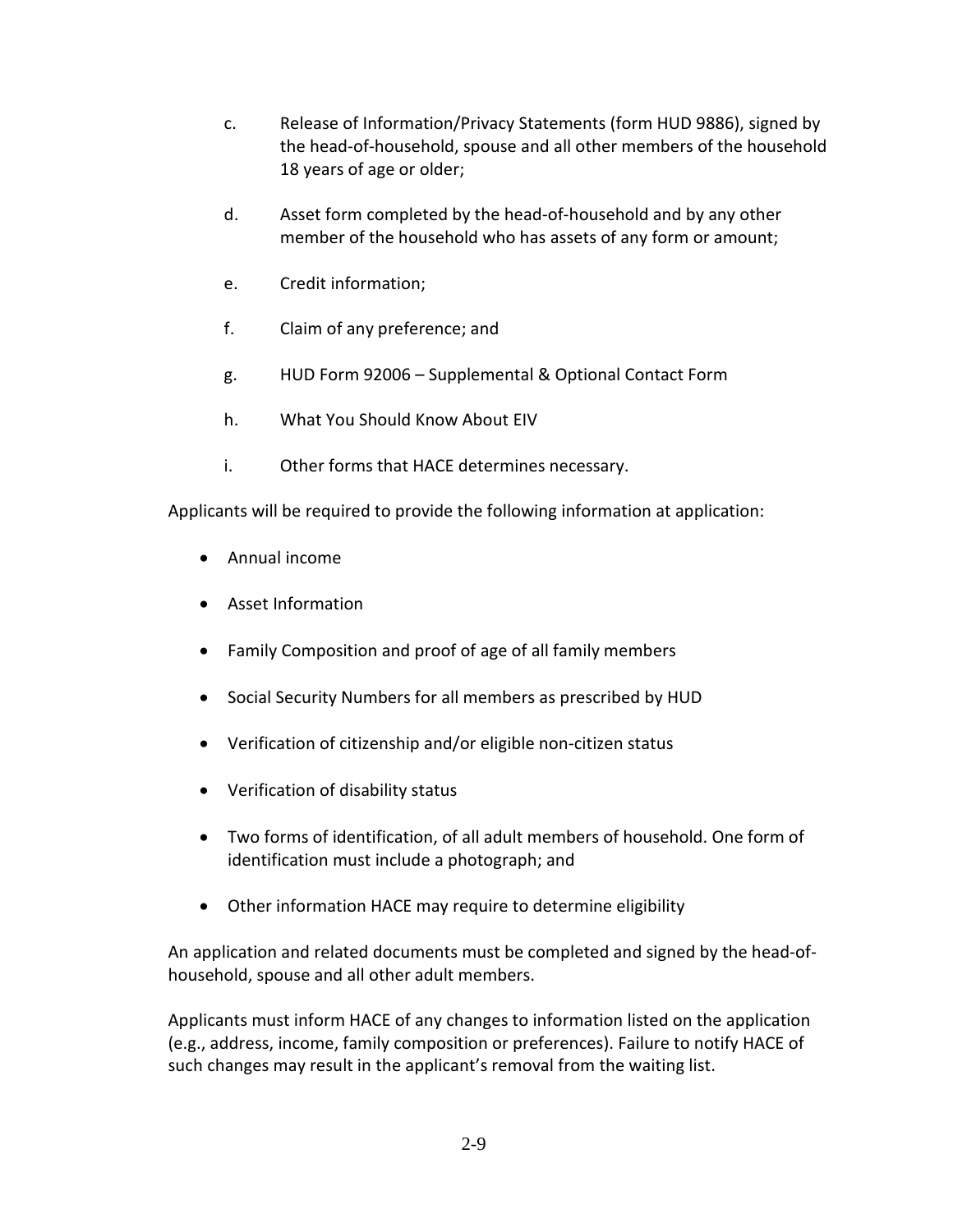#### **3. Notification of Eligibility**

Once all information has been received by HACE, the applicant will be placed on a sitebased waiting list based on size and type of unit required, HACE's preferences for tenant selection and the date and time of completion of the application processing and determination of eligibility.

Upon completion of the application and the information contained therein, the applicant will be sent one of the following:

- a. If the applicant meets the eligibility criteria, he/she will be sent a letter, which will indicate that, based upon the application submitted, he/she appears to be qualified for participation in the Public Housing program.
- b. Applicants who are determined to be ineligible or unsuitable for admission will be notified promptly by mail or other suitable means, of HACE's decision, such as email. These applicants will receive a Notice of Ineligibility from HACE stating the basis for such determination. HACE shall provide such applicants with an opportunity for an informal hearing of the determination. The applicant must contact HACE in writing within fourteen (14) working days of receipt of the Letter of Ineligibility. Upon timely receipt of the applicant's request for review, HACE will schedule an informal hearing. The hearing shall occur within a reasonable time frame following the determination of ineligibility or unsuitability. The Letter of Ineligibility to the applicant will include the reason for the determination.
- c. Determination of eligibility for site-based waiting lists will be completed within a reasonable time with all applicants being notified by mail of apparent eligibility based on the processing of the application. If determined ineligible, the applicant will be notified of his/her rights to an informal hearing.
- d. Applicants determined ineligible for violent criminal activity or drug related activity as a result of the informal hearing, will be considered ineligible to reapply for a period of one year. Applicants denied for other reasons may reapply based upon the decision issued at the hearing. After the ineligibility period has expired, applicants may reapply for housing subject to the conditions described in these policies.
- e. In the event the family is ineligible due to non-citizen status, HACE will notify the family in writing of ineligibility. The letter will inform them of their right to a Department of Homeland Security (DHS) appeal and/or PHA Informal Hearing and other applicable requirements of 24 CFR 5.5.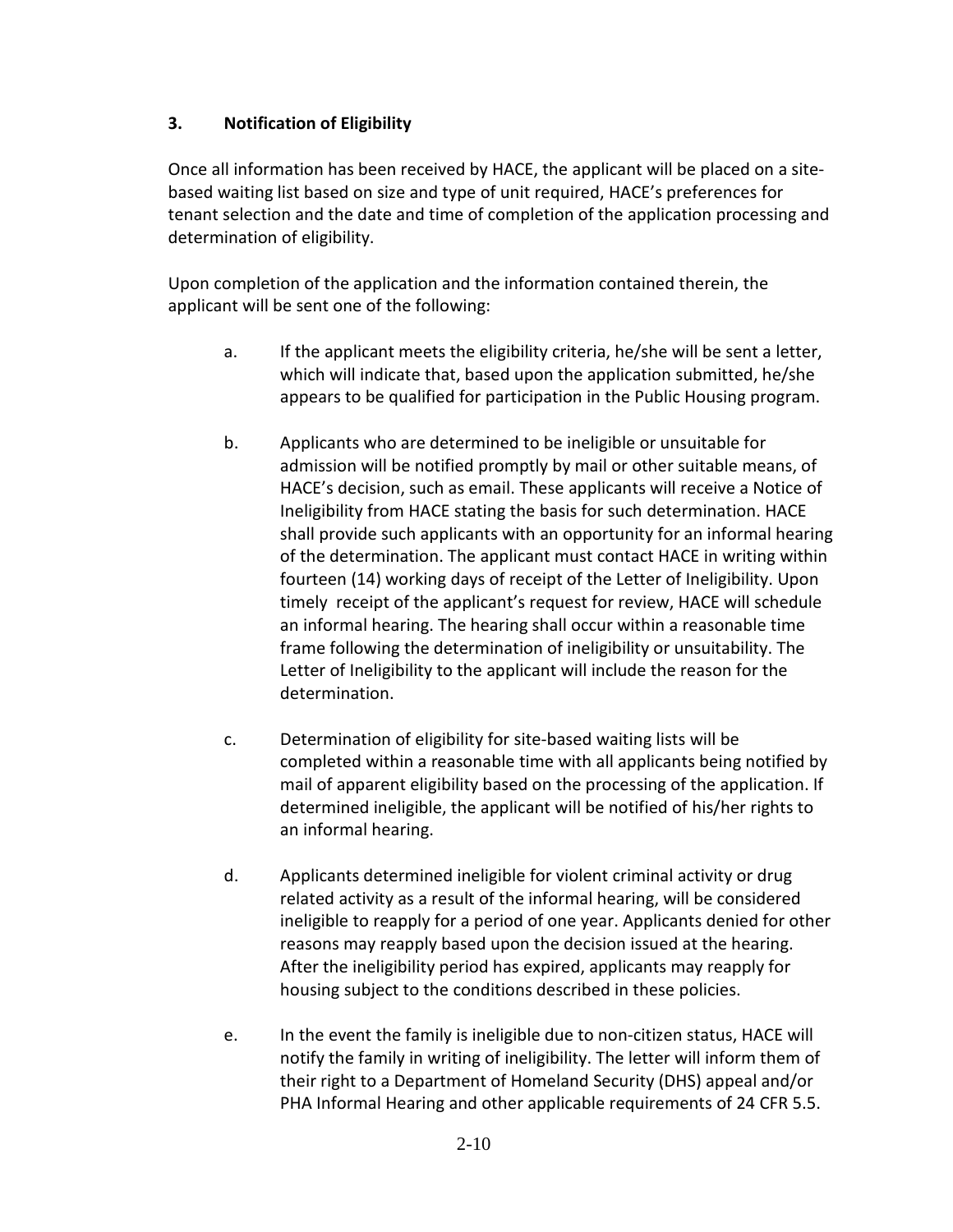### **D. WAITING LIST MANAGEMENT**

#### **1. Waiting List Maintenance**

HACE maintains site-based waiting list for its Public Housing program. (A separate waiting list is used for the Section 8 Housing Choice Voucher Program.) Each application is positioned on the waiting list based upon information submitted by the applicant, preference, date and time of application and unit size, as defined in this Policy.

Applicants must inform HACE of any changes of information listed on the application (e.g., address, income, family composition or preferences). Failure to notify HACE of such changes may result in the applicant's removal from the waiting list.

At minimum, the waiting list will contain the following applicant information:

- a. Applicant name;
- b. Family unit size (based upon occupancy standards);
- c. Preference;
- d. Date and time of application; and

### **2. Cross Listing**

If HACE's waiting list for the Section 8 Housing Choice Voucher Program is open when an applicant is placed on the waiting list for its Public Housing program, the applicant may apply for Section 8 through the process as described in the Section 8 Admin Policy.

### **3. Opening and Closing the Waiting List**

In order to maintain a balanced application pool, HACE, at its discretion, may restrict application taking and close waiting lists in whole or in part. HACE will also purge the waiting list by removing names of those who are no longer interested in or no longer qualify for housing. If HACE has too many applications, it may elect to: (a) close the waiting list completely; (b) close the list during certain times of the year; or (c) restrict intake by type of project or by size and type of dwelling unit.

Decisions about the waiting list will be based on the number of applications available for a particular size and type of unit; and the ability of HACE to house an applicant in an appropriate unit within a reasonable period of time. Closing the waiting list, restriction intake or opening the waiting list will be publicly announced.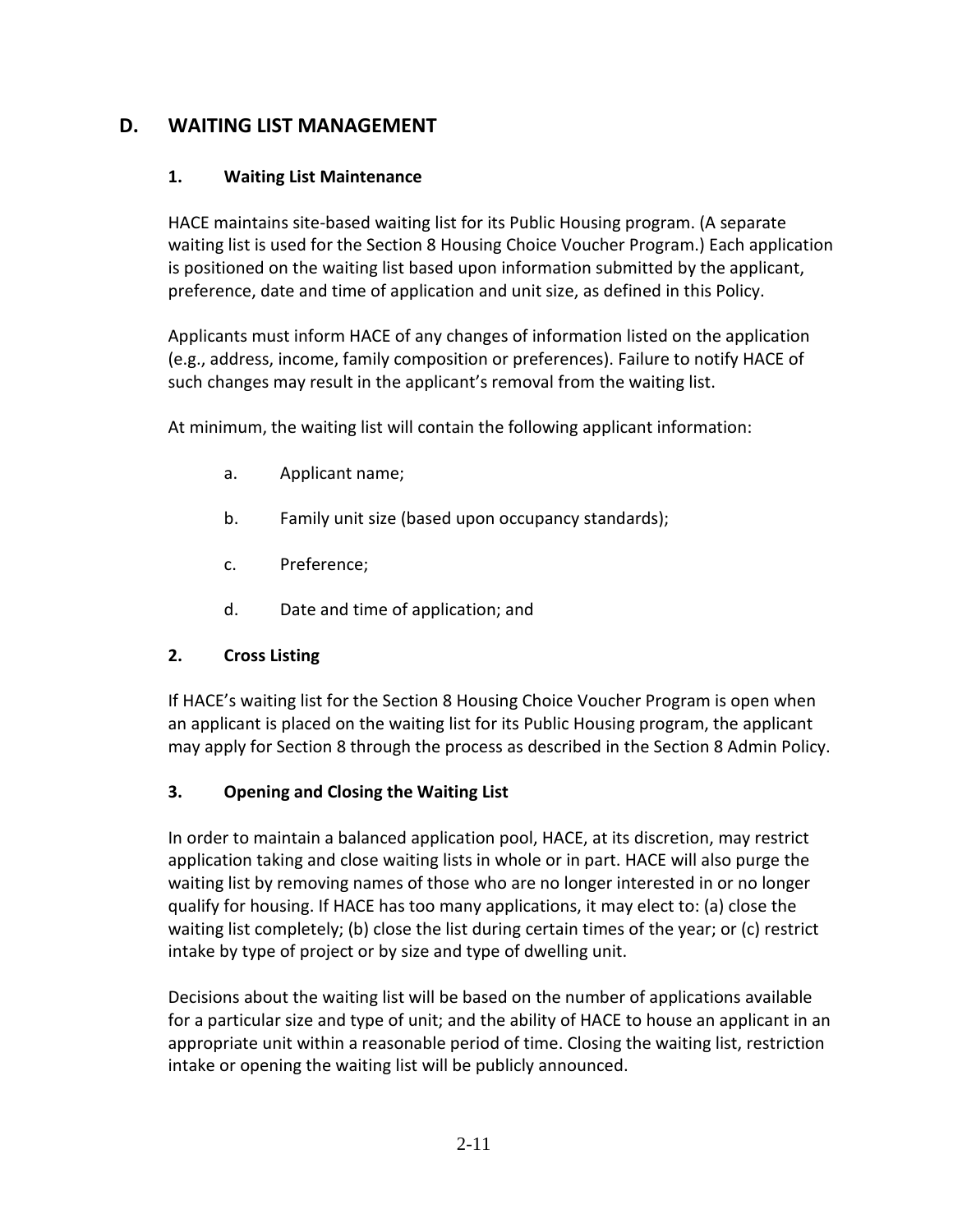During the period when the waiting list is closed, HACE will not maintain a list of individuals who wish to be notified when the waiting list is reopened.

### **4. Removal of Applicants for the Waiting List**

HACE will not remove an applicant's name from the waiting list unless:

- a. The applicant's request in writing that his/her name be removed;
- b. The applicant has failed to advise HACE of his/her continued interest in Public Housing.
- c. HACE has made reasonable efforts to contact the applicant to determine continued interest but has been unsuccessful. Correspondence mailed and/or emailed to the latest address will constitute documentation of reasonable effort to contact the applicant;
- d. HACE notified the applicant of its intention to remove the applicant's name because the applicant no longer qualifies for Public Housing;
- e. HACE has made reasonable efforts to contact the applicant to (i) or (ii) obtain information necessary to process the application, and the applicant has failed to respond.
- f. The applicant fails to pay an outstanding balance owed to HACE or any other subsidized program within the time specified.

If an applicant's failure to respond to a request for information or update was caused by his/her disability, HACE will provide reasonable accommodation to give him/her an opportunity to respond.

### **5. Change in Preference Status While on the Waiting List**

Occasionally, families on the waiting list who do not qualify for a preference at the time of application intake may experience a change in circumstances which qualifies them for a preference. In such instances, it will be the family's responsibility to contact HACE to certify they are eligible for a Preference. If eligible, the applicant's position on the waiting list will be adjusted accordingly by date and time of the original application. The family will then be informed in writing, as to how the change in status has affected their place on the waiting list. The family must recertify their claim for a preference at the time they are offered a Public Housing unit.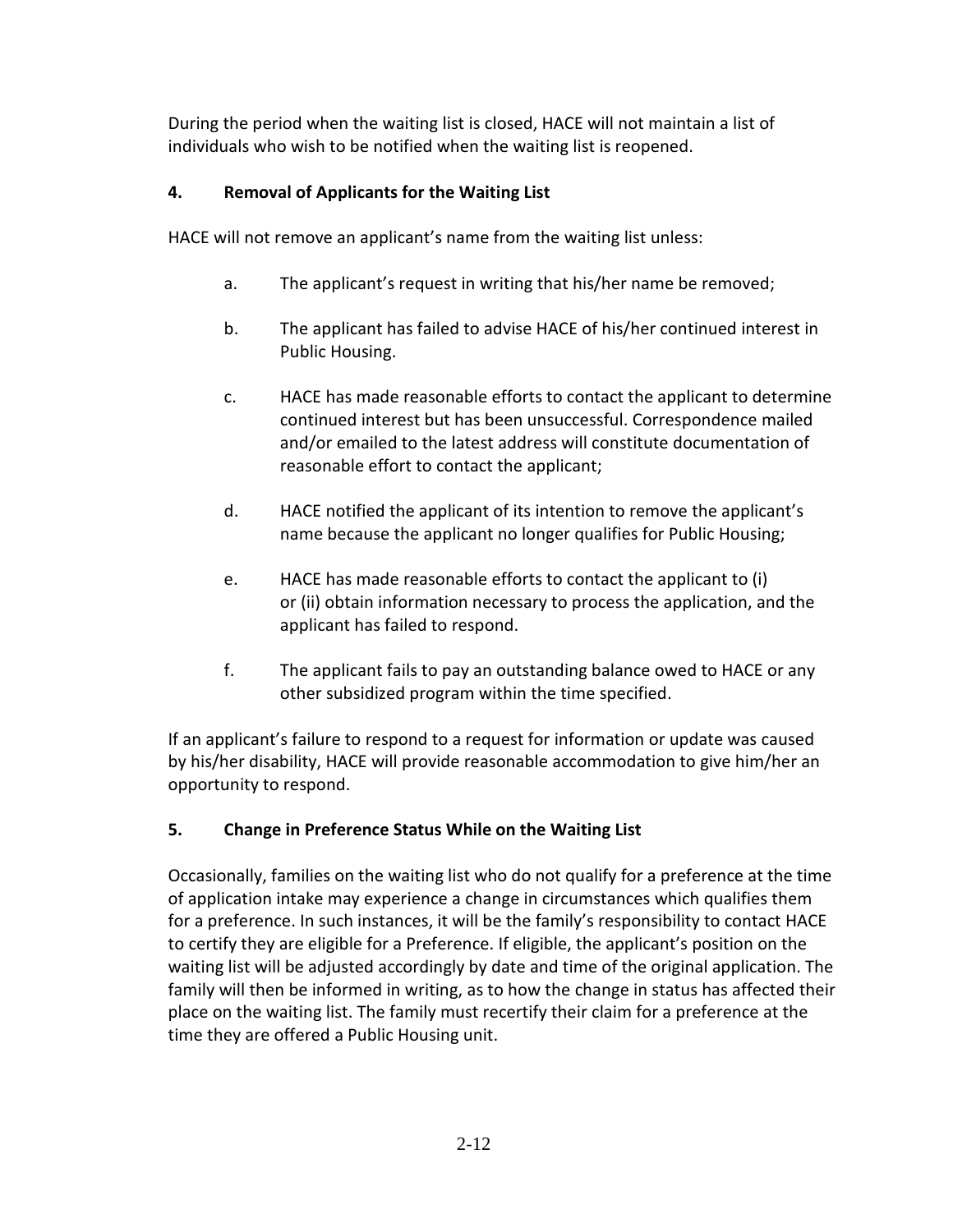# **E. SELECTION AND TARGETING**

All information on the application will be verified when HACE estimates that an applicant can be housed within 60 days. A family will not be selected for admission until verification of all required information including Local Preferences and Citizenship has been provided.

To assure compliance with §513 of the Quality Housing and Work Responsibilities Act of 1998, families will be selected from the waiting list based upon Income Targeting requirements as defined in this Policy and in accordance with the following:

- **1.** Selection will be made based upon HACE's obligation that forty percent (40%) of all new admissions to the Public Housing program not have incomes that exceed 30% of the area median income.
- **2.** HACE will monitor admissions every six (6) months to determine compliance with the 40% Income Targeting requirement.
- **3.** HACE will admit families to the Public Housing program to comply with the Income Targeting requirement, and may adjust the waiting list selection to do so.

# **F. DECONCENTRATION POLICY**

It is the Housing Authority of the City of Erie's policy to provide for deconcentration of poverty and encourage income mixing by bringing higher income families into lower income developments and lower income families into higher income developments. Toward this end we will skip families on the waiting list to reach other families with a lower or higher income. This will be accomplished in a uniform and non-discriminating manner.

The Housing Authority of the City of Erie will affirmatively market its housing to all eligible income groups. Lower income families will not be steered toward lower income developments and higher income families will not be steered toward higher income developments.

Prior to the beginning of each fiscal year, we will analyze the income level of families residing in each of our developments, the income levels of census tracts in which our developments are located and the income levels of families on the waiting list. Based on this analysis, we will determine the level of marketing strategies and deconcentration incentives to implement.

# **G. DECONCENTRATION INCENTIVES**

The Housing Authority of the City of Erie may offer one or more incentives to encourage applicant families whose income classification would help to meet the deconcentration goals of a particular development.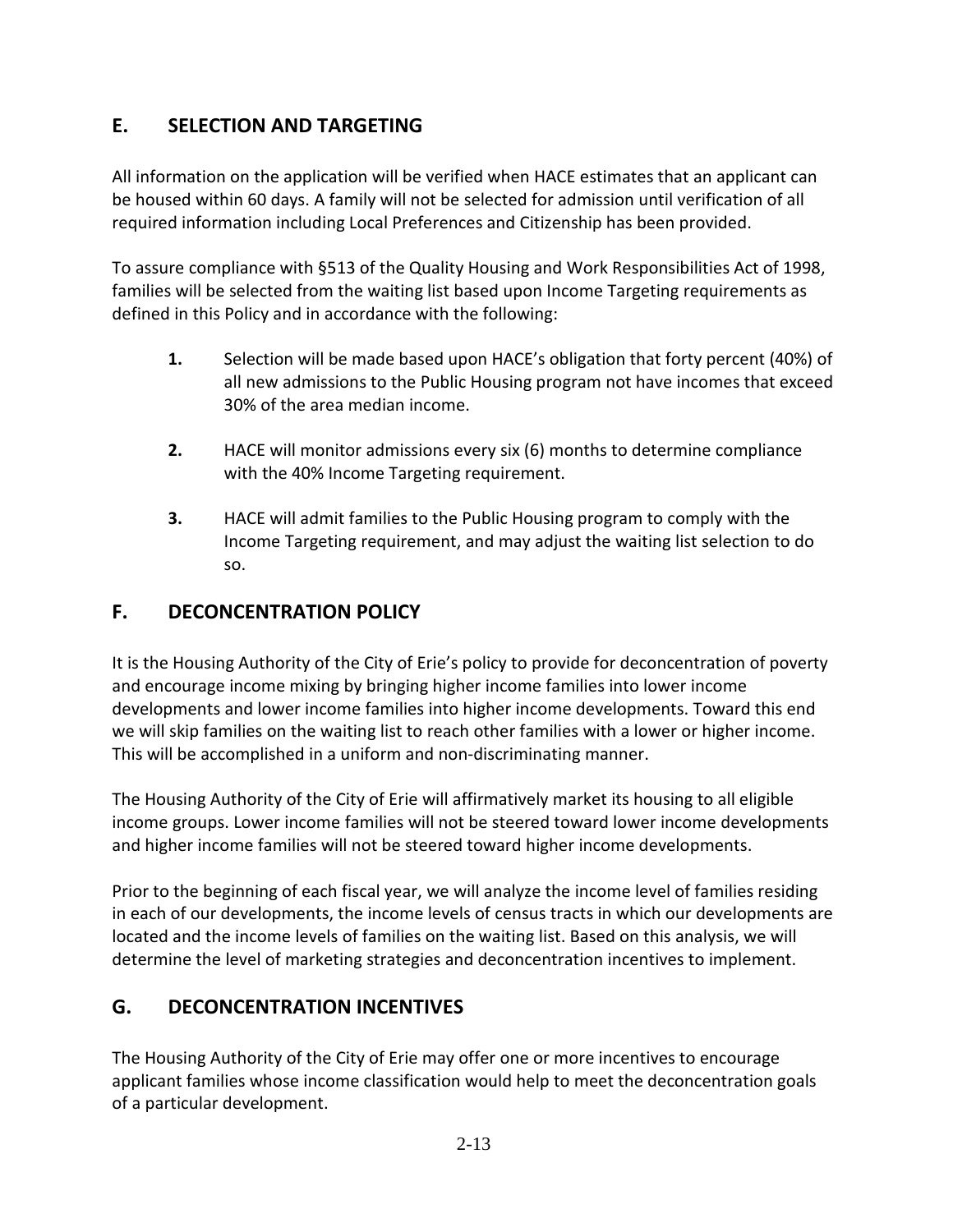Various incentives may be used at different times, or under different conditions, but will always be provided in a consistent and non-discriminatory manner.

### **H. LOCAL PREFERENCE**

Eligible applicants who qualify for a local preference are entitled to be placed on the waiting list and receive a preference in selection of housing. Families, who qualify as local preference holders, as defined in this section, will be admitted prior to families who do not have a local preference within either the Federal Income Targeting Eligible or Federal Income Targeting Ineligible, by time and date of application, and by any Local Preference as described below:

#### *Residency Preference:*

*Any applicant family who qualifies as a resident of the City of Erie.* A resident is defined as a family or single person who lives in or previously resided in the City of Erie, or whose head of household or spouse works in, or has been given a bona fide offer of employment in Erie. Third-party written verification of this preference will be utilized. At the option of HACE, leases, utility bills, employer records, school records, driver's licenses, voter registration records or credit reports also may be used to verify residency.

There is no minimum amount of time that the family must have resided in the City of Erie to qualify for a residency preference. The use of the residency preference will not have the purpose or effect of delaying or otherwise denying admission to the program based upon the race, color, ethnic origin, gender, religion, disability or age of any member of the applicant's family.

This preference shall apply if HACE's vacancy rate is less than 3%.

### *Elderly/Disabled Singles Preference:*

*Any applicant family which consists of a single person who is elderly or near elderly, or a one or two person disabled family.* Elderly and one or two-person disabled families shall be given a preference over single persons who are not elderly or disabled, regardless of preferences. Near-elderly shall be given preference over single persons if there are insufficient numbers of elderly or disable applicants. Near-elderly is defined by HACE as a person 55 years of age or older.

### **2. Definitions Relating to the Preference(s)**

a. The following definitions are offered to explain the categories of the Elderly/Single Preference: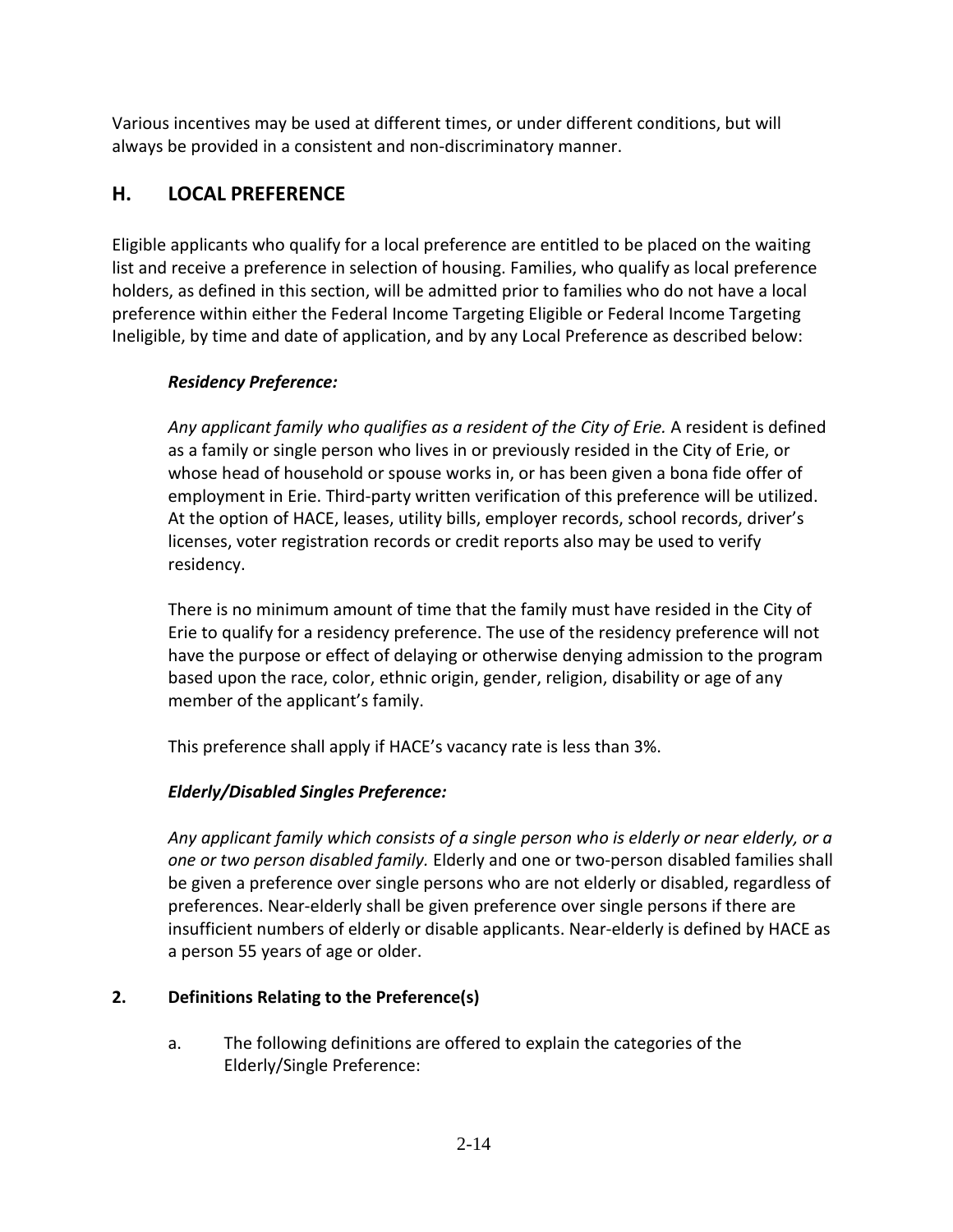- (1) Elderly Families: A family whose head or spouse (or sole member) is at least 62 years of age, or a person with disabilities.
- (2) Near-Elderly Families: A family whose head or spouse (or sole member) is at least 55 years of age but below the age of 62.
- (3) Disabled: Families whose head, spouse or sole member is receiving Social Security disability benefits, Supplemental Security Income (SSI) Disability benefits, or any other payments based on an individual's inability to work due to a disability. Section 223 of the Social Security Act defines disability as the inability to engage in any substantial gainful activity by reason of any medically determinable physical or mental impairment, which has lasted or can be expected to last for a continuous period of not less than 12 months. If families are not receiving disability payments, they can obtain a third-party disability form completed by their medical provider. The form can be obtained through the Housing Authority office.
- (4) Local Residents: A family who currently resides in the City of Erie.
- (5) Veteran: Families with a Head of Household, spouse, or co-applicant who is on active or reserve duty, or a person who served in the active military, naval, or air service and who was discharged or released under conditions other than dishonorable and has served for 181 consecutive days or more. To obtain this preference, the applicant must provide documentation of their active military status of Form DD214.
- b. The following ordered method of selection will be used for units in communities for elderly families:
	- (1) Local Families
	- (2) Elderly Families
	- (3) Disabled Families
	- (4) Veteran
	- (5) Near-Elderly Families

NOTE: In no event may any single person be provided a housing unit assisted under this Act of two bedrooms or more unless required as a reasonable accommodation.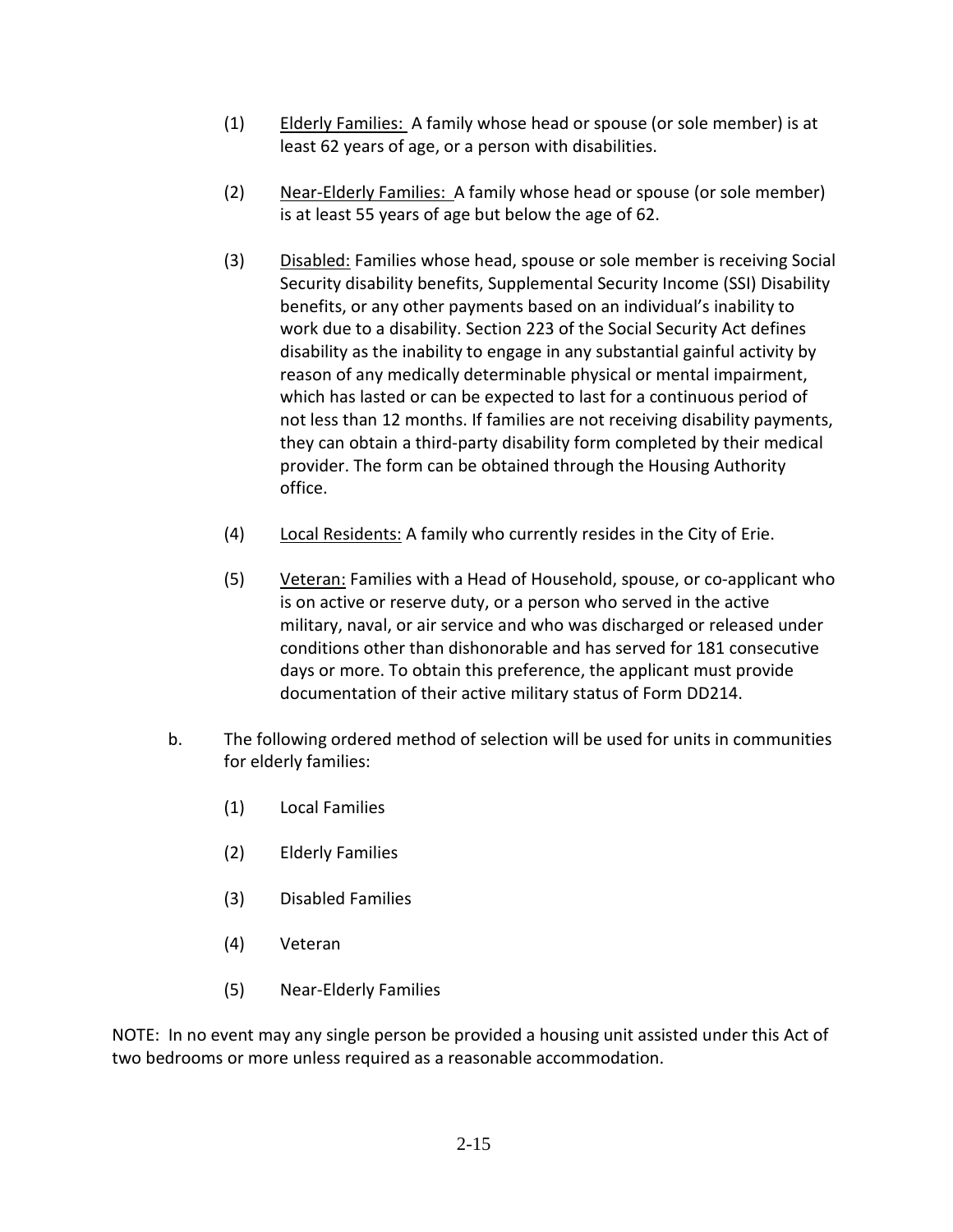### **I. PREFERENCE DENIAL**

A preference does not guarantee admission. The applicant must meet all HACE tenant screening criteria before being selected as a tenant.

If the applicant's preference cannot be verified, the applicant will be placed on the nonpreference waiting list.

### **J. BEDROOM OCCUPANCY STANDARDS**

**1.** The following standards will govern the number of bedrooms required to accommodate a family of a given size and composition. Reasonable exceptions to these standards may be made at the discretion of the Executive Director or his/her designee.

| <b>BEDROOM SIZE</b> | MINIMUM NO.<br><b>PERSONS</b> | MAXIMUM NO.<br><b>PERSONS</b> |
|---------------------|-------------------------------|-------------------------------|
| 0 BR                |                               |                               |
| 1 BR                |                               |                               |
| 2 BR                |                               |                               |
| 3 BR                |                               |                               |
| 4 BR                |                               | 8                             |
| 5 BR                |                               | 10                            |
| 6 BR                |                               | 12                            |

- **2.** An unborn child will not be counted as a person except for determining unit size.
- **3.** Dwelling units will be so assigned that to the greatest extent feasible:
	- a. It shall not be necessary for persons of different generations or opposite sex, other than spouse and partner, to occupy the same bedroom.
	- b. For verified reasons of health (age, physical disability, etc), a separate bedroom may be provided for an individual family member upon admission or transferred to an appropriate-sized unit upon approval of the Executive Director or his/her designee.
	- c. The living room will not be regularly used as a bedroom, except in the case of an efficiency unit.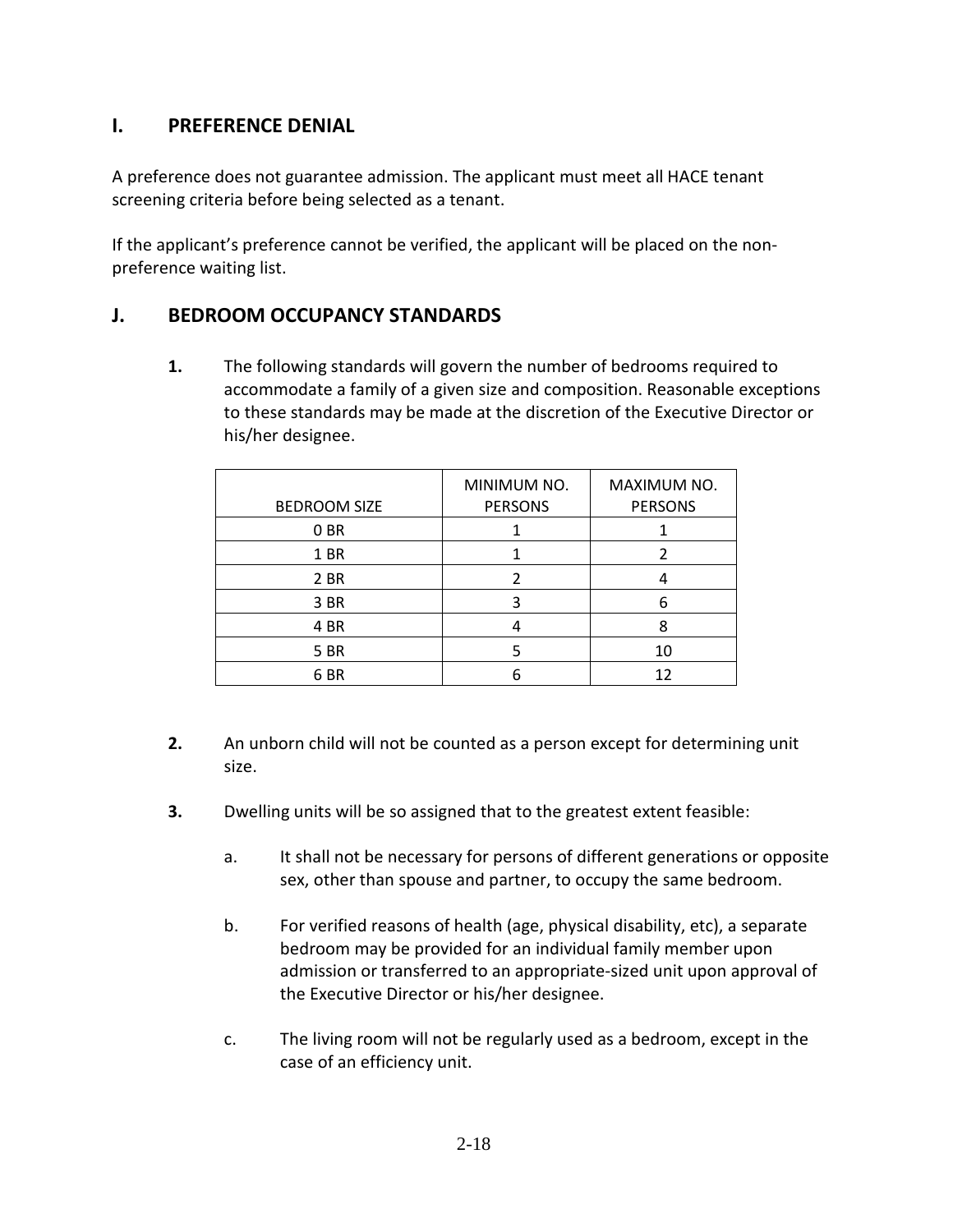- d. A single head of household parent shall not be required to share a bedroom with his/her children.
- e. Reassignment of transfers to other dwelling units shall be made in compliance with HACE's non-discrimination policy.

In determining the bedroom size, the following also will apply:

- Consideration will be given for a child who is away at school but returns to the unit during recesses;
- Consideration will be given due to age of same sex children;
- A child who is temporarily placed in foster care will be considered a member of the family household;
- Any live-in aide approved by HACE to reside in the unit to care for a family member who is elderly/disabled will be permitted a separate sleeping room;
- To avoid vacancies, a unit that is larger than that suggested by the above guidelines may be provided to a family provided that the family will move to a smaller unit when another family needs the unit and a suitable smaller unit is available; and
- Larger units may be offered in order to improve marketing of a development suffering a high vacancy rate.

### **K. LEASING OF DWELLING UNITS**

- 1. A lease agreement shall be signed by the head, spouse and all other adult members of the household accepted as a tenant family and by the Executive Director or his/her designee prior to actual admission. A security deposit of \$75.00 or the amount of the total tenant payment, whichever is less, and the first month's rent will be required at the time the lease agreement is executed.
- **2.** HACE will accept a money order or a check from a social service agency for the security deposit and first month's rent. Personal checks or cash will not be accepted by HACE. All rent payments should be made at designated banks accepting HACE rent; by the Department of Public Welfare's Voluntary Vendor Program; or by Automatic Bank Account Debit. A complete listing of banks is available from HACE. If payments should be made by check at the bank and there are insufficient funds to cover the check, a service fee will be assessed by the bank.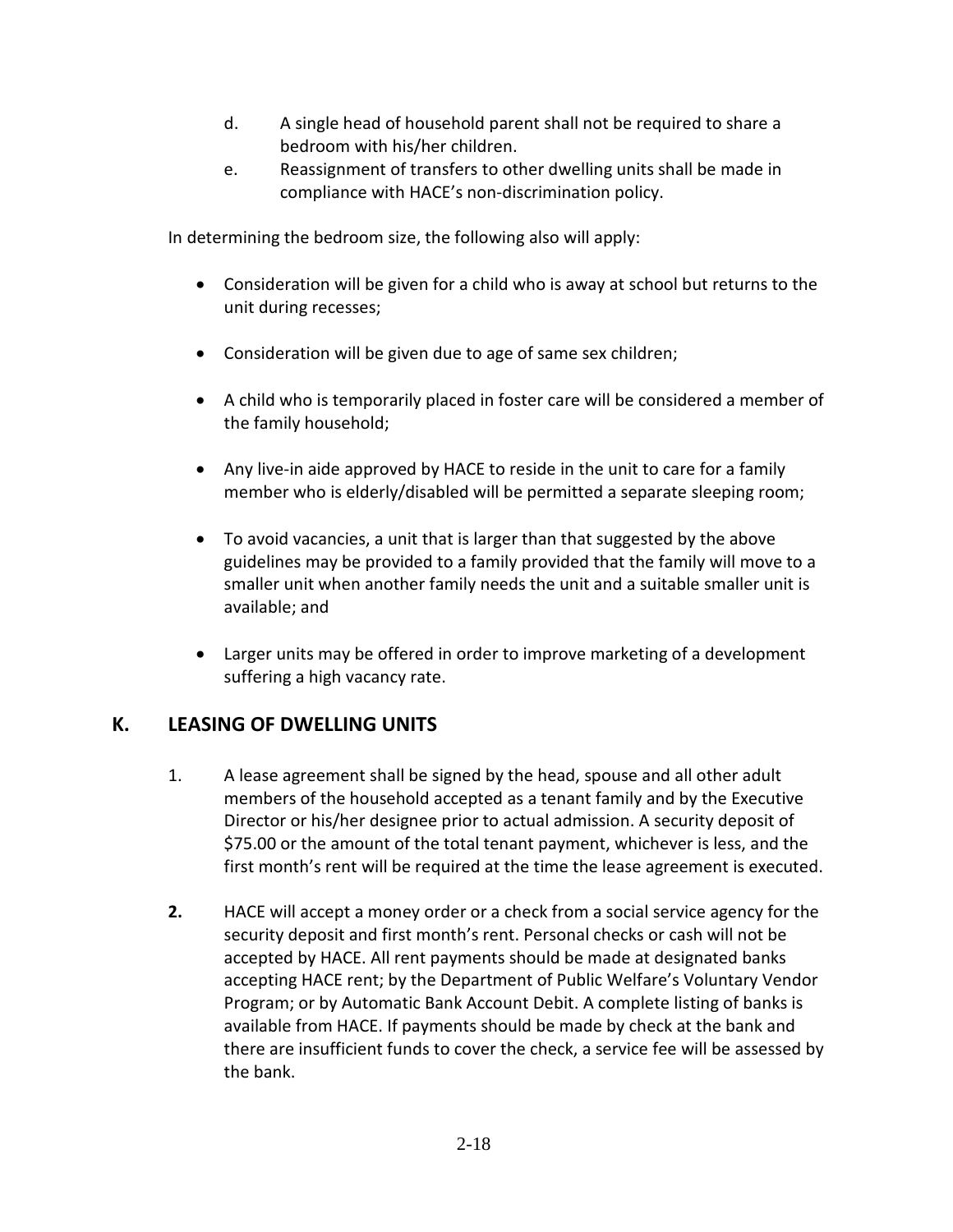- **3.** If a tenant family transfers, a new lease will be executed.
- **4.** If at any time during the life of the lease agreement a change in tenant's status results in the need for changing or amending any provision of the lease:
	- a. A new lease agreement will be executed; or
	- b. A Notice of Rent Adjustment will be sent; or
	- c. An appropriate rider will be prepared and made a part of the existing lease, or appropriate insertions will be made within the lease. All copies of such riders or inserts are to be dated and signed by the tenant and the Executive Director or his or her designee.
- **5.** Only those persons listed on the most recent certification form shall be permitted to occupy a dwelling unit, unless there is a birth to a family member, court-ordered custody, adoption or other addition which has been authorized by HACE's designee in writing.

Following receipt of a family's request for approval to add a new person to the lease, HACE will conduct a pre-admission screening of the proposed new occupant. The results of the screening shall be used to determine whether HACE will approve admitting the new occupant. Residents who fail to notify HACE of additions to the household, or who permit persons to join the household without undergoing screening, are in violation of the lease. Such persons will be considered to be unauthorized occupants by HACE and the entire household will be subject to eviction.

- a. Family members over the age of 18 who move from the dwelling unit to establish new households shall be removed from the lease. These individuals must apply as a new applicant or an adult addition to a unit.
- b. Overnight adult guests are permitted to visit for up to 14 days in a twelve month period with HACE approval. Overnight guests may be permitted in a dwelling unit, provided that the family has reported the guest(s), in writing, to the Housing Manager prior to or within 72 hours of their arrival. Visitors are not members of the family. If the person is a visitor and does not intend to become a "permanent" member of the family, HACE does not have to consider this to be a change in family composition. If the visitor remains for more than 14 consecutive days in a calendar year, without prior approval, it will be considered to be a violation of the Public housing program and the Lease, and grounds for eviction of the family.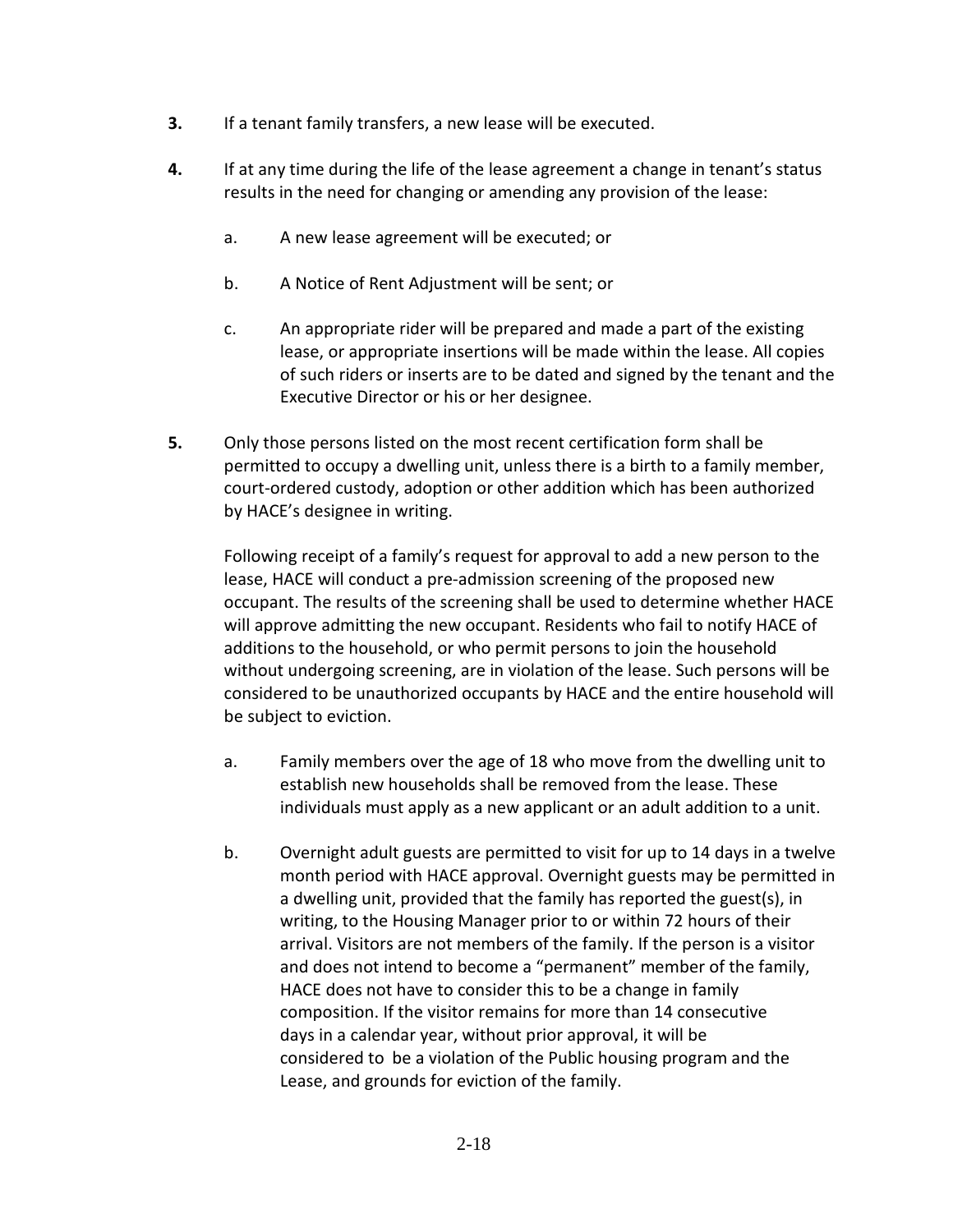- c. Roomers and lodgers shall not be permitted to occupy a dwelling unit, nor shall they be permitted to move in with any family occupying a dwelling. Only tenants are permitted to use the address of the complex.
- d. Tenants will not be given permission to allow a former tenant of HACE who has been evicted to occupy the unit for any period of time.
- **6.** Legal profit making activities may be conducted in the dwelling unit but will be incidental to primary residential use and shall commence only with written consent of HACE. All income derived from said activities must be reported to HACE.

# **L. UNIT INSPECTIONS**

Unit inspections are required at three times: prior to move-in, upon move-out, within 90 days after move-in, and at least once annually. HACE will provide notice to the tenant at least 48 hours in advance of an inspection of an occupied unit. Inspections are conducted to assure compliance with applicable HUD standards and will be administered in accordance with the following:

- 1. **Pre-Occupancy Inspection (Move-in):** 
	- a. HACE and the tenant or his/her representative will inspect the dwelling unit prior to occupancy by the tenant. HACE will provide the tenant with a copy of the inspection form showing the condition of the premises, interior and exterior as applicable, and any equipment provided with the unit.
	- b. The inspection form shall be signed by a HACE staff member and tenant, and a copy of the form will be retained in the tenant's file. Any deficiencies noted on the inspection form will be corrected by HACE and at no charge to the tenant.
- **2.** Housekeeping Inspections:
	- a. Within 90 days following move-in, HACE will conduct a housekeeping inspection to assess the new resident's housekeeping habits. This inspection serves as a basis to provide guidance to the resident, if necessary, to improve his/her cleaning habits. At move-in, all residents will receive a copy of the HACE acceptable housekeeping standards.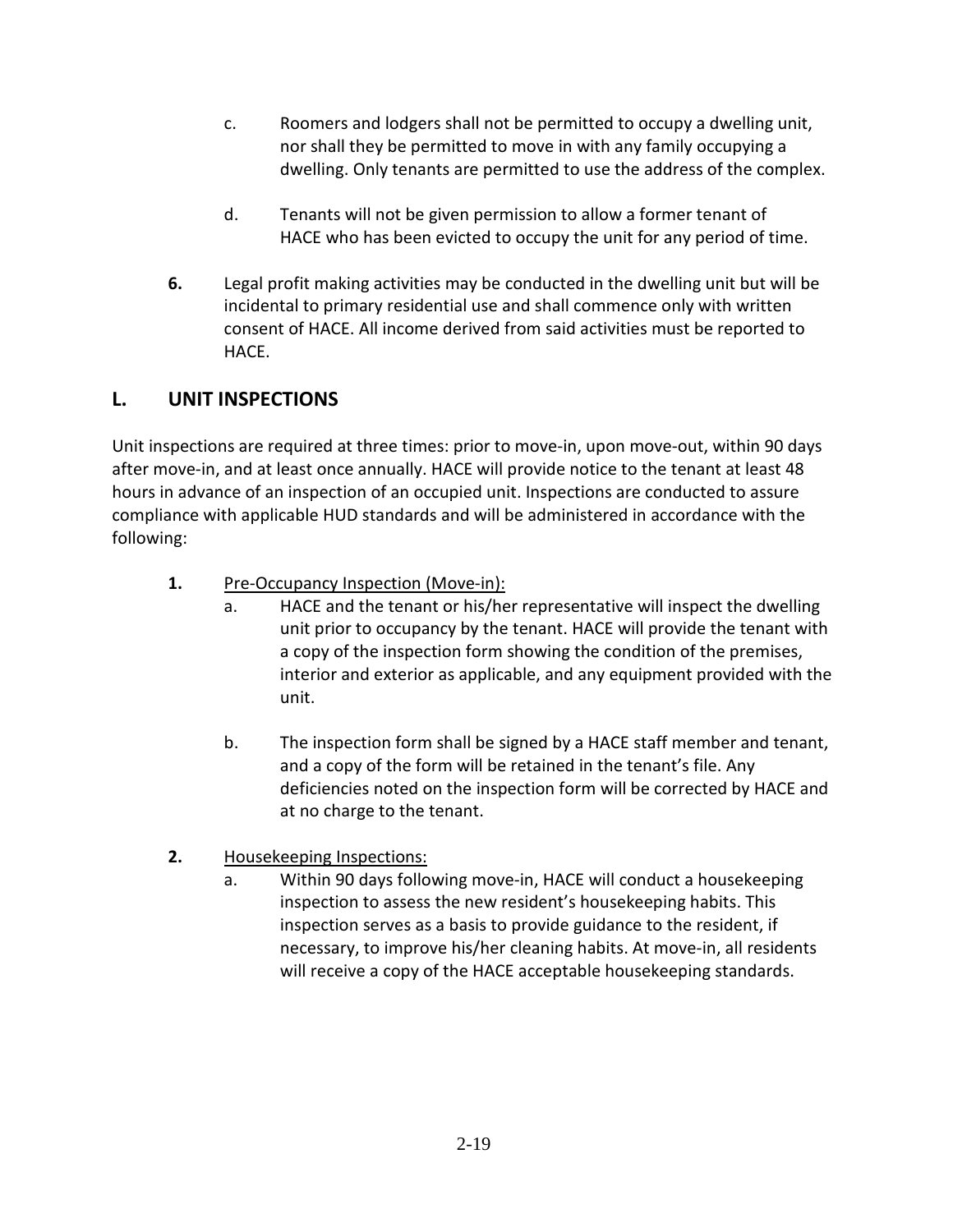### **3.** Annual Inspections:

- a. The PHA will inspect all units at least annually. More frequent inspections will be conducted as required by unit conditions. Tenants will be notified as to the date and time of inspection in accordance with the lease.
- b. In addition to the HUD-required standards, annual inspections will evaluate: housekeeping conditions, safety conditions, tenant care of the dwelling unit and compliance with other obligations under the lease. As such, the tenant will be informed of deficiencies and notified of any action required by the tenant of HACE to correct deficiencies.
- c. Where tenant action is required, re-inspections will be conducted as required.
- **4.** Termination Inspection (Move-out):
	- a. HACE will inspect the unit at the time the tenant vacates the unit and give the tenant a written statement of the charges, if any, for which the tenant is responsible. The tenant and/or a representative may join in such inspection, unless the tenant vacates without notice to HACE.

In cases of emergencies, HACE may enter a leased unit without providing 48 hours notice to the tenant. In such instances, HACE will notify the family as soon as possible.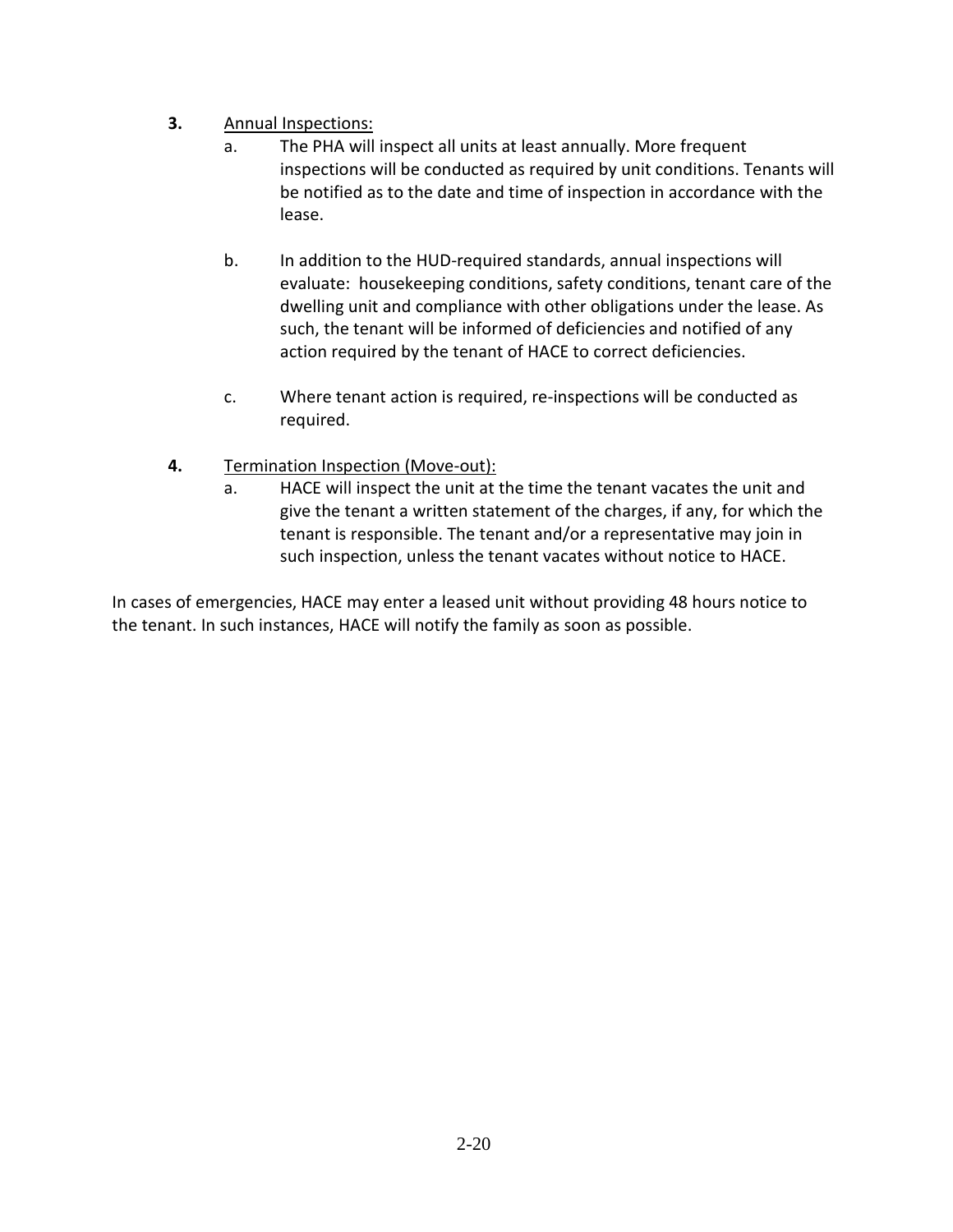# **3. VERIFICATION PROCESS**

# **A. Third-Party Verification**

HACE will require that all applicants and participants sign HUD and HACE required Release and Consent forms for the purpose of obtaining independent verifications pertaining to eligibility and rent determinations. Third-party written verification will be requested by HACE to the extent that such verification is possible. In cases where appropriate third-party verifications cannot be used, HACE will document the file as to why another method was used. HACE will attempt to obtain all verifications for the purpose of determining anticipated income and expenses for the subsequent 12-month period. Enterprise Income Verification (EIV) as accessed in accordance with the HUD requirements shall be the first source of third-party verification to the extent that such information is available. HACE, at its discretion, may use other HUD-allowed variations applicable to this verification policy.

In accordance with 24 CFR §982.516(a)(2), HACE will make every reasonable attempt to obtain and document in the applicant/participant file third party verification of the following factors:

- Reported family annual income;
- The value of assets;
- Expenses related to deductions from annual income; and
- Other factors that affect the determination of adjusted income.

HACE will use the most effective third party verification techniques available and will apply them in the priority order listed below:

**a. Upfront Income Verification (UIV) (Priority 1):** The verification of income before or during a family reexamination, through an independent source that systematically and uniformly maintains income information in computerized form for a number of individuals.

HUD's Enterprise Income Verification (EIV) system shall be the first choice of Upfront Income Verification to be used in its entirety to verify tenant income and employment information. EIV will also be used to verify current subsidy and Balances owed.

HACE may use other UIV resources as needed, including, but not limited to:

- Private sector databases (e.g., The Work Number)
- State government databases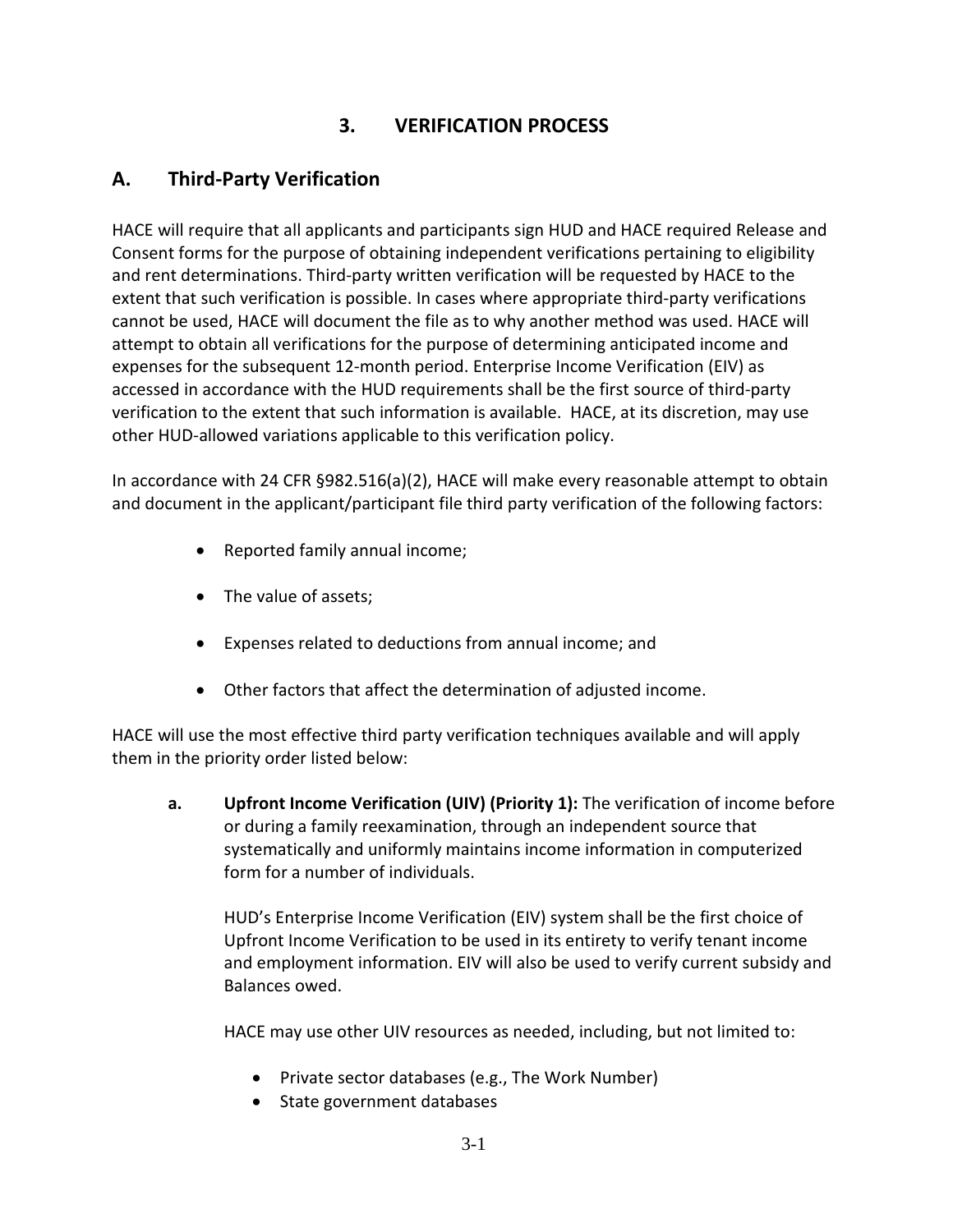**b.** Written Third Party Verification (Priority 2): An original or authentic document generated by a third-party source dated either within the 90-day period preceding the reexamination or HACE request date. Such documentation may be in the possession of the tenant (or applicant), and is commonly referred to as tenant-provided documents. HACE may, at its discretion, reject any tenantprovided documents and follow up directly with the source to obtain necessary verification of information.

Examples of acceptable tenant-provided documentation (generated by a thirdparty source) include, but are not limited to: pay stubs, government award letter, medical bills, income tax documents, checks, bank statements, payroll reports or other documents that would provide information as to applicable current or ongoing amounts received or disbursed by the family. HACE staff will review and determine the validity and/or accuracy of the document. HACE will make a photocopy and document the applicable information on a form prescribed by HACE after viewing the original. Government checks will not be photocopied but will be documented by HACE. In all instances, current acceptable tenant-provided documents must be used for income and rent determinations.

HACE will obtain at a minimum, two current and consecutive pay stubs for determining annual income from wages. For new income sources or when two pay stubs are not available, HACE may project income based on the information from a traditional written third party verification form or the best available information.

**Note:** Documents older than 90 days are acceptable for confirming effective dates of income.

- **c. Written Third Party Verification Form (Priority 3):** Also known as traditional third party verification, it is a standardized form to collect information from a third party source. The form is completed by the third party by hand (in writing or typeset). HACE shall send the form directly to the third party source by mail, fax or email.
	- **Mail documentation** of a request by HACE, mailed directly to an appropriate individual authorized to report applicable information of the family member, and returned directly to HACE.
	- **Facsimile-transmitted documentation** directly issued to HACE which has been signed or certified by an appropriate individual authorized to complete such verification.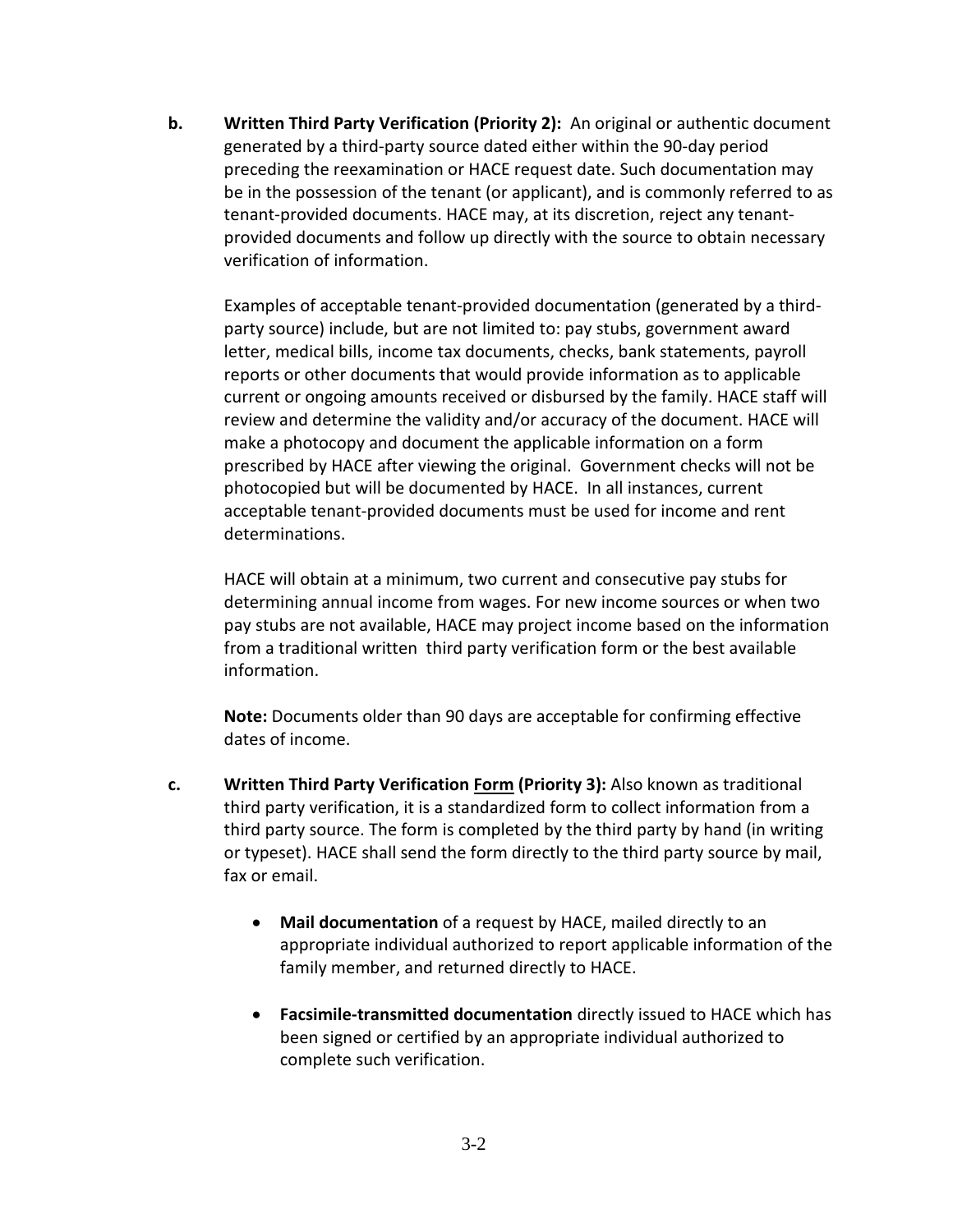• **Email documentation** directly transmitted to HACE that contains an identifiable email address from which it originated and indicates the appropriate individual and entity requested to verify the information; or an attached file that contains the requested information that clearly indicates authenticity.

This verification method will be used by HACE where UIV and Written Third Party Verification (Priority 2) information is not available, or to obtain additional information necessary to accurately verify information received in higher priority categories.

• **Verbal Third Party Verification (Priority 4):** through contacts made by telephone or in person, to an appropriate third party. HACE staff member will document the facts obtained, the date and time of the contact, the specific party who provided the information, and the other data on a form prescribed by HACE.

This verification method is used in the event that either two attempts have been made to obtain any written third-party verification without success, or thirdparty verification is not possible.

#### **2. Non-Third-Party Verification**

Where third party verification is not available or where HACE has made numerous attempts to obtain the required verifications with no success, or in instances where it may not be cost effective to obtain third party verification of income, assets or expenses, when the impact on total tenant payment is minimal, HACE will document in the family file as to the reason(s) why third party verification was not available. The tenant will then be required to submit the following:

a. Self-Certification: by the applicable family member who provides a notarized statement or affidavit that indicates the item(s) to be verified. This form of verification will be used when all other methods are not possible. The information must be specific and certified before a Notary Public.

### **3. Citizenship Verification**

If the Declaration of Citizenship/eligible non-citizen status indicates that verification must be done, HACE will request information from the Department of Homeland Security (DHS). This information will be requested first through the "SAVE" procedure, then secondary verification if "SAVE" does not verify eligible status. This verification is only to be done prior to admission unless a new member joins the family.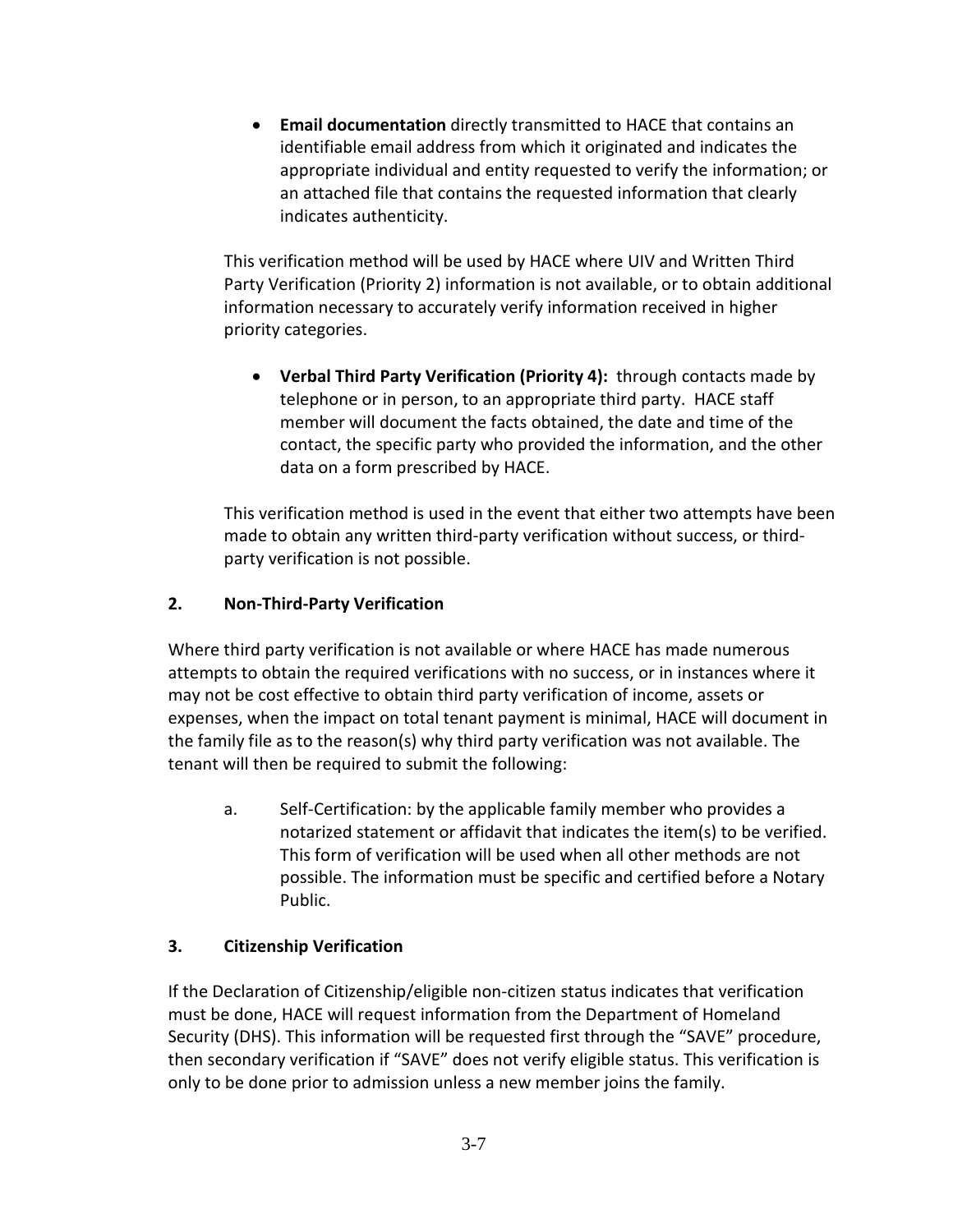If it is determined that a family has an ineligible family member, assistance will be offered on a pro-rata basis in accordance with HUD Handbook 7465.7. Failure to accept pro-rated assistance will result in denial of assistance and the family will be removed from the waiting list. The verification of citizenship will occur only once for each member of the household.

### **B. INCOME, ASSETS & INCOME EXCLUSIONS**

#### **1. Income**

For the purpose of determining tenant rent in the Public Housing program, income is considered to be the annual income of all family members, monetary or not, which go to, or are on behalf of, the family, head or spouse, or any other family member; or are anticipated to be received from a source outside their family during the 12-month period following admission or annual reexamination effective date; and as defined in 24 CFR 5.609. This definition includes income earned on tangible and intangible asset(s) held by any family member, such as interest, dividends, and other net income of any kind from real or personal property.

#### **2. Assets**

Other than income, assets are also used to determine an applicant's rent. Assets included the following but are not limited to:

- Savings accounts;
- Checking accounts;
- Equity in real property;
- Stocks, bonds and treasury notes; and/or
- Whole life insurance policies.

Any asset valued at \$1,000 or less will not require written third-party verification by HACE. However, verification of the asset value can be made through any third-party or non third-party means in accordance with section A of this chapter.

#### **3. Income Deductions/Exclusions**

Certain income will be excluded/deducted when determining annual income of the family. HACE will exclude/deduct from its annual income determinations those amounts identified in 24 CFR 5.609(c) and those amounts established by HUD in the following categories: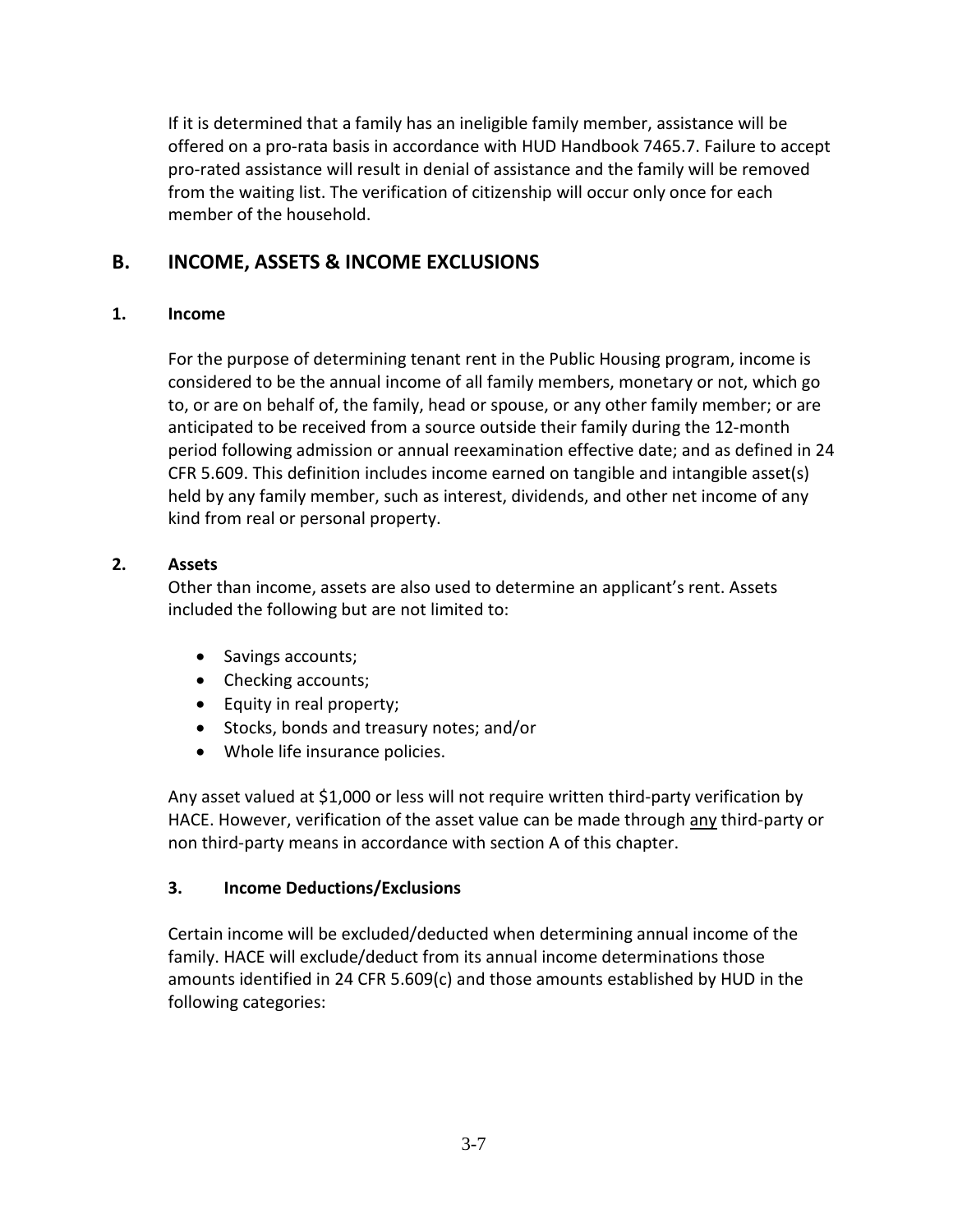### **Deductions:**

- Exemption for elderly or disabled families;
- Medical expenses for elderly or disabled families;
- Auxiliary apparatus and attendant care expense for a disabled member of the family;
- Child care expenses; and
- Exemption for minors, students or persons with disabilities.

#### **Exclusions:**

- Earned income of minors;
- Income of an eligible live-in aide; and
- Other amounts as defined in 24 CFR 5.609(c).

#### **4. HACE Permissive Deductions**

HACE will deduct a permissive tax deduction equal to the amount charged by state and local taxing bodies from income determinations for working families. This amount is subject to change as the taxing bodies establish new rates. Any changes to the permissive tax deduction must be approved by the Executive Director.

HACE will also deduct a permissive deduction for any health insurance premiums paid through payroll deduction for working families only.

### **C. TOTAL TENANT PAYMENT AND MINIMUM RENT**

#### **1. Total Tenant Payment (TTP)**

HACE will calculate the TTP of all participants in the Public Housing program in accordance with 24 CFR 5.613.

#### **2. Minimum Rent**

HACE has established a minimum rent of fifty dollars (\$50) for Public Housing participants at this time. HACE will grant an exemption from the minimum rental amount in cases of family hardships for any of the following and in accordance with 24 CFR 5.630:

a. The family has lost eligibility, or is awaiting an eligibility determination, for a federal, state or local assistance program, including a family that includes a member who is an alien lawfully admitted for permanent residence under the Immigration and Nationality Act who would be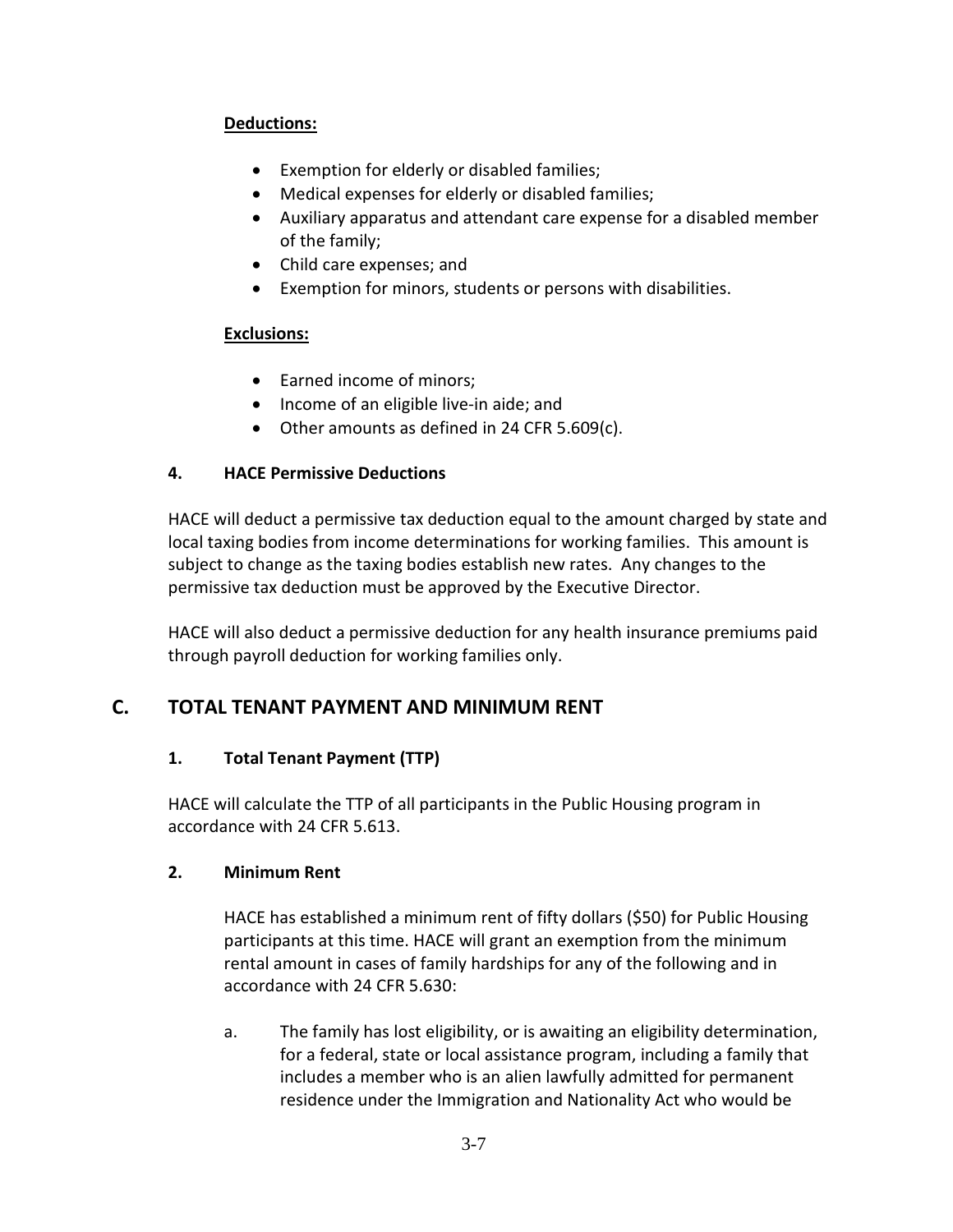entitled to public benefits but for Title IV of the Personal Responsibility and Work Opportunity Reconciliation Act of 1996;

- b. The family would be evicted as a result of the imposition of the minimum rent requirement;
- c. The income of the family has decreased because of changed circumstance, including loss of employment;
- d. A death in the immediate family has occurred; or
- e. Other valid reasons approved by HACE on a case-by-case basis.

Families will be eligible for the hardship exemption only if the hardship is reported in writing to HACE. HACE will exempt the family beginning the month following the month in which the exemption was requested. Verification will be conducted and HACE will determine eligibility based upon the above-listed factors and HUD regulations.

#### **3. Zero Income**

In any instance, if a family reports that it has no income being received by family members, HACE will require that the family report and certify every 30 days following the initial reporting date as to the total household income. HACE may make further investigation into the family's information, if it appears that the family is receiving unreported income as defined in 24 CFR 5.609.

To establish any non-monetary contributions received by the family, HACE will require the completion of the "Zero Income Checklist and Worksheet".

#### **4. Resident-Paid Utilities**

The following requirements apply to resident living in, or applicants being admitted to, developments with resident-paid utilities:

- a. In developments with resident-paid utilities, each resident will receive a monthly utility allowance that reflects a reasonable amount of utilities for the specific size and type of unit occupied.
- b. When a resident's Total Tenant Payment is less than the utility allowance, HACE will pay a utility allowance to the utility company on the resident's behalf. In no case will a utility reimbursement be paid to the resident.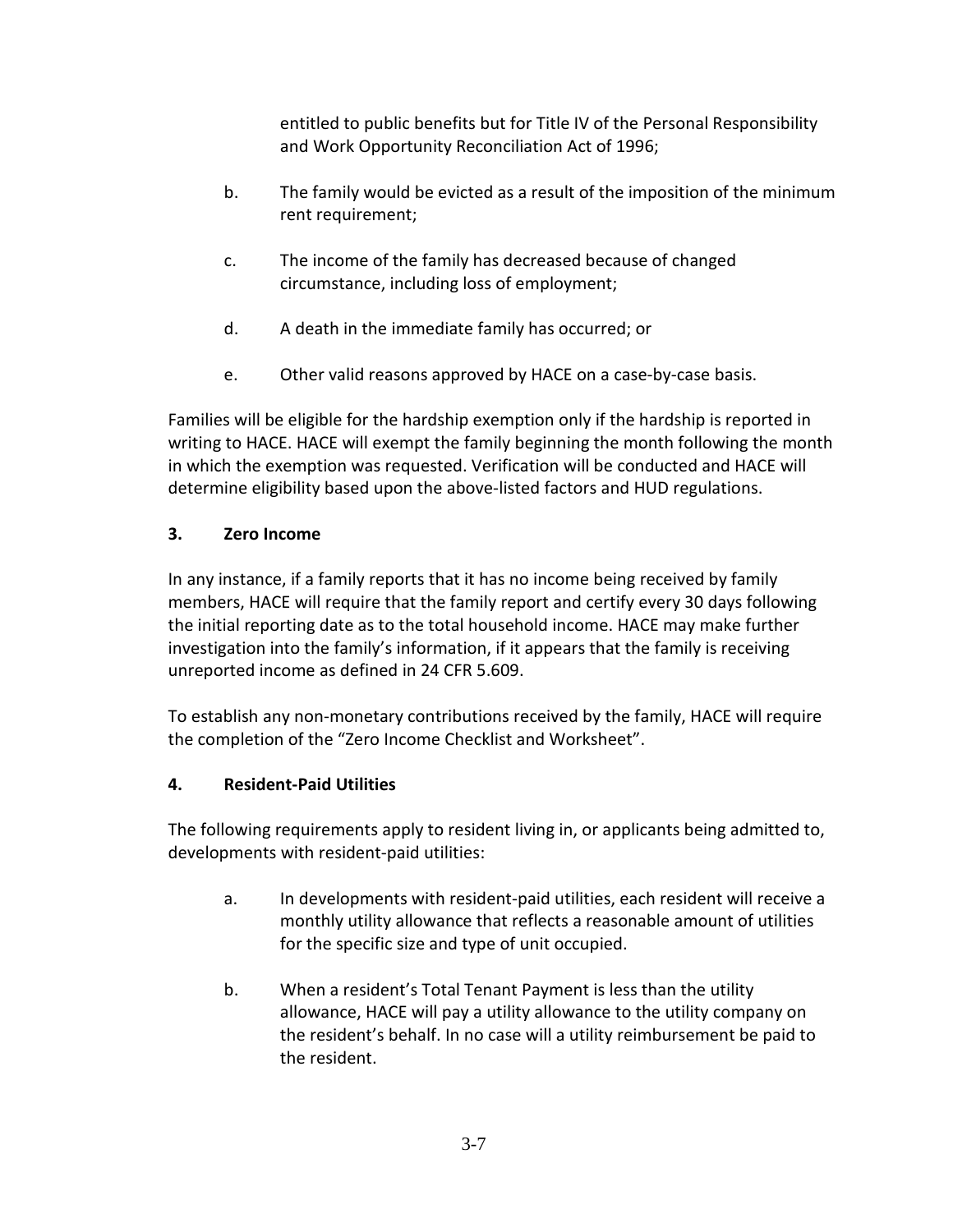- c. When a resident makes application for utility service in his/her own name, he/she shall sign a third-party notification agreement so the HACE will be notified if the resident fails to pay the utility bill.
- d. If an adult family member is unable to get utilities connected in his/her name because of a previous balance owed the utility company at a prior address, the resident/applicant will not be permitted to move into a unit with resident-paid utilities.
- e. Paying the utility bill is the resident's obligation under HACE's lease. Failure to pay utilities is grounds for eviction.

#### **5. Excess Utility Charges**

- a. Residents in units with master meters shall be charged for excess utilities if resident-supplied appliances or equipment are used in the unit beyond those expected for all residents. A standard schedule of excess utility charges is maintained in the HACE project office.
- b. In buildings that are check-metered, residents shall have consumption based utility allowances that reflect the size and type of units and the actual equipment provided by HACE. Periodically, the check-meters shall be read by HACE and each tenant charged for any consumption in excess of the utility allowance.

#### **6. Administrative Charges (Late Fees)**

The tenant shall pay an administrative charge of \$25.00 if the rent is not paid on or before the  $10^{th}$  day of the month provided that, if the  $10^{th}$  days falls on Saturday, Sunday or legal holiday, the tenant may pay the rent without penalty on the next business day thereafter. HACE shall notify the tenant of any such charges which are due on their monthly rent statement.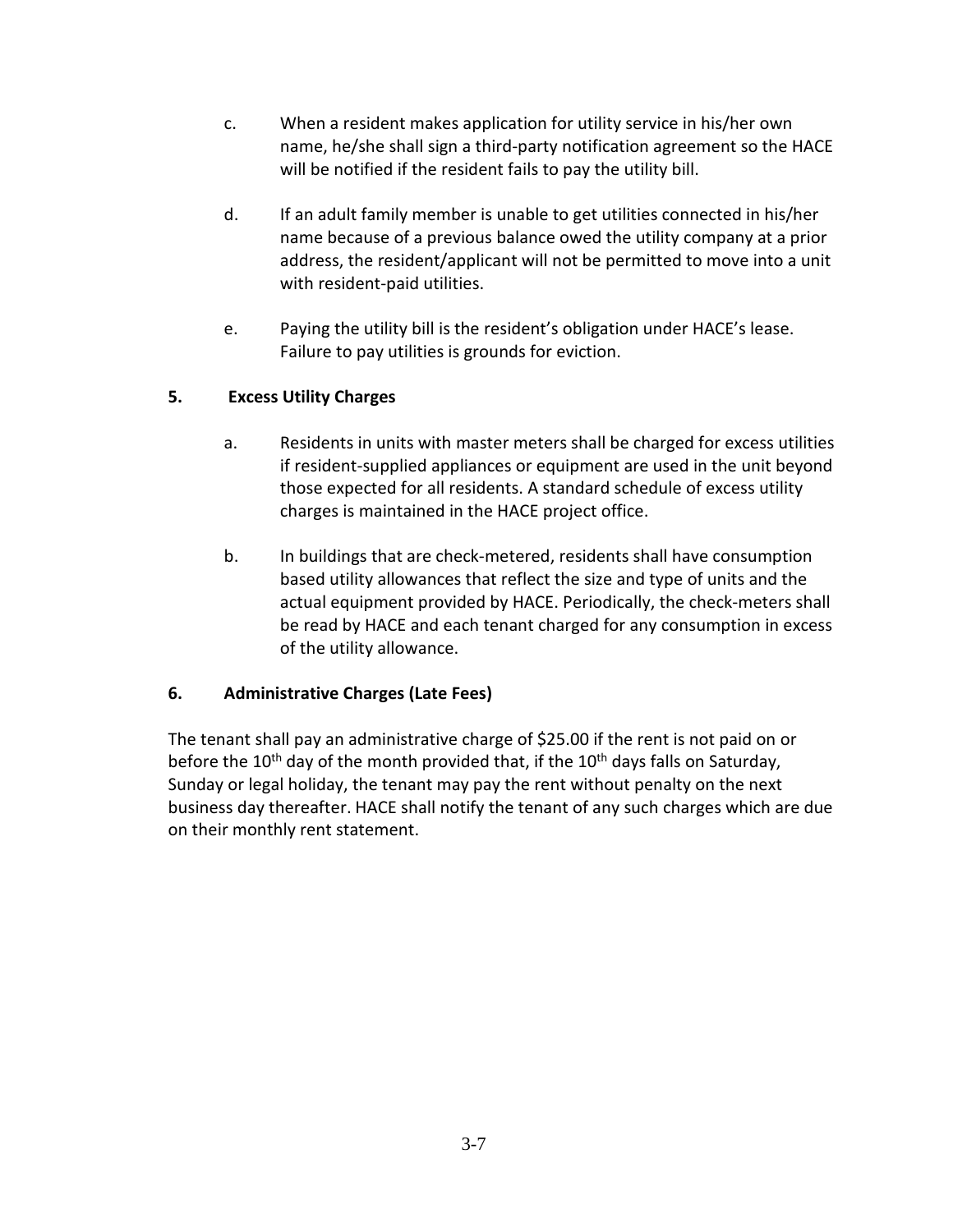# **4. TENANT SELECTION AND ASSIGNMENT PLAN**

# **A. ORGANIZATION OF THE WAITING LIST**

Each applicant shall be assigned his/her appropriate place on a waiting list in sequence based upon the date and time the application was received, suitable type or size of unit, and factors affecting preference or priority established by HACE's regulations which are consistent with the objectives of Title 6 of the Civil Rights Act of 1964 and the HUD regulations and requirements pursuant thereto.

### **B. METHOD OF APPLICANT SELECTION AND ASSIGNMENT**

HACE maintains a waiting list, which applies a preference system in the selection of applicants from the waiting list. To obtain a balanced applicant pool, HACE at its discretion, may restrict application taking, suspend application taking, or close waiting lists in whole or in part. It is the policy of HACE to administer all waiting lists in accordance with applicable Fair Housing laws and HUD regulations.

The Tenant Selection Department determines the number of applicants to pull off the waiting list, by bedroom size, in order to maintain a ready pool of applicants to fill vacant units.

In accordance with HACE's Admission Policy, the plan for selection of applicants and assignment of dwelling units to assure equal opportunity and non-discrimination on grounds race, color, religion, gender, age, national origin, disability or familial status and provides housing without regard to perceived sexual orientation, gender identity or marital status.

- 1. The Housing Authority of the City of Erie hereby established a Plan in accordance with HUD Regulations (Plan A, as per Handbook 7565.1 REV-2, Chapter 5, paragraph 5-7), under which the eligible applicant first in sequence must accept the vacancy offered or be moved to last place on the eligible applicant list.
- 2. If an applicant is willing to accept the unit offered, but is unable to move at the time of the offer, and presents clear evidence of his/her inability to move at HACE's satisfaction, refusal of the offer shall not require that the applicant be placed at the bottom of the waiting list.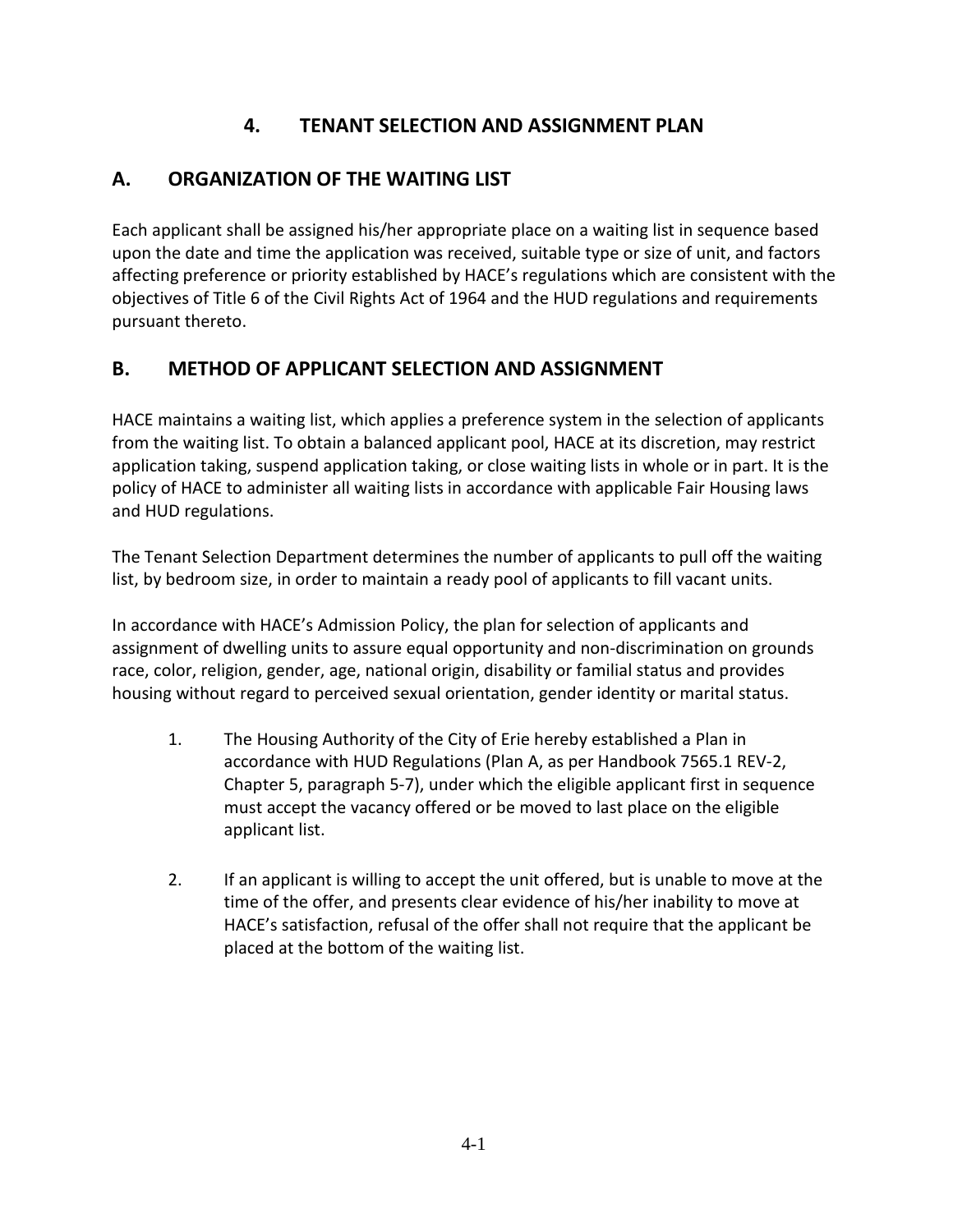3. If an applicant presents, to the satisfaction of HACE, clear evidence that the acceptance of a suitable vacancy will result in undue hardship or handicap not related to considerations of race, color, sex, religion or national origin, such as inaccessibility to source of employment or children's day care, refusal of the offer shall not require that the applicant be placed at the bottom of the waiting list.

# **C. SITE-BASED WAITING LISTS**

HACE Site-Based waiting list; a site-based list for certain properties with applicant names listed by bedroom size and applicable preferences. When there are insufficient applicants on a sitebased waiting list, HACE will conduct outreach, which may include contacting applicants on other site-based waiting lists who may qualify for the type of housing with insufficient applicants.

### **D. TRANSFERS**

1. HACE shall maintain a transfer list to determine priority and precedence and indicate reason for the transfer. Such transfers will be approved by HACE for the following reasons:

| Priority 1: | For emergencies as determined by HACE.                                              |
|-------------|-------------------------------------------------------------------------------------|
| Priority 2: | To permit modernization of the unit and/or building.                                |
| Priority 3: | To alleviate medical problems.                                                      |
| Priority 4: | To correct occupancy standards.                                                     |
| Priority 5: | To avoid concentrations of the most economically and socially<br>deprived families. |

- 2. If HACE has units within the same community large enough to accommodate the family's needs but does not have a vacancy of any such unit during the first six months from the date of increase in the family's household composition, HACE may transfer the family to a suitable unit in another community in accordance with HACE's Assignment Policy.
- 3. Reassignment of transfers to other dwelling units shall be made in compliance with HACE's non-discrimination policy.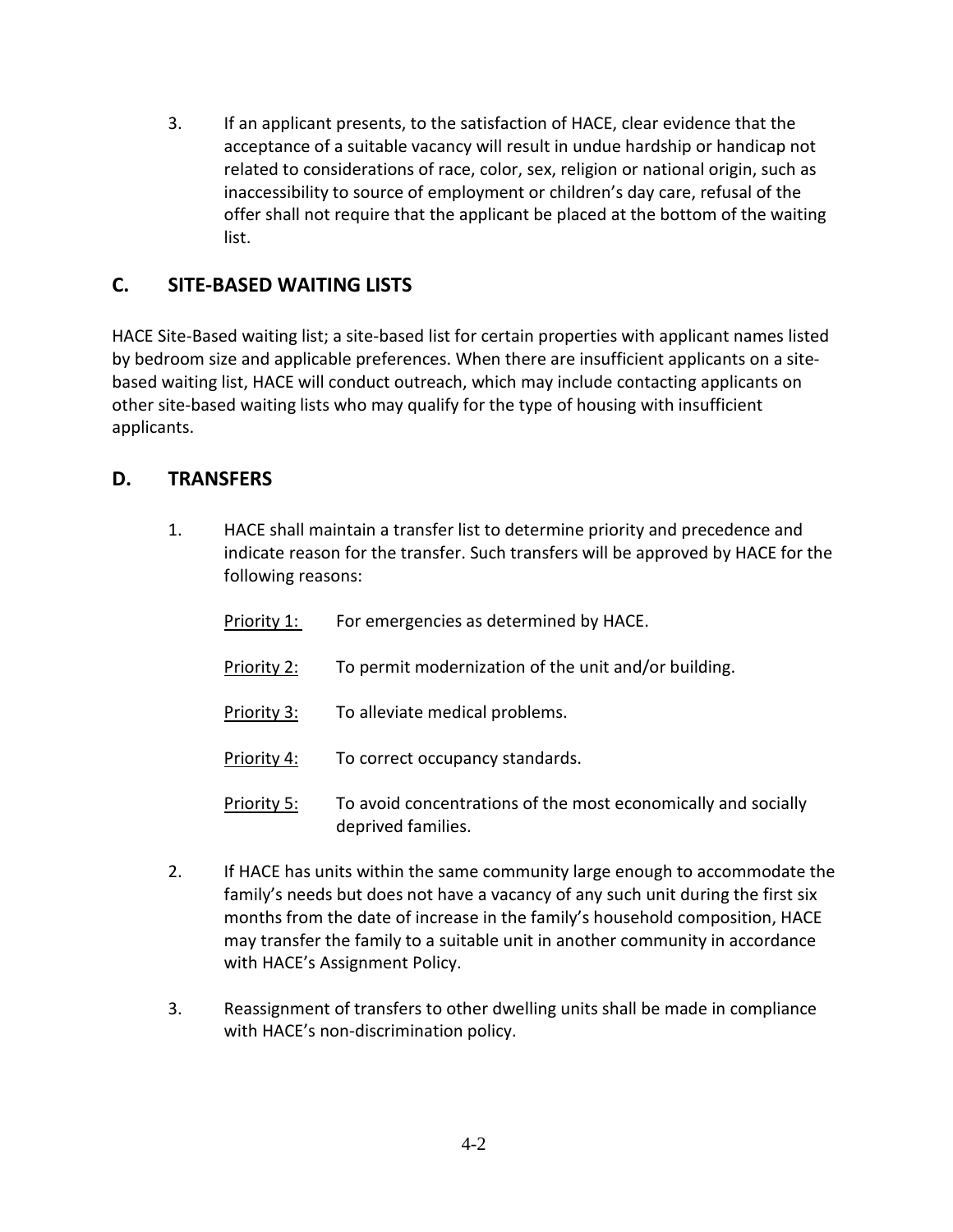- 4. Residents **shall not** be transferred to a dwelling unit of equal size within the community except for alleviating hardships as determined by the Executive Director or his/her designee.
- 5. In all cases, when an adapted/accessible unit becomes vacant, the unit will be offered in the following manner:
	- a. First, to a current occupant of another unit in any community who has a disability which requires the accessibility features of the vacant unit.
	- b. Second, to an eligible qualified applicant on the waiting list who has a disability which requires the accessibility features of the vacant unit.
	- c. Third, to an eligible non-disabled applicant (Applicant will be required to move to a non-accessible unit if an applicant or current resident requires the accessibility features of this unit. This agreement may be incorporated into the lease.)
- 6. Refusal by the tenant of a HACE-required transfer to an appropriate unit is grounds of termination.
- 7. Transfers at a tenant's request for any reason (other than underhoused or overhoused) must meet the following minimum requirements:
	- a. Complete appropriate transfer form;
	- b. Be current in his/her rent/utility payments;
	- c. Have made timely rent payments during the last three (3) months;
	- d. Have a history of maintaining his/her unit in a safe, decent and sanitary condition during his/her residency with HACE;
	- e. Have no serious lease violations in the last twelve (12) months which might cause HACE to initiate legal eviction procedures for causes other than non-payment of rent; and
	- f. Prior to transfer, tenant must have the unit in good condition with the exception of normal wear.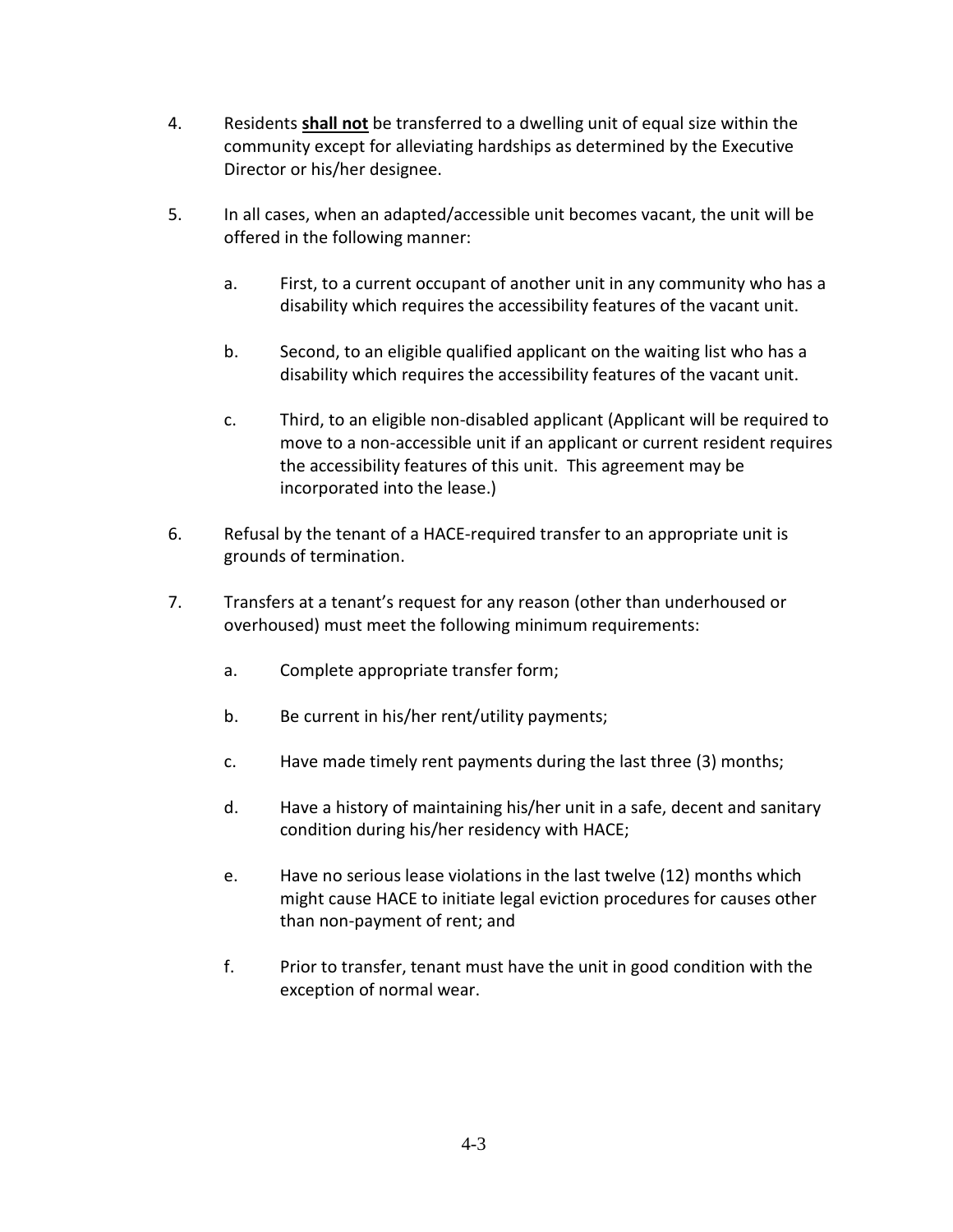# **5. ELIGIBILITY FOR CONTINUED OCCUPANCY/REEXAMINATIONS**

# **A. ELIGIBILITY FOR CONTINUED OCCUPANCY**

Residents of the HACE Public Housing program who do not elect to pay the Flat Rent are to be charged an income-based rent at a rate not to exceed thirty percent (30%) of their monthly adjusted incomes. In this case, the minimum amount that a family must contribute towards rent and utilities, called the Total Tenant Payment ("TTP"), is the greater of the following:

- 30 percent of the monthly adjusted income. (Monthly Adjusted Income is annual income less deductions allowed by the regulations);
- 10 percent of monthly gross income; or
- A \$50 minimum rent as established by HACE.

Only those occupants who meet the following criteria will be eligible for continued occupancy:

- 1. Qualify as a family as defined by HUD regulations and this Policy; and
- 2. Are in full compliance with resident's obligations and responsibilities as listed in the resident's dwelling lease.

### **B. REEXAMINATIONS**

HACE will examine family income, size and composition, at admission and at least annually for the purposes of determining rent and eligibility (except for those families who choose a "flat rent option" as identified in Section I of this chapter). The examination will include that of income and other family information. Verification will be in accordance with Chapter 3 of this Policy. The family must submit documentation and verification which HACE deems necessary for the purpose of determining annual income, adjusted income or total tenant payment; or for the purpose of auditing the family's eligibility to receive assistance.

### **C. REPORTING REQUIREMENTS**

- 1. Families who participate in the Public Housing program must report all changes in family composition or change in income, and other related items within twenty (20) days of the change. Such changes must be reported in accordance with the "Reporting" requirements of this Policy. Participants who report no income will be subject to the "Zero Income" requirements of this Policy.
- 2. Families must supply all information requested by HACE or HUD for use in admission of an applicant, a regularly scheduled reexamination or interim reexamination of family income and composition in accordance with HUD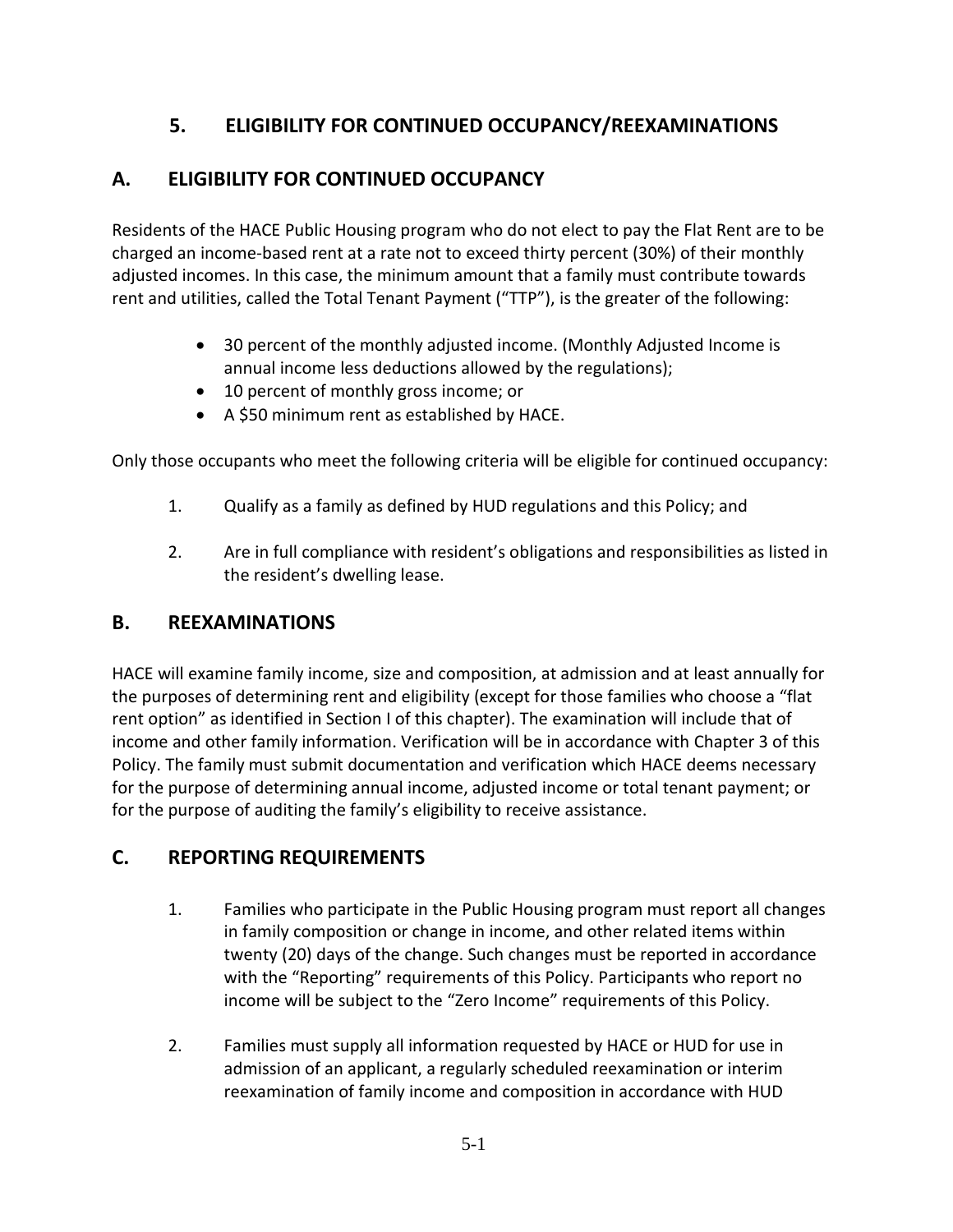requirements. "Information" includes any requested documentation, release or certification.

- 3. HACE must approve the composition of the assisted unit including approval of the inclusion of a foster child or live-in aide.
- 4. Any information supplied by the family must be true and correct.
- 5. Failure by the family to comply with these reporting requirements is considered to be a violation of their lease and grounds for eviction.

# **D. REPORTING EXCEPTIONS**

- 1. Families who receive Social Security, Social Security Disability, pensions or Supplemental Security Income (SSI) are not required to report their annual increase when it occurs. HACE will not increase the family's total tenant payment until their next regularly scheduled annual reexamination except when an interim recertification is necessary as a result of any other changes listed in the "Reporting Requirements" section of this chapter.
- 2. Families who elect to pay rent based upon the HACE determined flat rent, will be required to report income changes not less than once every three (3) years.

### **E. ZERO INCOME**

In any instance, if a family reports that it has no income being received by family members, HACE will require that the family complete a report every 30 days following the initial reporting date certifying the total household income. To establish any nonmonetary contributions received by the family, HACE will require the completion of the "Zero Income Checklist and Worksheet".

HACE may begin eviction procedures to a resident family that claims zero income if evidence exists that the family is receiving income as defined in 24 CFR 5.609. Any family whose participation is to be terminated under this section will be given the opportunity for an informal hearing in accordance with the Lease and Grievance Procedures.

### **F. ANNUAL REEXAMINATION**

#### **1. Annual Reexamination Process**

a. At least every twelve months HACE will conduct a reexamination of the family's income, composition and circumstances (except for those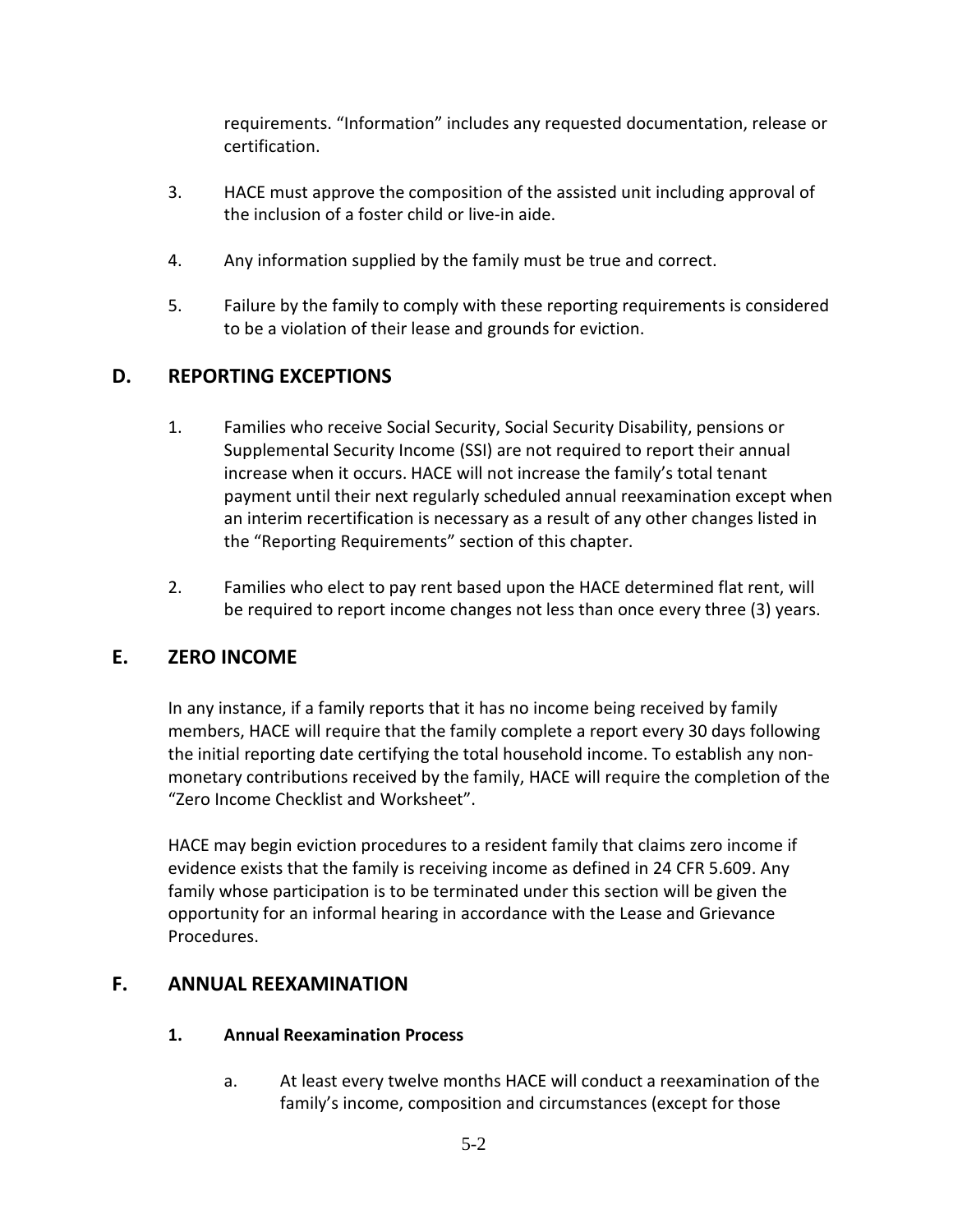families who choose a "flat rent option" as identified in Section I of this chapter). The process will begin approximately 90 days prior to the anniversary date whereby HACE will notify the tenant of their recertification date.

Immediately before their appointment for recertification at the manager's office, the family will complete an application for continued occupancy, applicable release forms and other forms deemed to be necessary by HACE for the purpose of annual reexamination.

- b. Annual reexaminations will be conducted either by mail or in-person.
- c. Generally, two (2) attempts will be made to obtain the required reexamination documents from the family. Failure by the family to comply with HACE's requests for information or to sign a consent forms will result in the termination of the family's participation in the Public Housing program. The family will have the right to an informal hearing in accordance with the Lease and Grievance procedures.

#### **2. Family Obligation to Recertify**

- a. The family will be notified that they must complete a review of their current family circumstances as to income and family composition.
- b. Failure to supply the required documents within the specified time period will result in the termination of the lease in 30 days for violating Lease Obligations.
- c. The notice of termination will indicate that the family has violated the regulation specified and will offer the family an opportunity for an informal hearing.
- d. The notice of eviction will indicate that the family has violated the regulation specified, and will offer the family an opportunity for an informal hearing in accordance with the Lease and Grievance Procedures.

#### **3. Completion of the Annual Reexamination**

a. The family's TTP will be calculated based upon the information provided and verified during the annual reexamination. However, HACE may determine the TTP by disallowing deductions and/or allowances that it could not substantiate through reasonable verification means. Any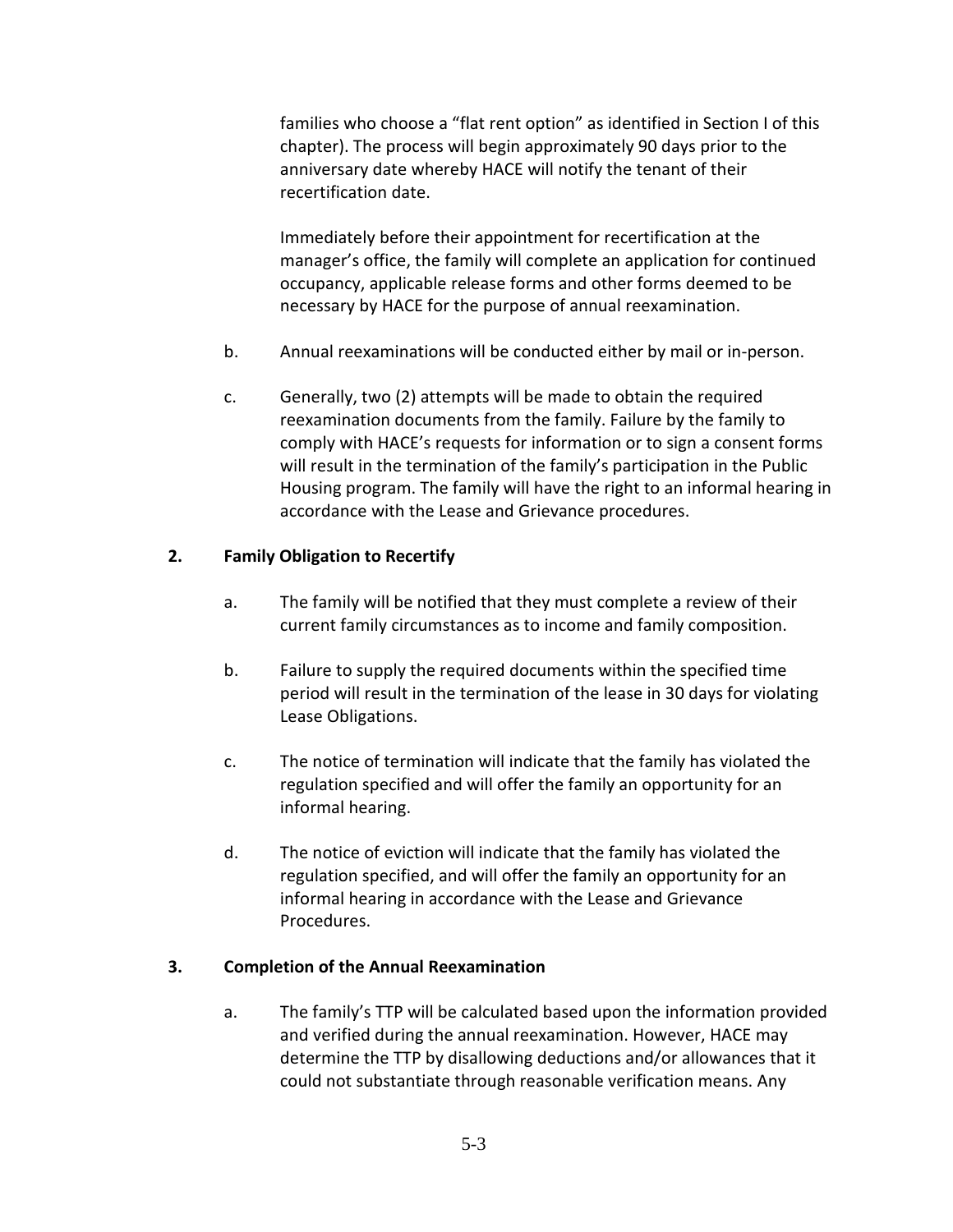changes will be effective on the annual reexamination effective date except as provided under paragraph G of this chapter.

### **4. Action Following Reexamination**

- a. If there is any change in rent, a Notice of Rent Adjustment will be issued.
- b. If any change in unit size is required, the resident will be notified that they will be placed on a transfer list and moved to an appropriate unit when one becomes available.
- c. If the resident refuses to move to an appropriate sized unit, it will constitute a violation of the lease.
- d. If it is determined that a family has an ineligible non-citizen, the family will be offered pro-rated assistance. Failure to accept pro-rated assistance will require HACE to issue to the family a termination notice. If the family requests a deferral of termination, HACE will honor their request (not to exceed 18 months) in accordance with 24 CFR 5.518 (b)(3).

### **G. SELF-SUFFICIENCY INCENTIVES**

### **1. Earned Income Disallowance**

The PHA must not increase the rent of an eligible family as a result of increased income due to employment during the 12 month period beginning on the date on which the employment commenced. Eligible families are those that reside in Public Housing and:

- a. Whose income increases as a result of employment of a member of the family who was previously unemployed for one year or more. For purposes of this section, "previously unemployed" includes a person who has earned, in the previous 12 months no more than would be received for 10 hours of work per week for 50 weeks at the established minimum wage;
- b. Whose earned income increases during the participation of a family member in any family self-sufficiency or other job-related training program.
- c. Whose annual income increases as a result of new employment or increased earnings of a family member, during or within the last 6 months after receiving assistance, benefits or services under any state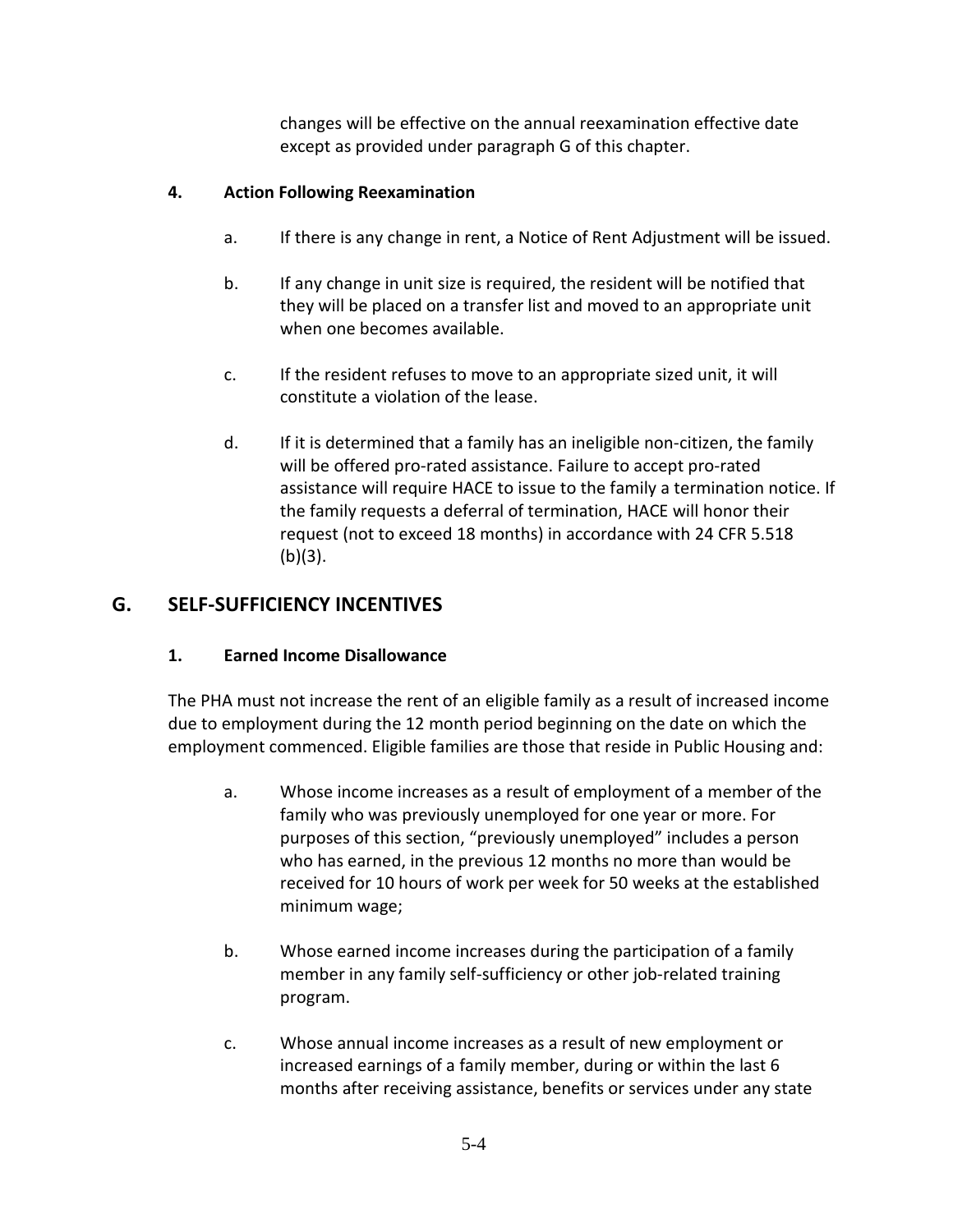program for Temporary Assistance for Needy Families (TANF) funded under Part A Title IV of the Social Security Act, as determined by the PHA in consultation with the local agencies administering TANF and Welfareto-Work programs.

#### **2. Phase in of Rent Increases**

Upon expiration of the 12 month period described in paragraph (1) of this section, the rent payable by a family may be increased due to continued employment of a family member except for the 12 month period following expiration of the 12 month disallowance, the increase may not be greater than 50 percent of the amount of the total income increase.

### **3. Maximum Four-Year Disallowance**

The disallowance of increased income of an individual family member, as provided in the previous paragraphs of this section (G), is limited to a lifetime 48-month period. It only applies for a maximum disallowance of twelve months for each instance. (100% disallowance under paragraph G 1 and the 50% disallowance under paragraph G 2).

A resident who does not report his/her change in income as outlined in Chapter 6 of this policy will have his/her EID made effective beginning on the initial date of employment.

# **H. REDUCTION OF WELFARE PROGRAM BENEFITS**

Families, whose welfare assistance is reduced, specifically because of fraud or failure to participate in an economic self-sufficiency program or comply with a work activities requirement, will not have their TTPs reduced based upon the benefit reduction. HACE will obtain written verification from the welfare agency prior to denying any request for an income reexamination under this paragraph.

# **I. FAMILY CHOICE RENTAL PAYMENT**

### 1. **Family Choice of Rental Payment**

Any family residing in HACE's public housing program may annually elect to pay either an income-based rent or a flat rent. Flat rents are determined by HACE based on the rent reasonableness of the units and will be administered in accordance with HUD regulations and HACE's Public Housing Agency Plan.

In addition to flat rents, HACE will offer a ceiling on income-based rents. "Ceiling Rents" are established by HACE by bedroom size and unit type for each public housing community.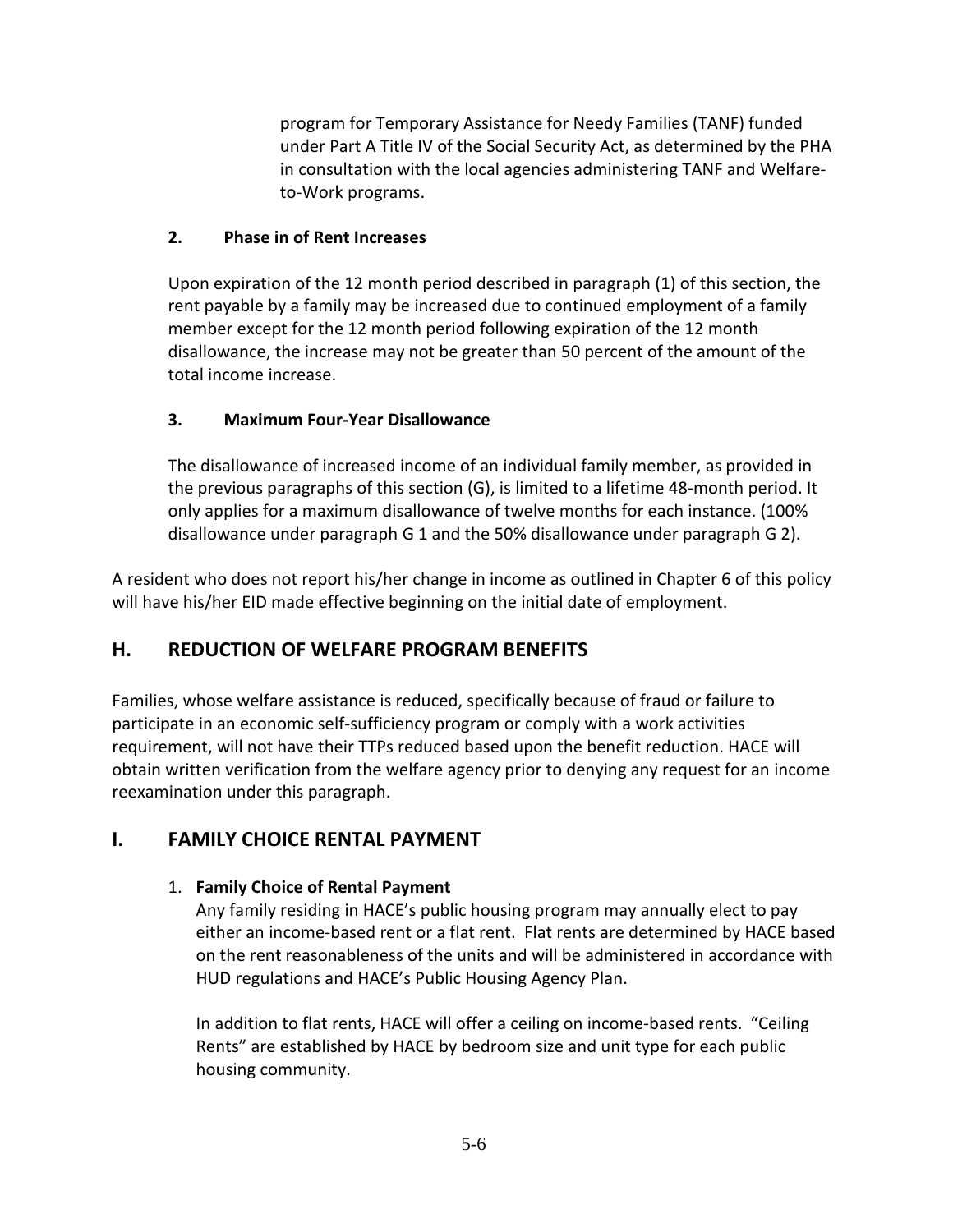### 2. **Two Changes in Rent Determination Due to Hardship**

HACE may switch rent determination methods for the family because of hardship circumstances experienced by the family. Such change in rent determination will be in accordance with HUD regulations and HACE's Public Housing Agency Plan.

### **J. COMMUNITY SERVICE**

Each adult resident of HACE's Public Housing program (unless exempt under Section 512(c)(2) of the QHWRA) must contribute eight (8) hours per month of eligible community service, or participate in a qualified economic self-sufficiency program. This requirement will be administered in accordance with HUD regulations, HACE's Public Housing Agency Plan and the following:

#### **1. HACE Annual Determinations**

- a. For each resident subject to this requirement, HACE will review and determine the compliance of the resident under this section at recertification.
- b. Verification of compliance will be in accordance with the methods defined in HACE's Public Housing Agency Plan.

#### **2. Notification of Noncompliance**

a. Notification by HACE to the family of noncompliance with this requirement will be subject to HACE's administrative grievance procedure.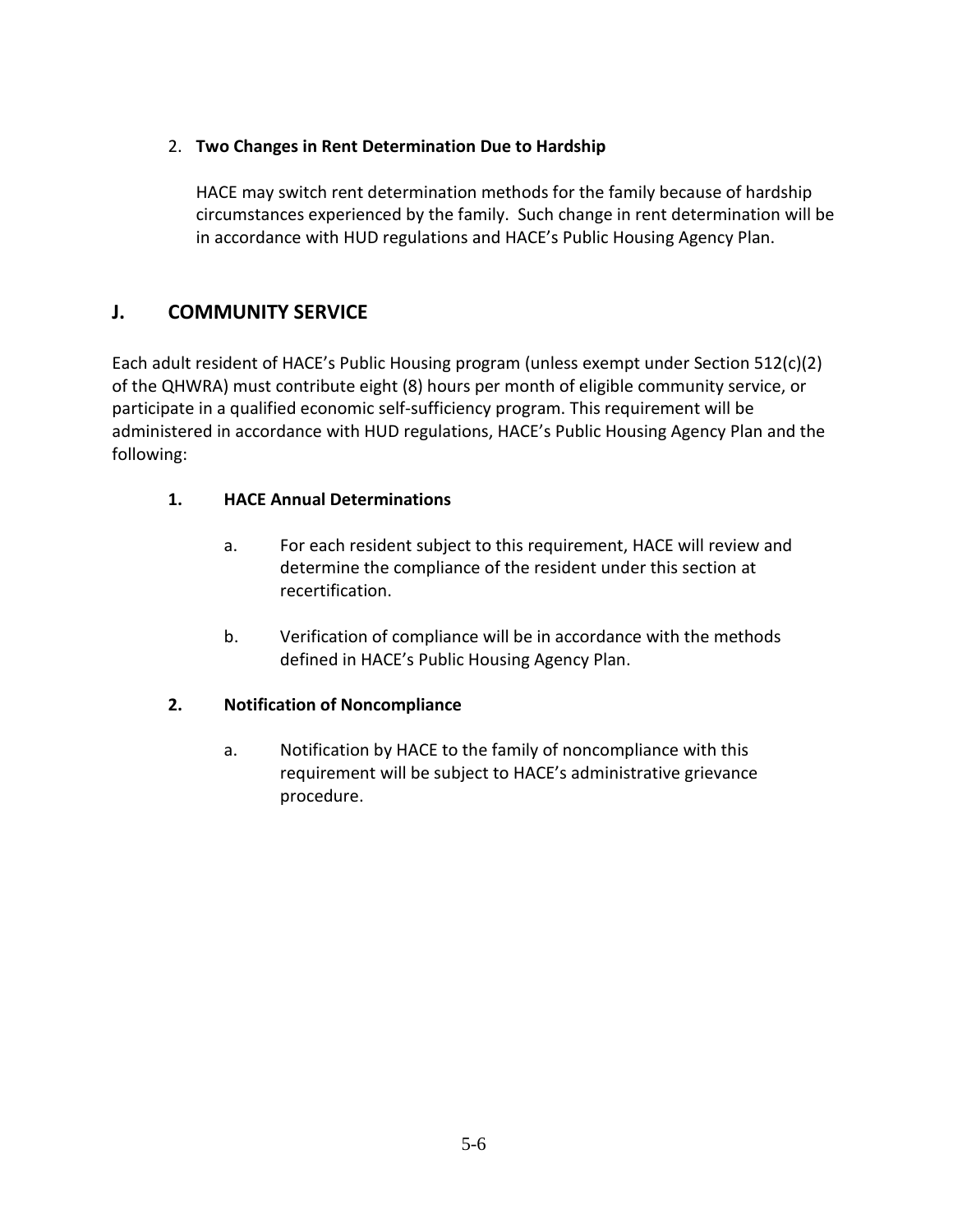# **6. INTERIM ADJUSTMENTS OF RENT**

### **A. RENT DECREASES AND ADJUSTMENTS**

If any change of family composition or increase/decrease of income occurs prior to scheduled recertification, the family is required to report those changes within twenty (20) days to HACE.

#### **1. Changes of Family Composition**

- a. If members aged 18 or older are being added to the household composition they will be added to the lease and required to sign same. Any income that the new members receive will be included in the rent determination at the time the new member enters the household. An interim reexamination will be conducted by HACE for the purpose of including the additional income.
- b. Any additions to the household members named on the lease, including live-in aides and foster children, but excluding natural births and additions as a result of court-ordered child custody and adoption, require the advance written approval of HACE. Such approval will be granted only if the new family members pass HACE's screening criteria and a unit of the appropriate size is available.
- c. Resident agrees to wait for HACE's approval before allowing additional persons to move into the premises. Failure on the part of the resident to comply with this provision is a serious violation of the material terms of the lease, for which HACE may terminate the lease.
- d. If a household member is leaving or has left the family unit, his/her name will be removed from the lease. Deletions (for any reason) from the household members named on the lease shall be reported by the tenant to HACE in writing within twenty (20) calendar days of the occurrence. HACE will require a change of address for the individual who has moved out.
- e. If a minor is removed from the unit his/her name will be removed from the lease. The head of household must provide HACE with a copy of the court order approving the removal and that their parental responsibility has been waived.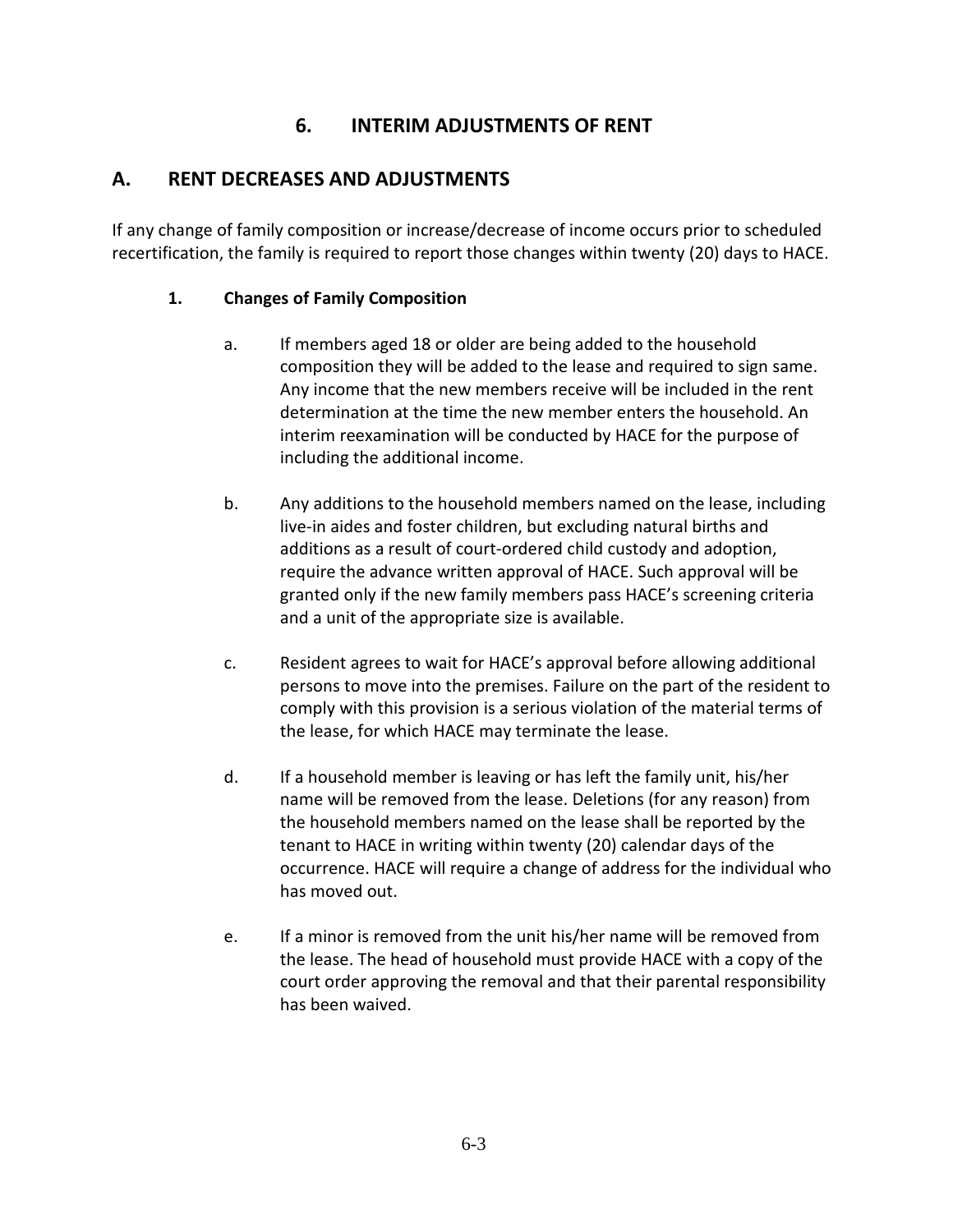### **2. Changes of Income**

- a. If the information received pertaining to a change of income results in a decrease of tenant rent, such decrease will be effective the first of the month following the reported change. The amount of rent will be determined only after receipt of proper verification.
- b. Rent increases, as a result of an increase in the source of family income, will become effective the first day of the second month after the documented change occurs. If the increase in income is from earned income, the rent increase would not be effective until the annual reexamination. The rent increase will be in accordance with Chapter 5, Section G of this policy.

# **B. REPORTING REQUIREMENT**

Families must notify HACE of all reportable changes, as defined in this chapter. Reporting of changes means that the family, without notice, must contact HACE to report any applicable change within twenty (20) calendar days of the actual date of such change, except that any additions to the family, other than births, require prior approval by HACE.

# **C. INCORRECT REPORTING AND FALSE INFORMATION**

In any instance, if HACE believes that a family has provided false, misleading or deliberately inaccurate information to HACE, HACE may conduct an additional investigation to obtain reasonable evidence, and begin eviction proceedings with proper notice, and/or prosecute the family in accordance with the law. Where evidence of serious fraud exists, HACE will refer all information to HUD's Office of Inspector General for further investigation.

# **D. RENT ADJUSTMENT EFFECTIVE DATE**

Resident will be notified in writing of any rent adjustment due to the situations described below. The notice will state the rent amount and the effective date of any adjustment.

- 1. Rent decreases become effective the month following the verified reported change, provided that the change in income or circumstances was reported in a timely manner.
- 2. In the case of a rent increase due to the annual recertification or an interim adjustment, the family will be notified of the increase 30 days before the rent goes into effect.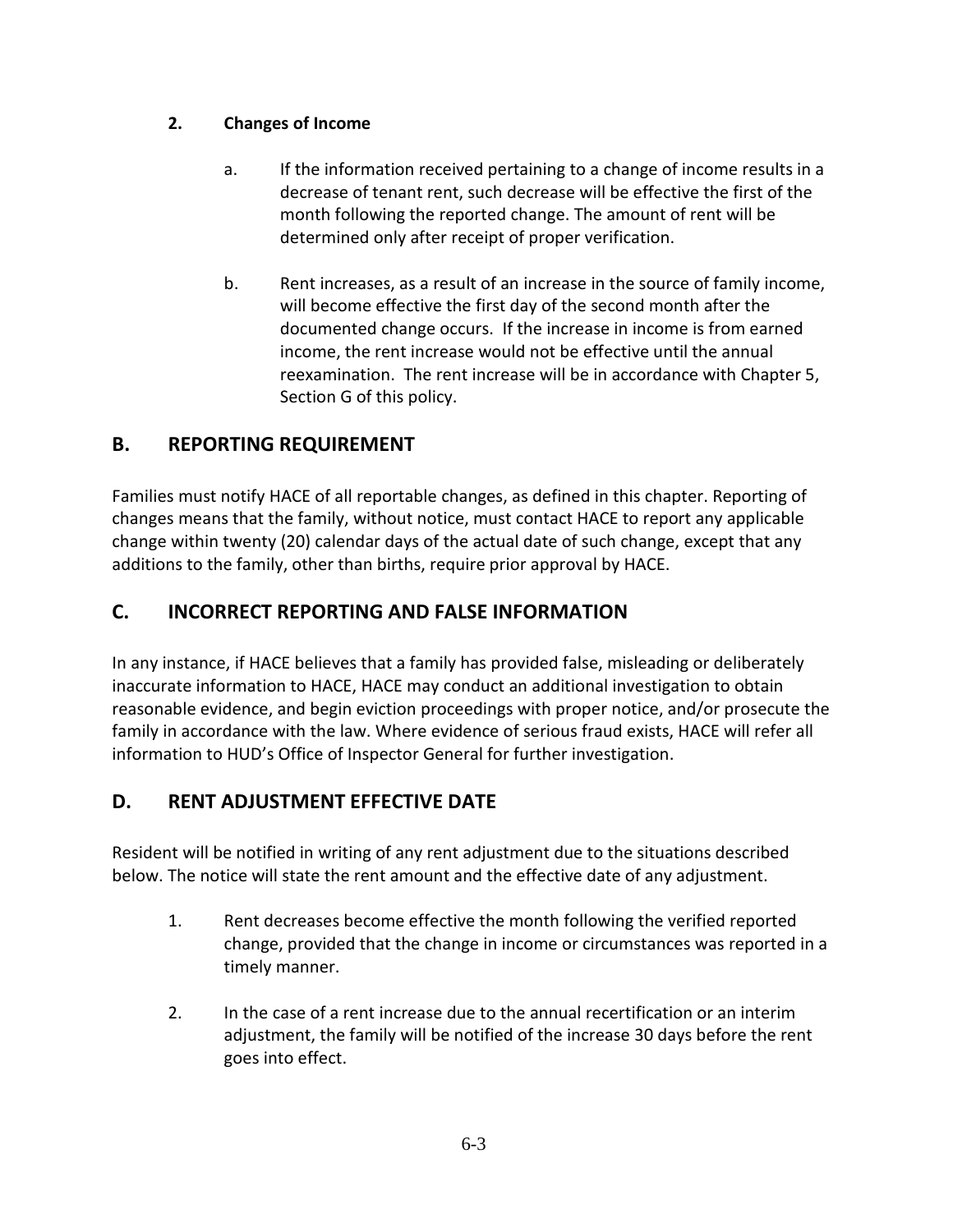3. In the case of a rent increase due to misrepresentation, failure to report a change in family composition or failure to report an increase in income at the annual recertification HACE shall apply the increase in rent retroactive to the first of the month following the month in which the misrepresentation occurred.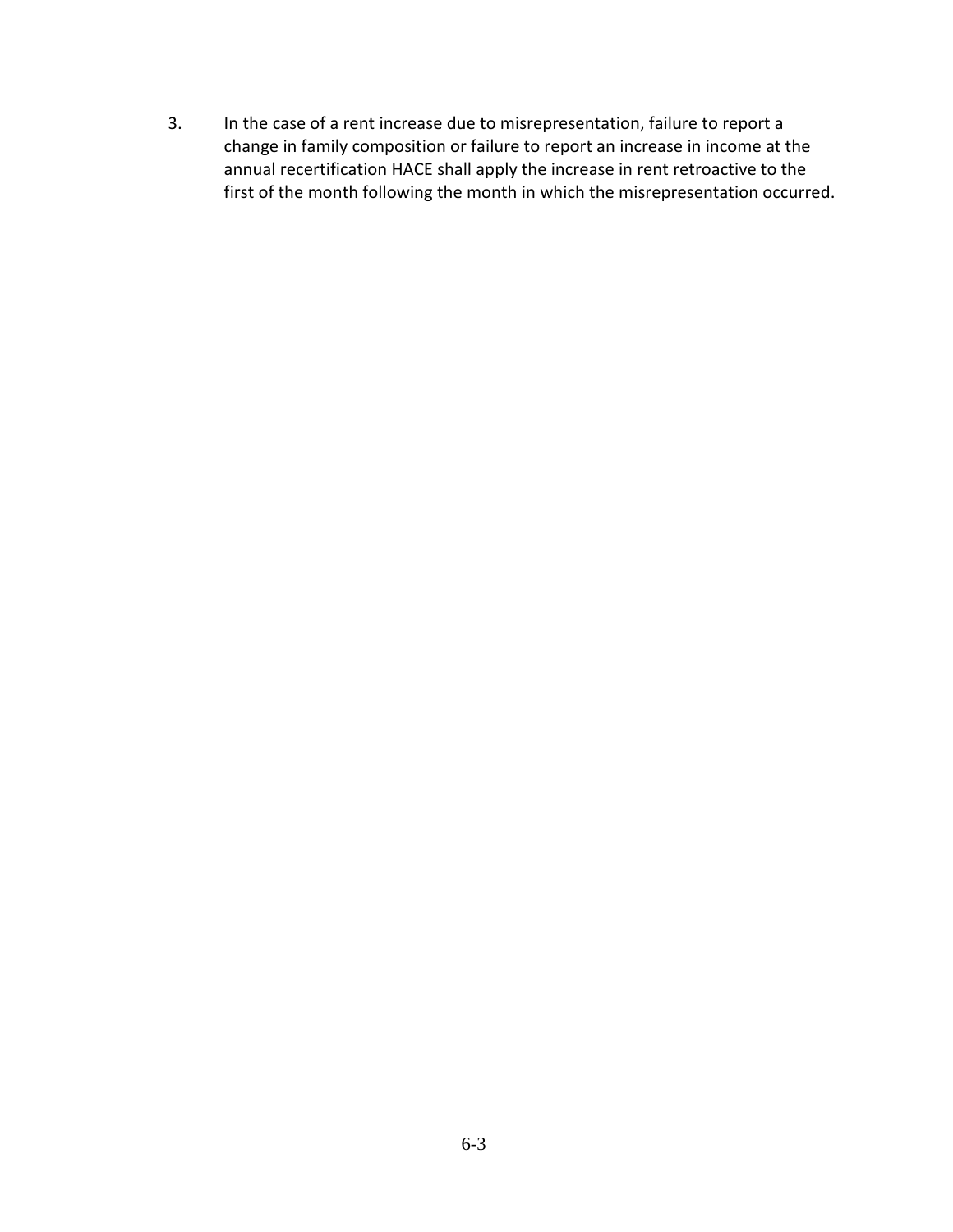# **7. SPECIAL FAMILY CIRCUMSTANCES**

# **A. FAMILY BREAKUP**

If the family breaks up, HACE must determine the eligibility of the remaining family members, and who will remain in the unit, or if the lease will be terminated. The factors to be considered in making this decision are based on the following:

- Whether the lease should remain with family members remaining in the unit;
- The interest of minor children or ill, elderly or disabled family members;
- Whether actual of threatened domestic violence was involved in the breakup; and
- If a judicial decree is issued by the courts in a divorce or separation, HACE will be bound by the court's determination as to which family member will continue to lease the unit.

# **B. REMAINING MEMBER OF THE FAMILY**

A "Remaining family member" is defined as a family member of a tenant family who remains in the unit when other members of the family have moved out. A minor is not considered to be a remaining family member of the family, unless:

- The minor has been declared to be emancipated; or
- A caretaker has been appointed by the courts to see the welfare of the minor and moves into the unit.

If guardianship is awarded to the caretaker, a new lease/transfer may be required due to the change in family composition.

# **C. TEMPORARILY ABSENT CHILD**

For the purposes of determining family composition, a temporarily absent child is considered to be part of the assisted household. This statutory provision is intended to promote family reunification by permitting the family to rent a unit that will be large enough to accommodate the whole family when the absent child returns from foster care.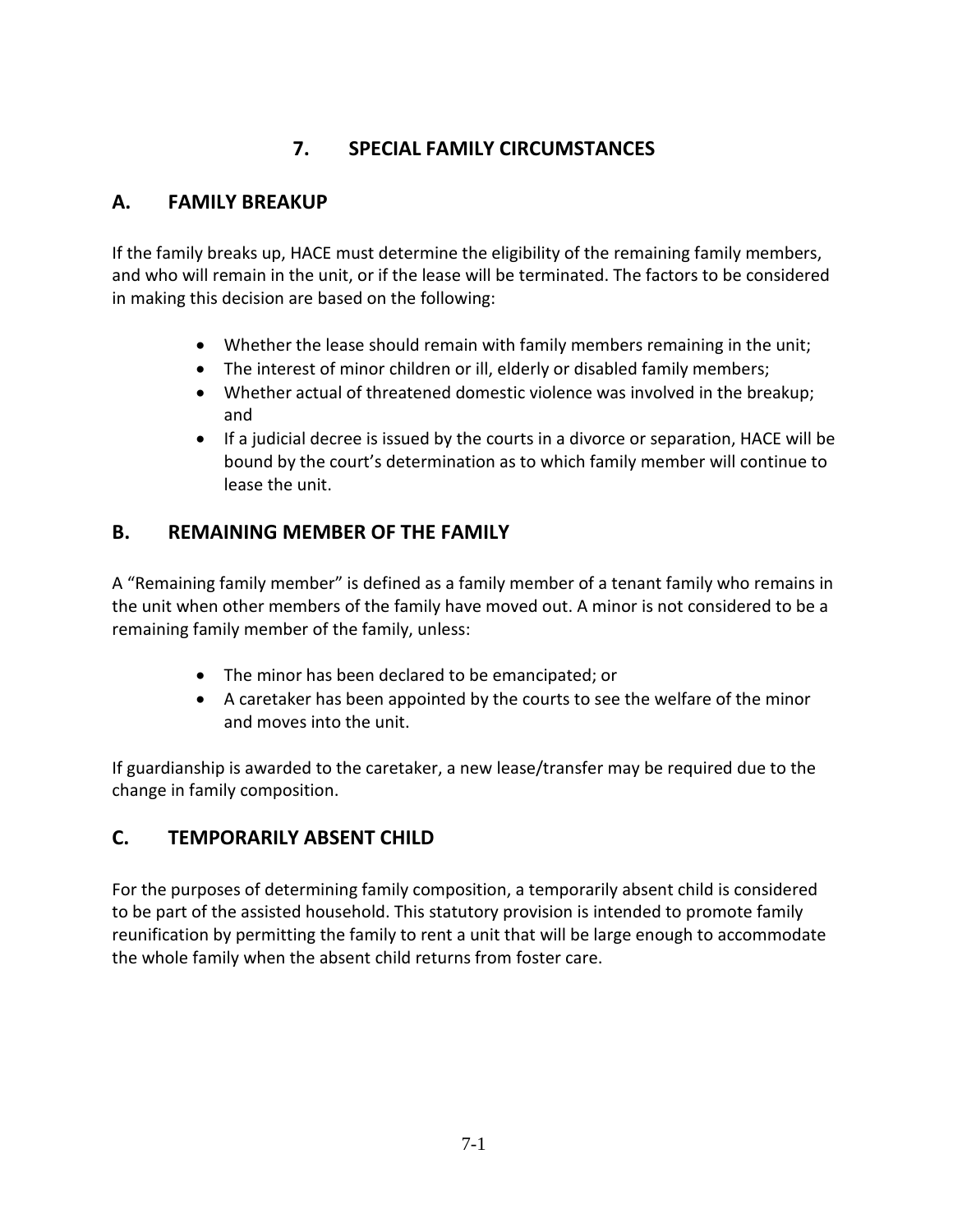# **D. JOINT CUSTODY OF MINORS**

Minors must reside within the assisted household over 50% of the time to be considered a member of that household. Verification will be required through documentation provided by the court.

In the event there is joint custody, HACE shall make a reasonable determination of family composition using the following, but not limited to:

- Resources
- Benefits
- School enrollment
- Limited medical records
- A notarized statement from the parents

### **E. LIVE-IN AIDE**

In addition to family members, a live-in aide may be considered to be part of the household for the care and well being of one or more elderly or near-elderly persons or persons with disabilities in accordance with 24 CFR 966.4. The live-in aide must vacate the premises when the family member who requires the assistance moves from the unit and/or the live-in aide is no longer required for assistance.

HACE will require that the live-in aide sign a certification as to his/her intent in providing necessary supportive services for the family member(s). Such certification will include statements that the live-in aide:

- Is essential to the care and well-being of the person;
- Is not obligated for the support of the person;
- Would not be living in the unit, except to provide the necessary supportive services; and
- Is not a sex offender subject to a lifetime registration.

HACE will also require a written statement, from an appropriate professional who is familiar with the family member, indicating that a live-in aide is essential to the care and well-being of the family member. A determination of the acceptability of such statement will be made by HACE prior to approval of the live-in aide.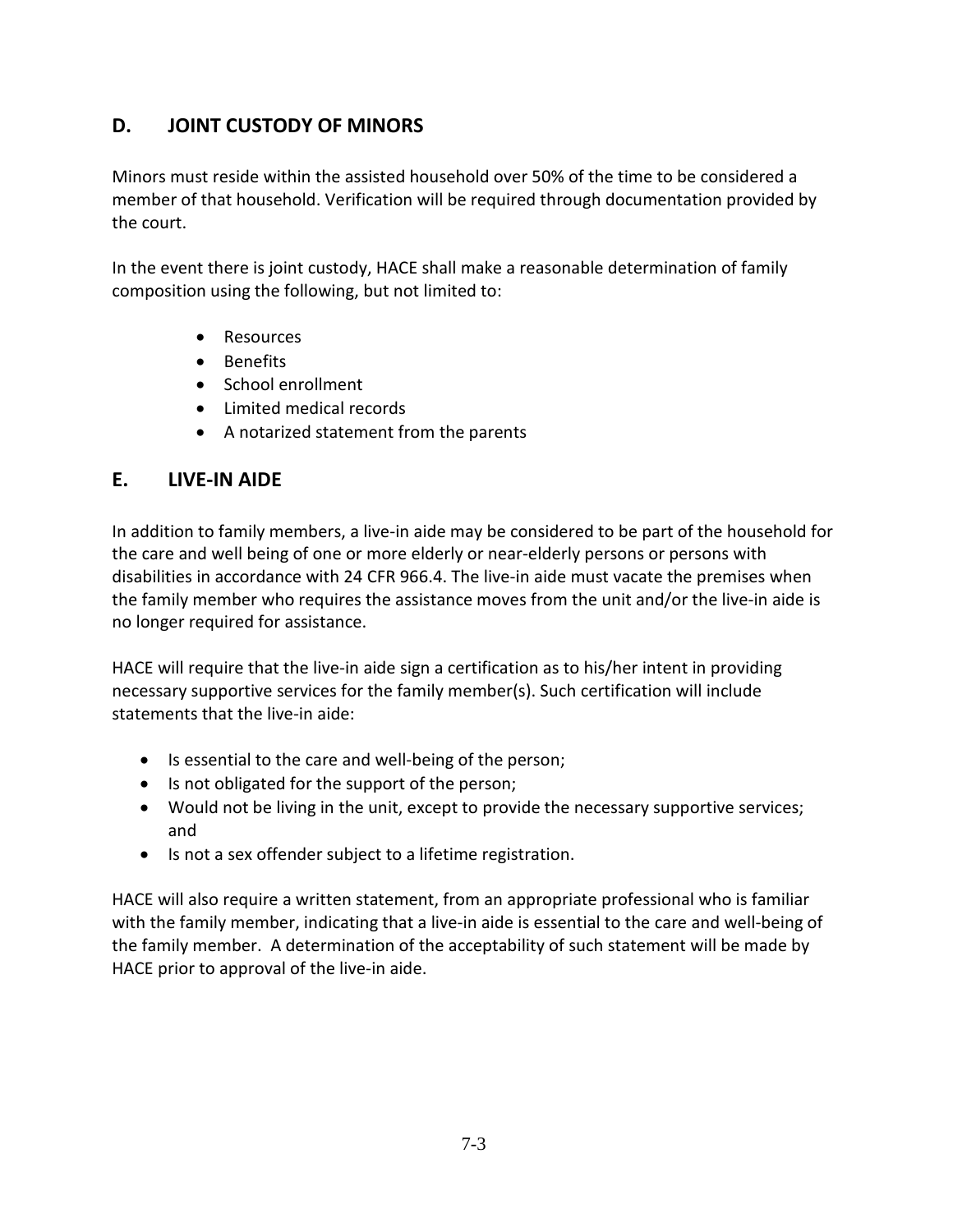### **F. DISAPPROVAL OF A LIVE-IN AIDE**

At any time HACE will withdraw the approval of a live-in aide, if the live-in aide:

- 1. Commits fraud, bribery or any other corrupt or criminal act in connections with any federal housing program;
- 2. Commits drug-related criminal activity or violent criminal activity; or
- 2. Currently owes rent or other amounts to HACE in connection with Section 8 or Public Housing assistance under the 1937 Act; or
- 4. Is a sex offender subject to a lifetime registration.

If the live-in aide has his/her approval withdrawn, he/she is no longer eligible to remain in the assisted unit and will be considered to be an ineligible member of the household. If the ineligible member remains in the unit after HACE provides notice of ineligibility, HACE will begin eviction procedures.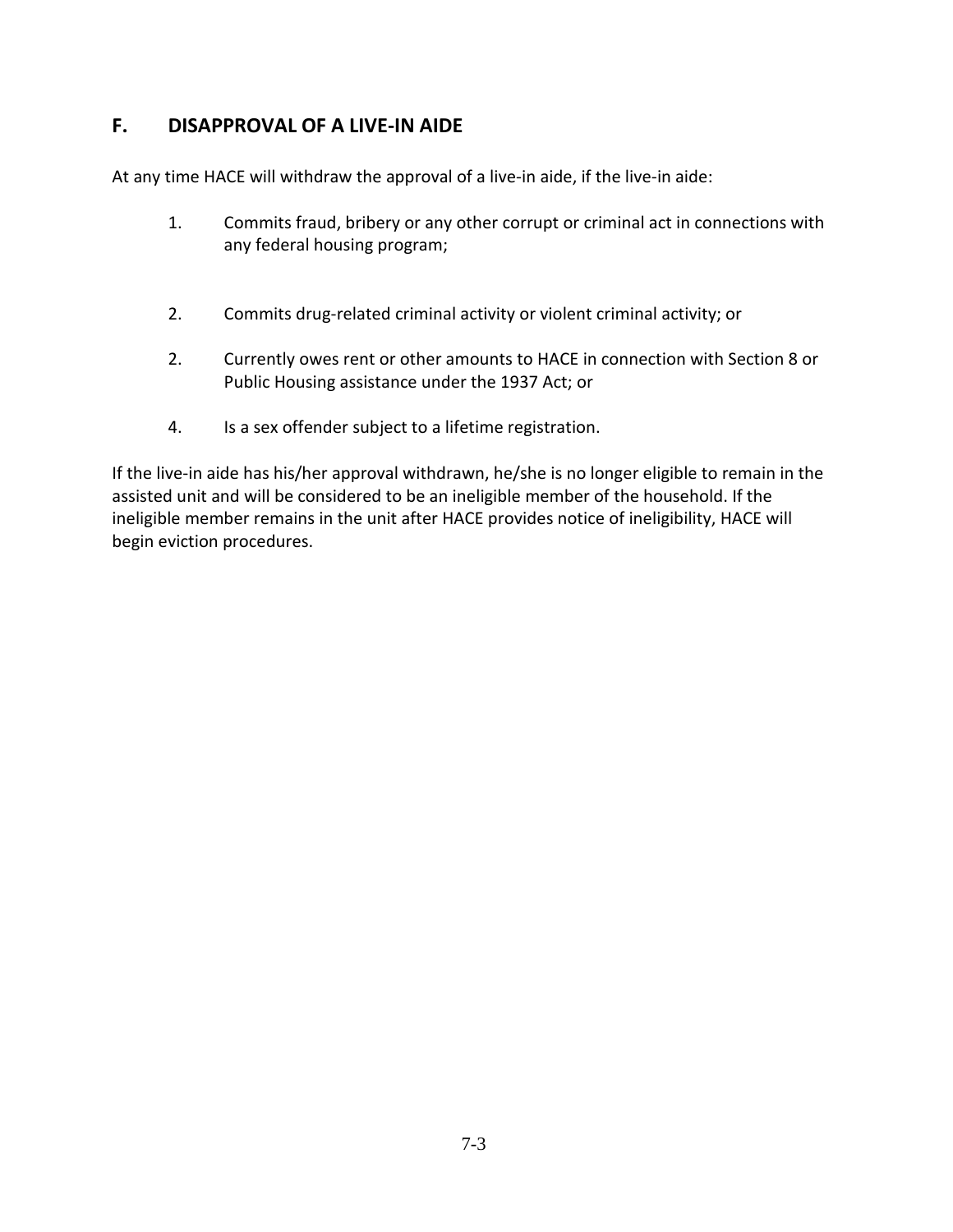# **8. EXCLUSIONS TO HOUSEHOLD**

### **A. GENERAL POLICY**

Income and the Total Tenant Payment are calculated in accordance with 24 CFR Part 5, subpart F for all family members who reside in the household.

### **B. ABSENT FAMILY/FAMILY MEMBER**

The family will need to declare a member as permanently or temporarily absent in writing to HACE. HACE will advise the family at that time, or at reexamination, what the options are and how they might affect the Total Tenant Payment or the unit size. HACE will utilize the following policies in determining temporary/permanent absences:

- 1. Absence by the family from their unit for more than 90 days will be considered by HACE to be abandonment of the unit. The family's assistance will be terminated and they will be provided an opportunity to request an informal hearing. (See Section E of this chapter on abandonment.)
- 2. If a member of the family leaves the unit for 90 days or more, they will be considered to be permanently absent. HACE will determine if the family's unit size must be changed to meet the occupancy standards. HACE will review each family's circumstances on a case-by-case basis.
- 3. If a single-member household is absent for more than 90 days, his/her assistance will be terminated, unless he/she requests and is granted an extension. Third-party documentation acceptable to HACE must be submitted (such as a hospital, hospice, etc) that indicates that he/she will return within the next 90 days (maximum absence cannot exceed 180 days).
	- If a single member household voluntarily surrenders income while absent from the household that voluntarily surrendered income will still be used to determine Total Tenant Payment.

### **C. TEMPORARILY ABSENT FAMILY MEMBERS' INCOME**

HACE will continue to include the income of all temporarily absent family members when determining the TTP.

If the spouse of the head of household is temporarily absent, his/her entire income is counted.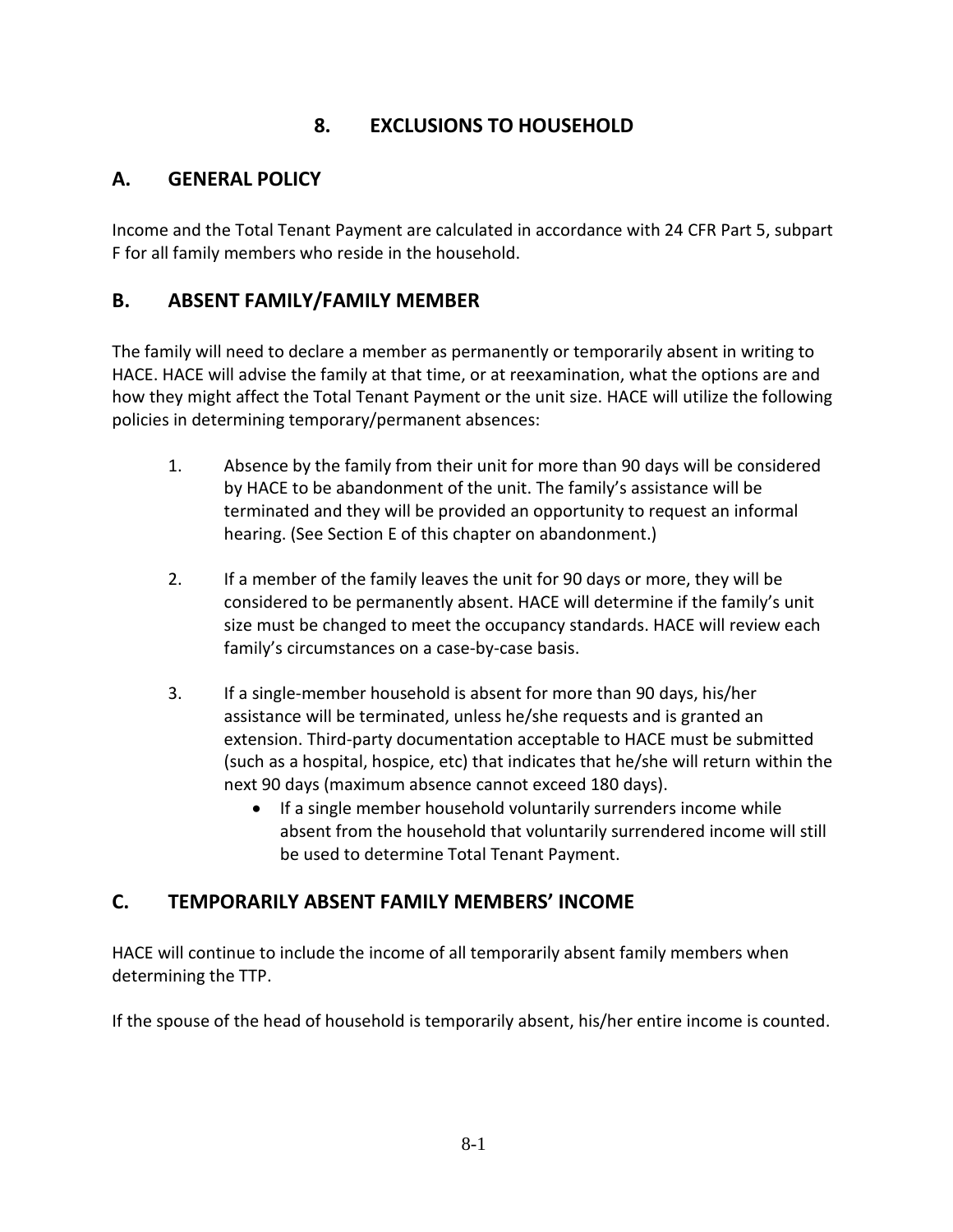### **D. OTHER ABSENT FAMILY MEMBERS**

The following will be considered to be permanently absent family members and will not be included in the household:

- Family members in the military (excluding head, souse, or co-head); and
- Children who do not reside in the household over 50% of the time.
- Family members who have been incarcerated for more than 180 days.

### **E. ABANDONMENT OF UNIT**

- 1. At the time a tenant has relinquished possession of the unit, the tenant shall remove from the premises all items of the tenant's personal property. For purposes of this section, a tenant shall be deemed to have relinquished possession of the unit upon any of the following:
	- a. Execution of an order of possession in favor of HACE.
	- b. Physically vacating the unit, removal of substantially all personal property and the proper written notice to HACE as detailed in the lease, of a forwarding address and/or notice stating that the tenant has vacated the premises.
	- c. The tenant vacated the unit without communicating intent or return, the rent is more than fifteen days past due and, subsequent to those events, the landlord has posted notice of the tenant's rights regarding their personal property.
- 2. Upon relinquishment of the premises, tenant has ten (10) days to contact HACE regarding the tenant's intent to remove any personal property remaining on the premises. If the intent is conveyed to HACE, the personal property shall be retained by HACE at a site of HACE's choosing for thirty (30) days. If no communication is made to HACE within ten (10) days, HACE will dispose of the property at its discretion. If personal property remains on the premises following the relinquishment of the premises by the tenant, the following shall apply:
	- a. HACE will not provide further notice to the tenant if their acceptance of the unit by HACE under Section 1.a. and the writ or order for possession contained notice of the provisions under Section B.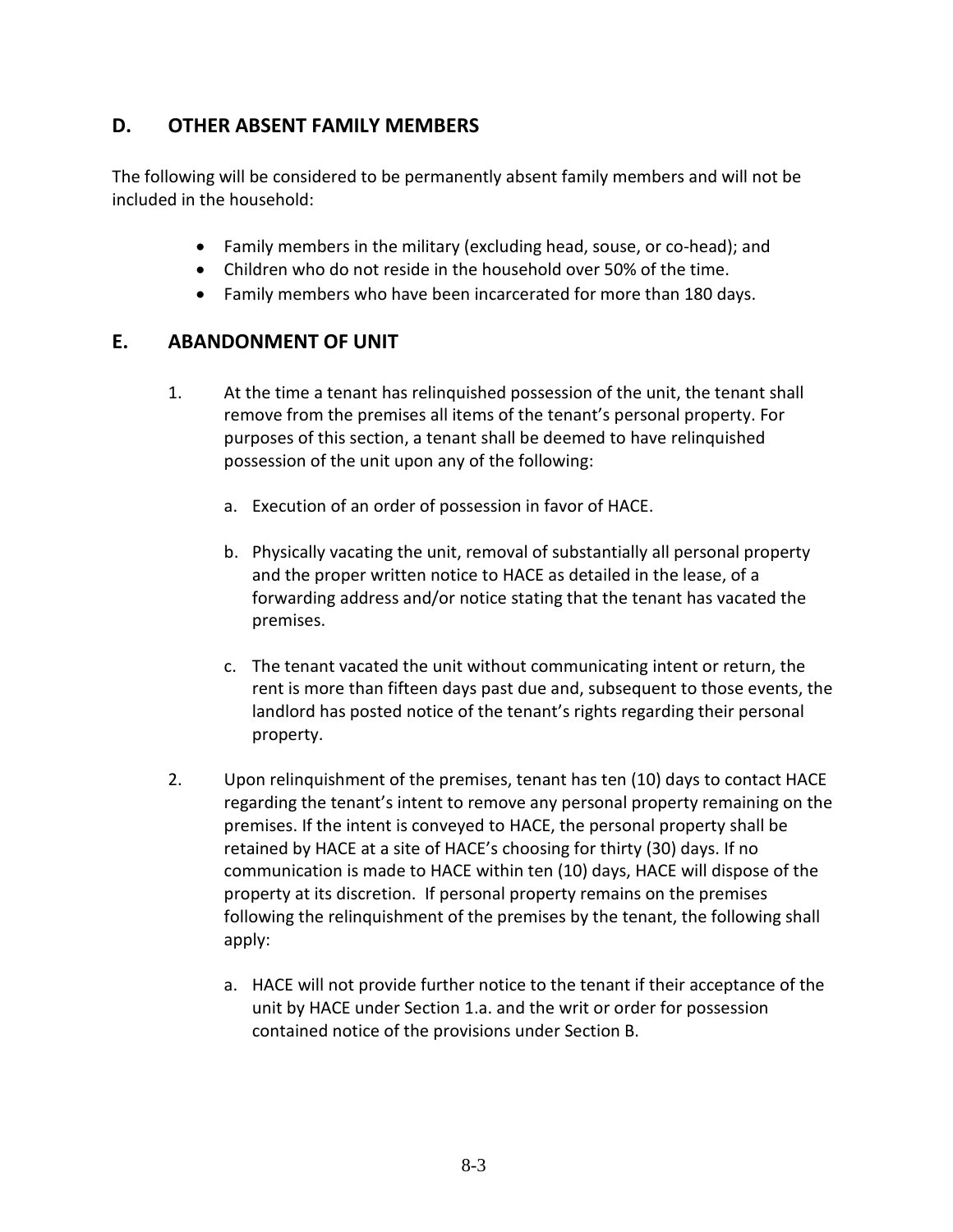- b. If there is acceptance of the unit by HACE under Section 2.b., HACE will provide written notice to the tenant that personal property remains in the unit and must be retrieved by the tenant.
	- i. This notice will give the tenant ten (10) days from the date of the postmark of the notice to notify HACE that the tenant will be retrieving personal property. If the intent is conveyed to HACE, the personal property shall be retained by HACE at a site of HACE's choosing for thirty (30) days from the postmark of the notice.
	- ii. If no communication is made to HACE within ten (10) days, the property may be disposed of at the end of the ten days at the discretion of HACE.
	- iii. The notice shall be sent by regular mail to the tenant's forwarding address if provided, or if no forwarding address then to the formerly leased unit; or by personal delivery to the tenant.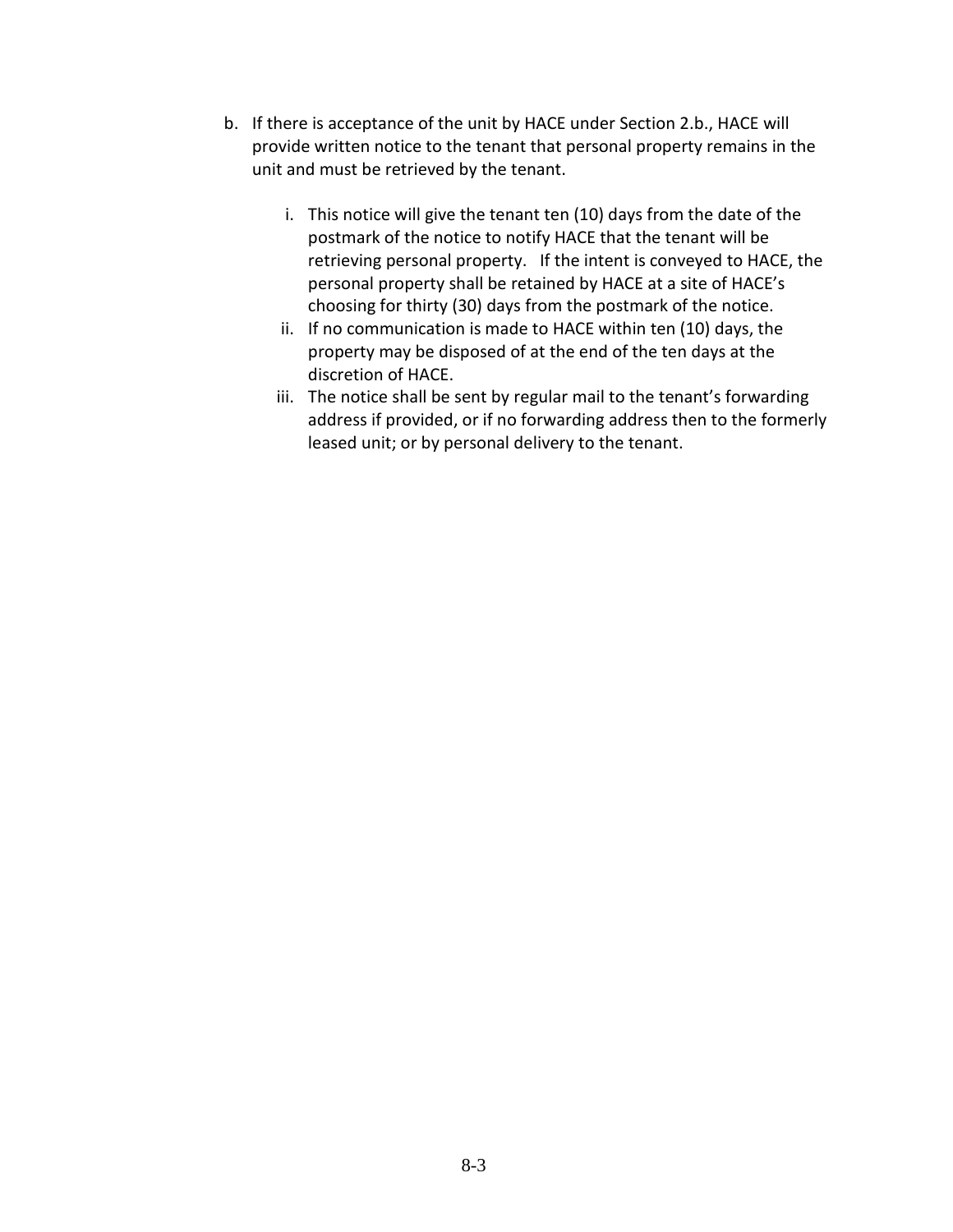# **9. LEASE TERMINATION PROCEDURE**

# **A. NOTICE REQUIREMENTS**

No tenant shall be given a Notice of Lease termination without being informed in writing of the reason for the termination by HACE. The tenant must also be informed of his/her right to request a hearing in accordance with the Lease and Grievance Procedure and be given the opportunity to make such a reply as he/she may wish.

Certain actions are excluded from the Grievance Procedure:

- 1. Any activity, not just criminal activity that threatens the health, safety or right to peaceful enjoyment of the premises of other residents or HACE employees;
- 2. Any drug-related criminal activity on or off HACE premises; or
- 3. Any drug or alcohol abuse that interferes with the health, safety or right to peaceful enjoyment of the premises by other residents.

Notices of lease termination can be served personally or posted on the apartment door in accordance with state law. If posted, the notice shall also be sent to the resident by first class mail.

### **B. RECORD KEEPING REQUIREMENTS**

A written record of every termination and/or eviction shall be maintained by HACE and shall contain the following information:

- 1. Name of tenant, number and identification of unit occupied;
- 2. Date(s) of the 14-Day Notice of Lease Termination (HUD Requirement) and the Notice to Quit (State Law Requirement);
- 3. Specific reason(s) for the Notices, with lease violations, disturbances and other facts pertinent to the issuing of the Notices described in detail;
- 4. Date and method of notifying the tenant; and
- 5. Summaries of any conferences held with the tenant, including names of conference participants and conclusions.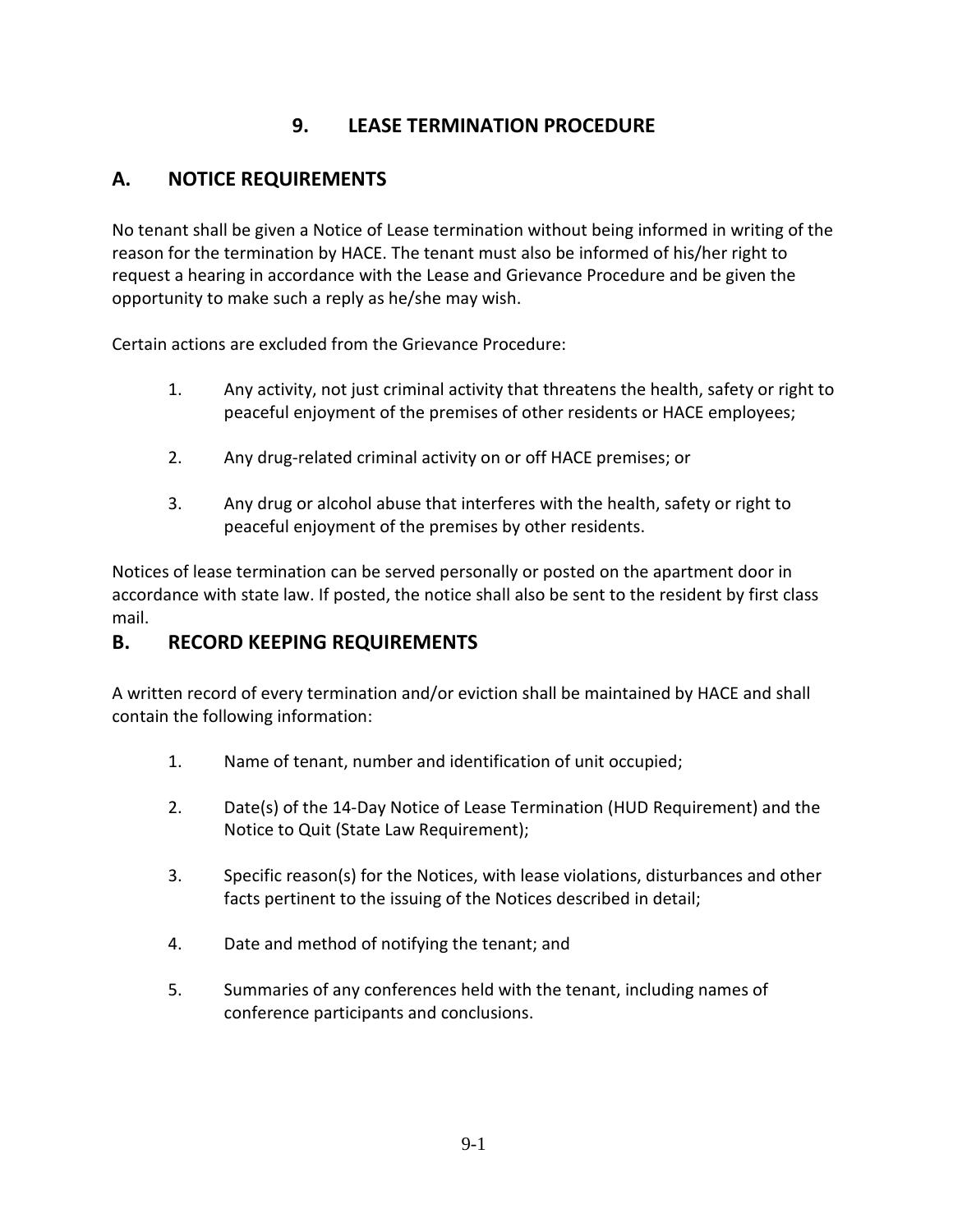# **10. REPAYMENT AGREEMENTS**

HACE provides, in certain instances, an opportunity for families who owe money to HACE to enter into repayment agreements and continue to participate in the Low-Income Public Housing Program. At the discretion of HACE, and in accordance with this Admissions and Occupancy Policy, the family may be offered an opportunity to enter into a repayment agreement to pay for amounts owed to HACE or to reimburse HACE for overpayments of assistance resulting from unreported or misreported family information. HACE will calculate the installment amounts and prescribe the terms of the repayment agreements.

Only one repayment agreement will be offered to families who owe HACE money. If circumstances result in additional monies owed by the family to HACE, such monies must be reimbursed in one payment, which will be due within no more than 60 days of the notice to the family by HACE. Failure by the family to meet this requirement will result in the initiation of eviction proceedings by HACE.

# **A. UNREPORTED OR MISREPORTED INCOME**

When HACE identifies cases where the family has erroneously reported their household income, or has not reported all of their household income, a determination will be made as to whether the family's action or inaction by the family appears to be deliberate, and if whether any Family Obligations have been violated. A repayment agreement may be offered if the family has not:

- Committed fraud or willfully misrepresented information;
- Violated any of the Family Obligations; or
- Previously breached a repayment agreement with HACE in the past three years.

# **B. OTHER AMOUNTS OWED HACE**

A family may owe HACE money for reasons other than overpayments from incorrect rental calculations and disbursements for special claims. Repayment agreements for other amounts owed may be offered to families by HACE depending upon the origin of the outstanding debt and any rules governing the type of debt. The decision to offer a repayment agreement in this category will be made on an individual basis by HACE.

# **C. REPAYMENT AGREEMENT POLICY**

The repayment agreement will be specific, identifying the reason for the reimbursement, term of the agreement, payment frequency and due date, installment amount and other binding conditions structured by HACE. The family's head of household must execute a repayment agreement within thirty (30) calendar days of the offer by HACE, otherwise it will be considered a refusal by the family. The repayment agreement policy conforms to the following: